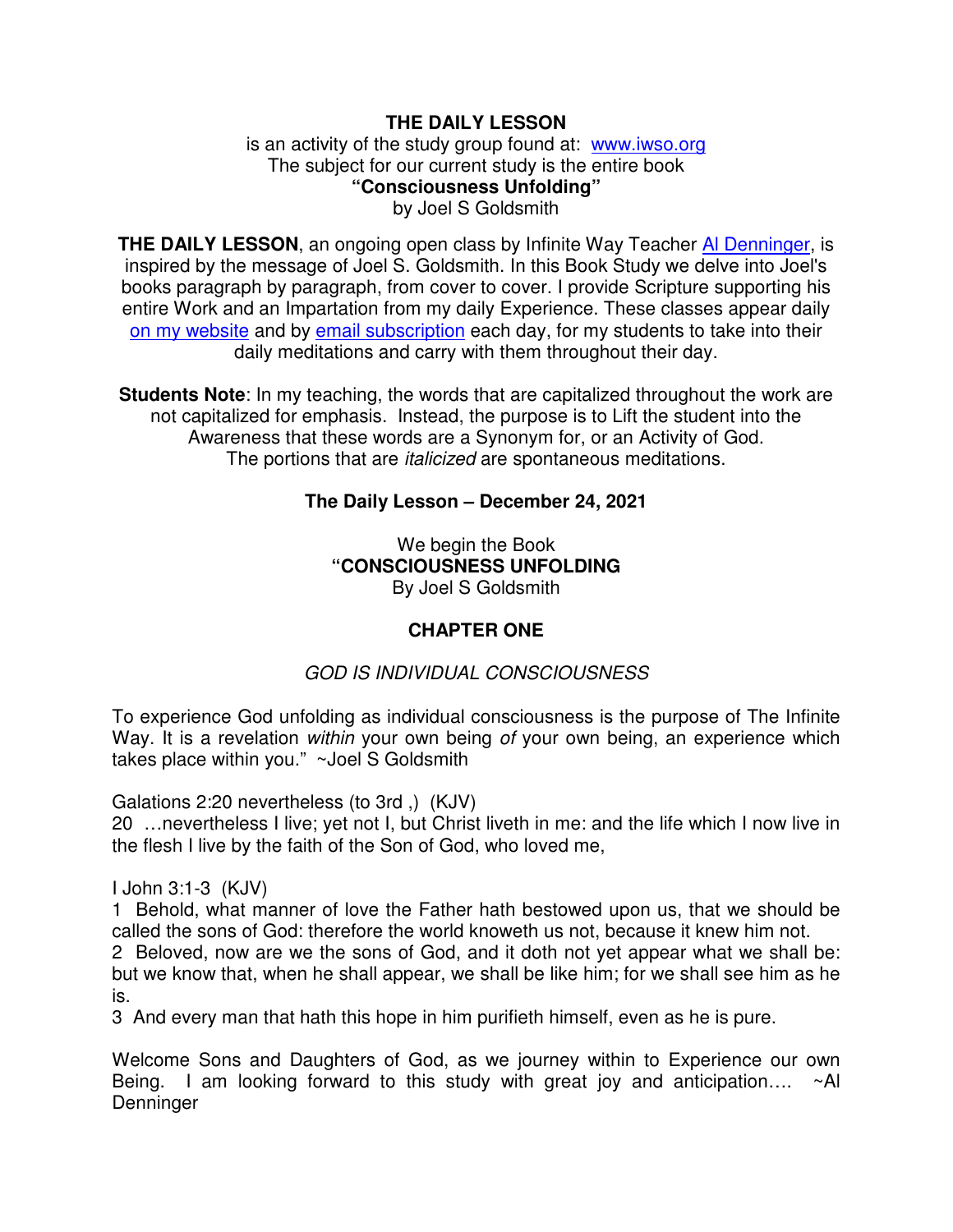# **The Daily Lesson – December 25, 2021**

"The kingdom of God is within you. As a matter of fact, you are the individualization of all that God is: 'Son, all that I have is thine.' Therefore, the work of The Infinite Way is to reveal the Infinite Invisible within you to that part of you which we call the outer, the visible, or human being, which, in reality, is not a human being at all, but a divine being. The world interprets the human scene in human terms, and therefore that which is appearing in and to the world as a human being, that is, as you or as me, through this work, will receive from within the depth of his own being the revelation of his true nature." ~Joel S Goldsmith

Romans 8:16 (KJV)

16 The Spirit itself beareth witness with our spirit, that we are the children of God:

# I Corinthians 2:4-14 (KJV)

4 And my speech and my preaching was not with enticing words of man's wisdom, but in demonstration of the Spirit and of power:

5 That your faith should not stand in the wisdom of men, but in the power of God.

6 Howbeit we speak wisdom among them that are perfect: yet not the wisdom of this world, nor of the princes of this world, that come to nought:

7 But we speak the wisdom of God in a mystery, even the hidden wisdom, which God ordained before the world unto our glory:

8 Which none of the princes of this world knew: for had they known it, they would not have crucified the Lord of glory.

9 But as it is written, Eye hath not seen, nor ear heard, neither have entered into the heart of man, the things which God hath prepared for them that love him.

10 But God hath revealed them unto us by his Spirit: for the Spirit searcheth all things, yea, the deep things of God.

11 For what man knoweth the things of a man, save the spirit of man which is in him? even so the things of God knoweth no man, but the Spirit of God.

12 Now we have received, not the spirit of the world, but the spirit which is of God; that we might know the things that are freely given to us of God.

13 Which things also we speak, not in the words which man's wisdom teacheth, but which the Holy Ghost teacheth; comparing spiritual things with spiritual.

14 But the natural man receiveth not the things of the Spirit of God: for they are foolishness unto him: neither can he know them, because they are spiritually discerned.

Joel and Paul are both leading us to the Revelation of the Truth within. When we are Aware of the Spirit which is of God within us, we are accepting our Divine birthright and revealing the Nature of Individual Being. Be receptive. ~Al Denninger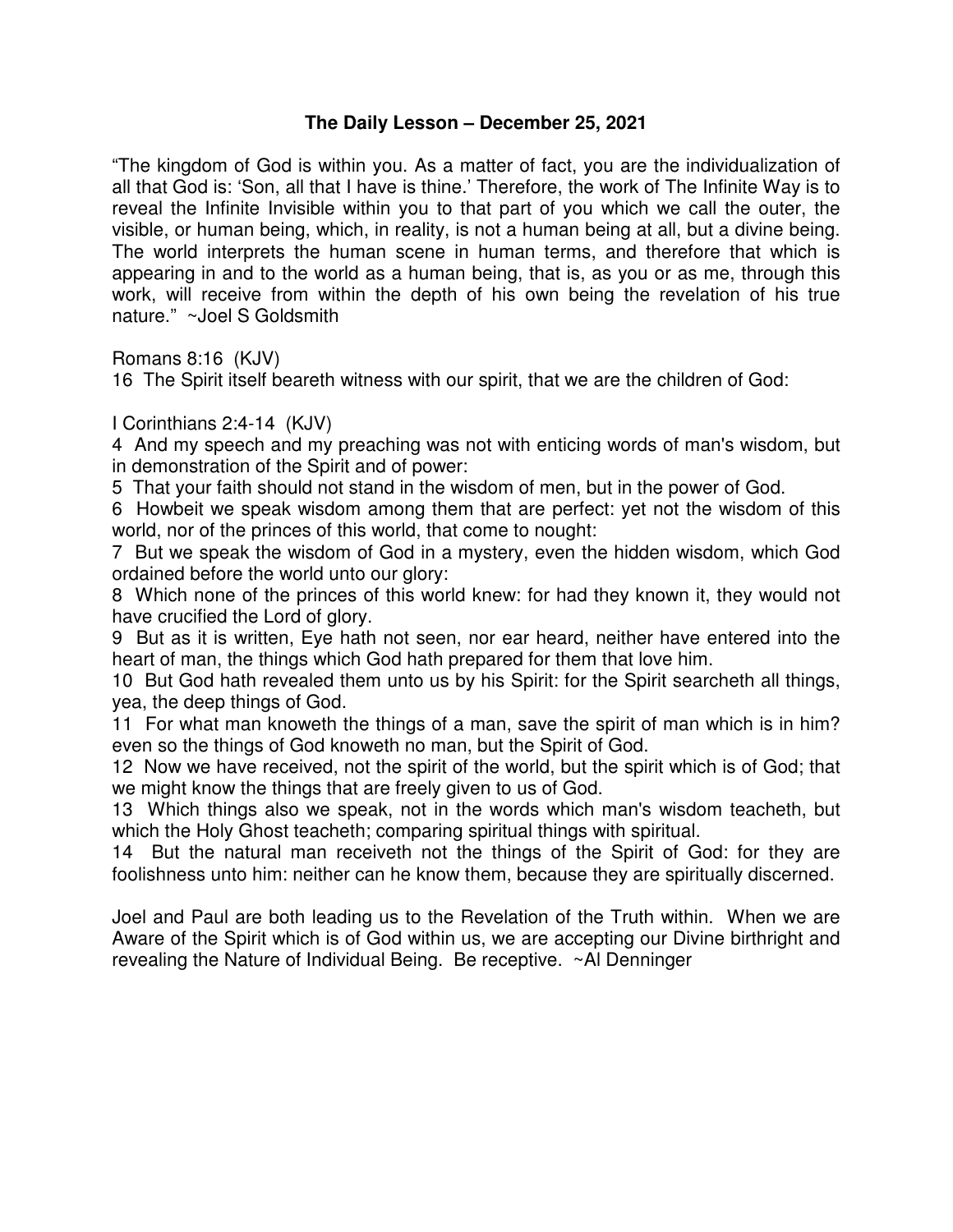#### **The Daily Lesson – December 26, 2021**

"The impartation, then, in this work, is not from one intellect to another. It is divine Consciousness revealing Itself as individual being. The things of God are foolishness with men, but 'if any man have ears to hear, let him hear.' Let this message solidify as your own individual consciousness; let the words go round and round in your own consciousness until you catch the inner vision of what is written in these pages: Then, it will become your own. After that, you will be able to teach it, but not in my words, in my language, or by using my experiences; it will become your own individual unfoldment of this same truth." ~Joel S Goldsmith

Mark 4:9 (KJV)

9 And he said unto them, He that hath ears to hear, let him hear.

I Corinthians 2:14 (KJV)

14 But the natural man receiveth not the things of the Spirit of God: for they are foolishness unto him: neither can he know them, because they are spiritually discerned.

Spiritual discernment Comes into our Experience from God. It unfolds in a Way that It becomes our own, but the Word is still His. Let God Show you. ~Al Denninger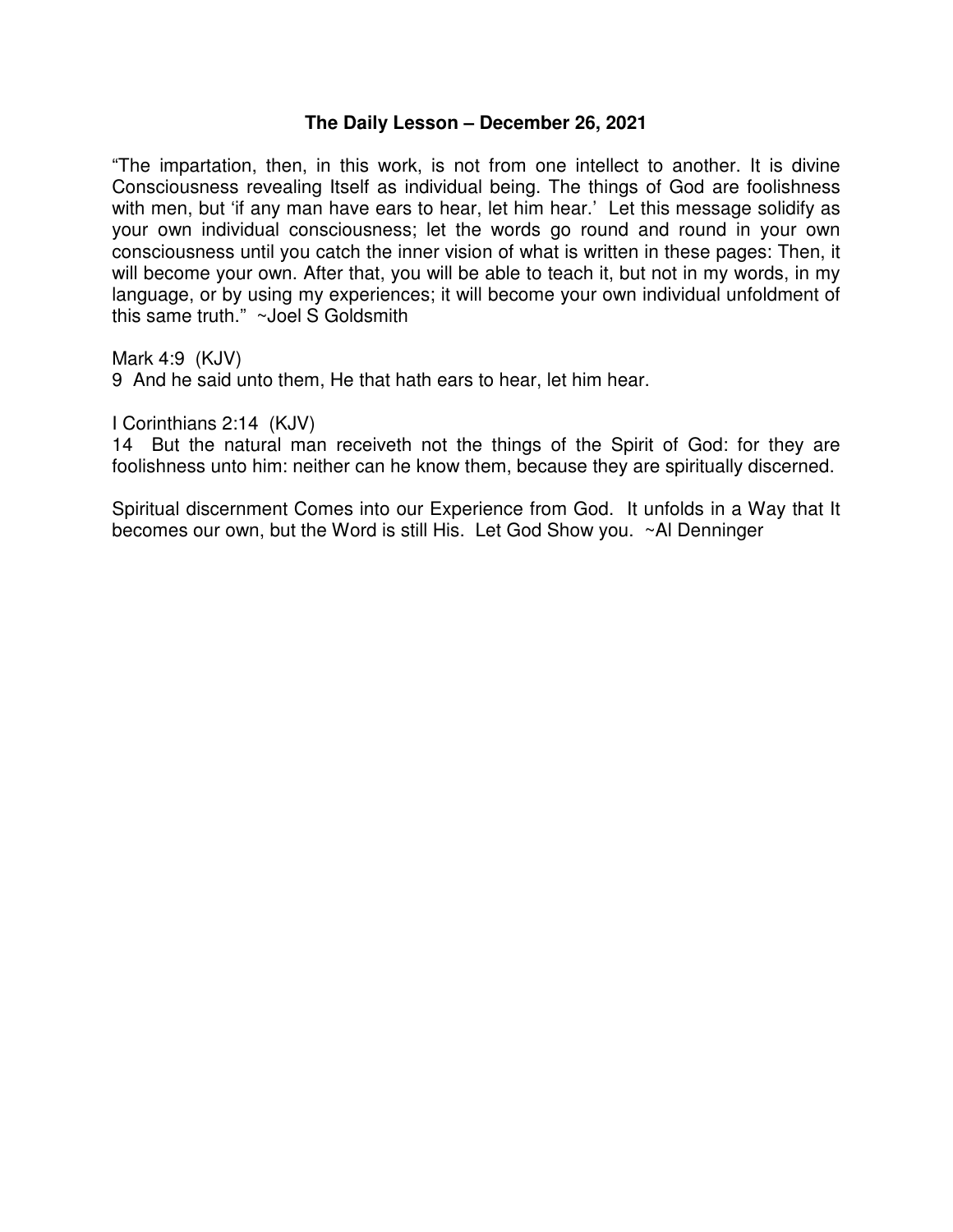# **The Daily Lesson – December 27, 2021**

"In metaphysics, you cannot teach the letter of truth and get very far. The real teaching is the impartation of spiritual consciousness. If I give you something that I have merely heard or read or memorized, it will bring forth no real response from within you. Unless the teaching has become my very consciousness, you will not be able to take it in. The only truth which you will receive in consciousness from reading this book is that which is a living part of my own being. You will catch the fire of such truth, and it will take root in you." ~Joel S Goldsmith

II Corinthians 3:3-6 (KJV)

3 Forasmuch as ye are manifestly declared to be the epistle of Christ ministered by us, written not with ink, but with the Spirit of the living God; not in tables of stone, but in fleshy tables of the heart.

4 And such trust have we through Christ to God-ward:

5 Not that we are sufficient of ourselves to think any thing as of ourselves; but our sufficiency is of God;

6 Who also hath made us able ministers of the new testament; not of the letter, but of the spirit: for the letter killeth, but the spirit giveth life.

John 8:31,32 (KJV)

31 Then said Jesus to those Jews which believed on him, If ye continue in my word, then are ye my disciples indeed;

32 And ye shall know the truth, and the truth shall make you free.

Talking about the Truth is not Living it. The Spirit Giveth Life. ~Al Denninger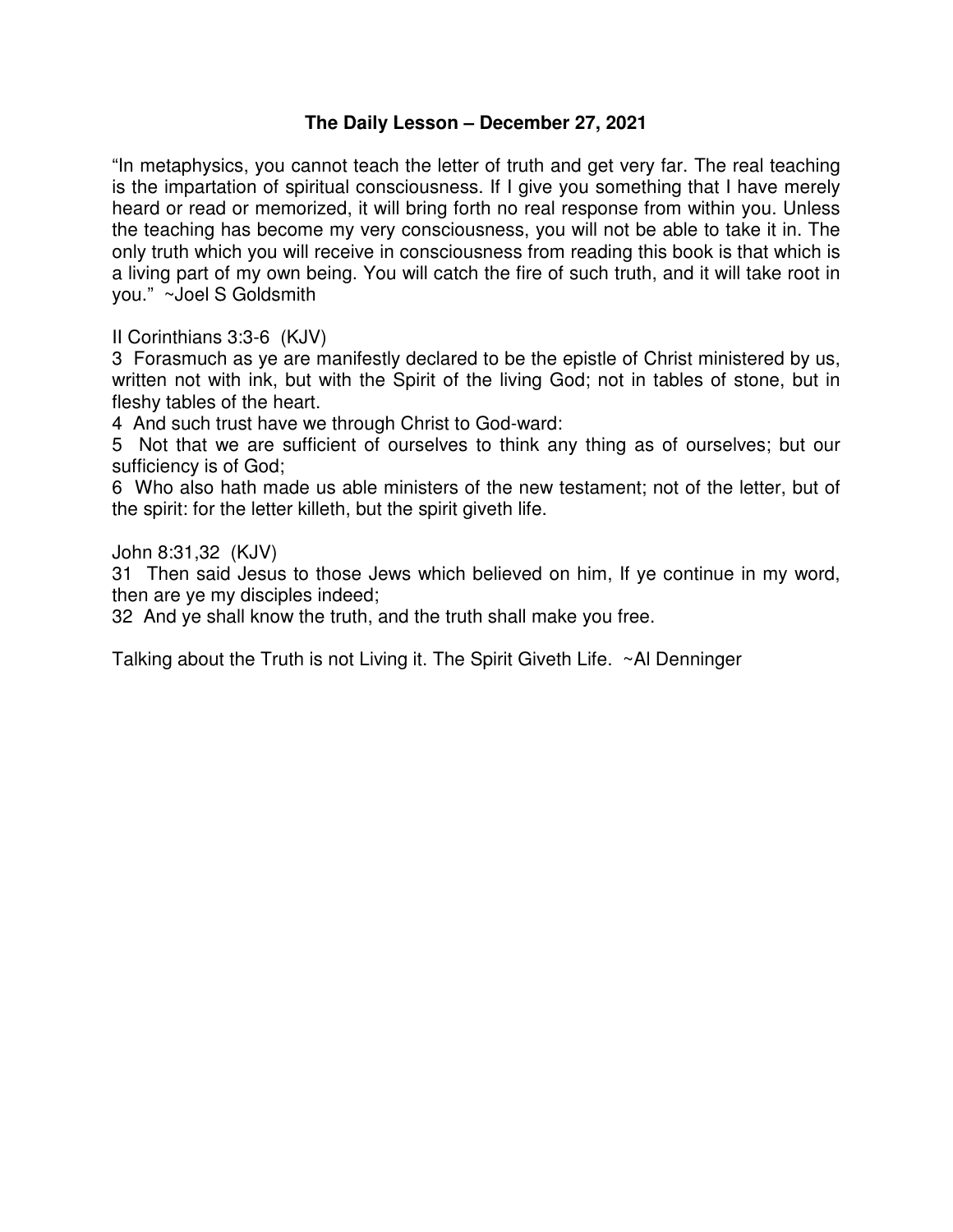## **The Daily Lesson – December 28, 2021**

"Unfortunately, in metaphysical practice, too many statements are made to patients which have not been demonstrated and which have not become part of the consciousness of the practitioner or teacher. There is no more profound truth in the world than the statement: 'There is no error.' In the voicing of that statement, the whole mortal universe should collapse, but no matter how many times that statement has been or is voiced, the world goes right on in the same old way. Why? Because the statement, 'There is no error,' has not become an idea embodied in consciousness." ~Joel S **Goldsmith** 

Matthew 6:7 (KJV)

7 But when ye pray, use not vain repetitions, as the heathen do: for they think that they shall be heard for their much speaking.

Zechariah 4:6 Not (KJV)

6 …Not by might, nor by power, but by my spirit, saith the Lord of hosts.

Matthew 4:4 (KJV)

4 But he answered and said, It is written, Man shall not live by bread alone, but by every word that proceedeth out of the mouth of God.

There is no power in words or thoughts, only in Living in the Spirit and by the Word of God brought into our Experience. ~Al Denninger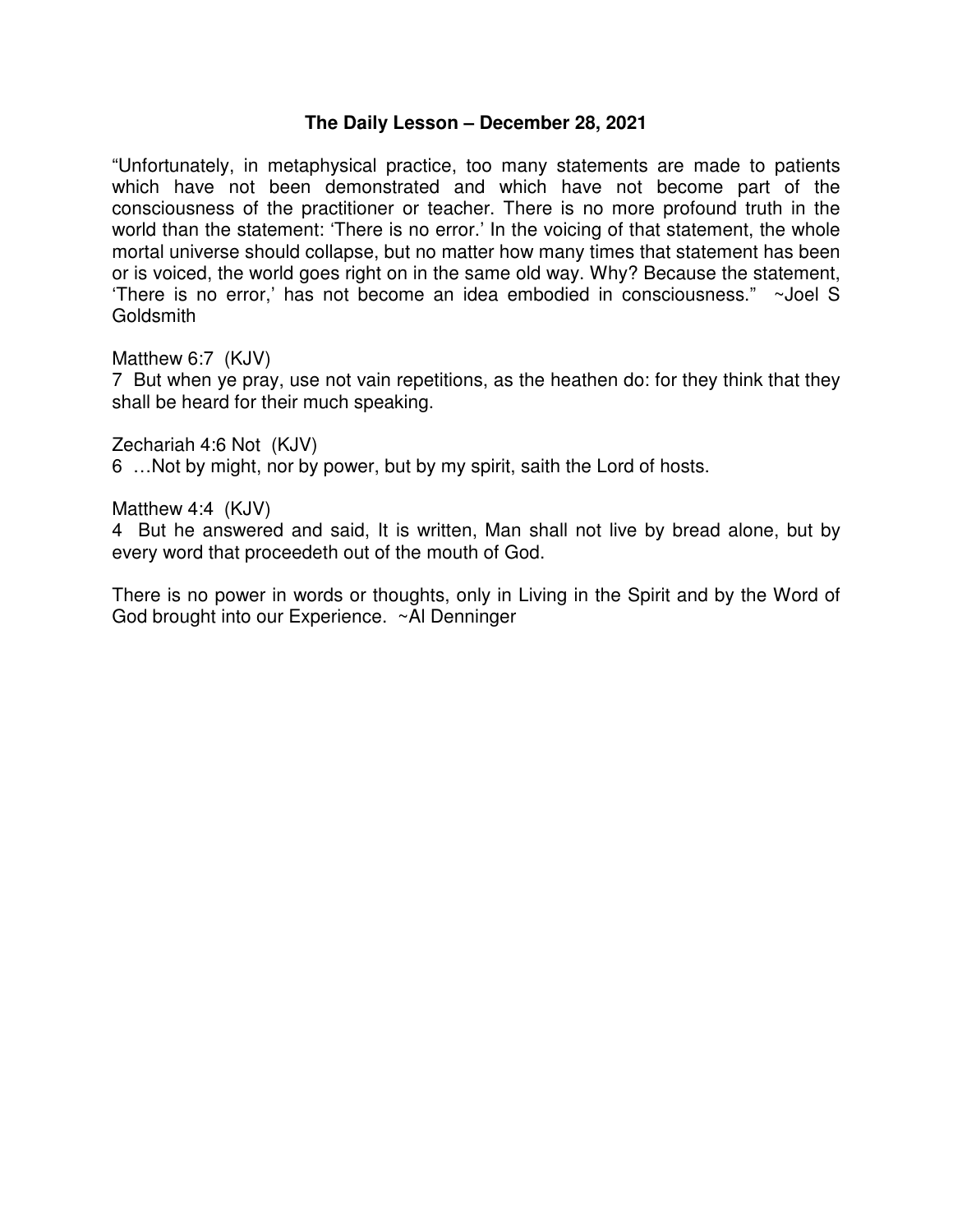## **The Daily Lesson – December 29, 2021**

"A practitioner may say to a patient: 'There is only one life, and that life is God. This, that is appearing to you, is a suggestion, is not reality, and is no part of your being.' When the practitioner has the conviction and consciousness of that truth, very often the error disappears—the disease, sin, or lack disappears. But, if the practitioner is merely repeating what he has heard, what he has read in books, or something he remembers, and is only hoping or wishing it were true, then, it will have no power."  $\sim$  Joel S Goldsmith

II Corinthians 3:6 (KJV)

6 Who also hath made us able ministers of the new testament; not of the letter, but of the spirit: for the letter killeth, but the spirit giveth life.

John 8:31 (KJV)

31 Then said Jesus to those Jews which believed on him, If ye continue in my word, then are ye my disciples indeed;

The Word we Give to others must be the Activity of God's Word, not of our own self…. ~Al Denninger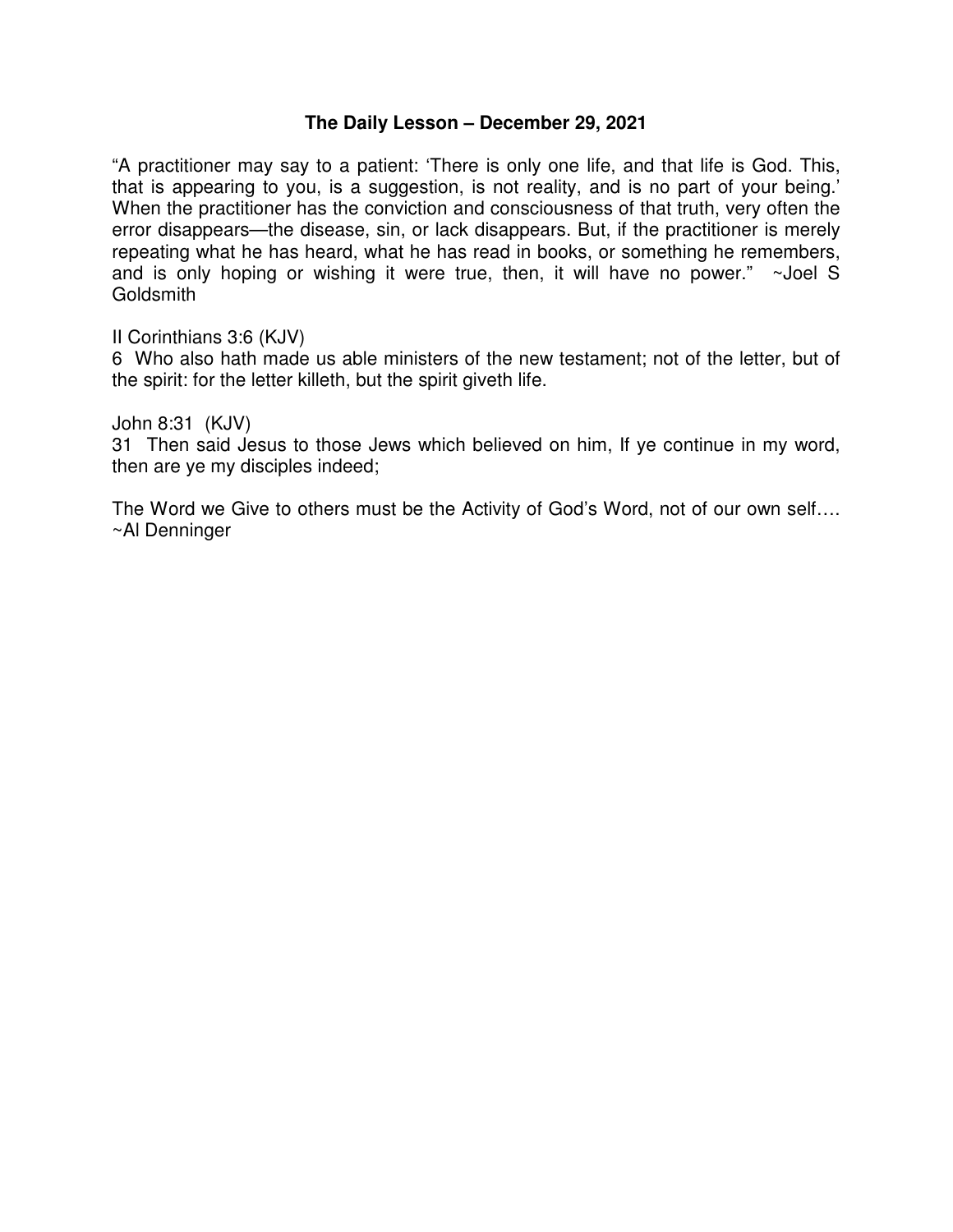## **The Daily Lesson – December 30, 2021**

"The things of God are foolishness with men, but so, also, are the things of men foolishness with God. Try to remember that, when you are tempted to take any of your human problems to God. To think in terms of a sick body being made well by God, or of unemployment being solved by God, or of a war being stopped by God, or of your favorite candidate being elected by God is foolishness. The things of men, the things of this Adam-dream—this whole world existence—are unknown to God. That is what makes healing possible. Disease has no real existence; it is unknown to God. Inevitably, when disease and distress hit up against a consciousness that knows this truth, they fall because of their own nothingness." ~Joel S Goldsmith

I Corinthians 2:11-14 (KJV)

11 For what man knoweth the things of a man, save the spirit of man which is in him? even so the things of God knoweth no man, but the Spirit of God.

12 Now we have received, not the spirit of the world, but the spirit which is of God; that we might know the things that are freely given to us of God.

13 Which things also we speak, not in the words which man's wisdom teacheth, but which the Holy Ghost teacheth; comparing spiritual things with spiritual.

14 But the natural man receiveth not the things of the Spirit of God: for they are foolishness unto him: neither can he know them, because they are spiritually discerned.

Can an Omnipresent and Infinite God be aware of any lack or separation? If God is Omnipresent then so it is that He is All-knowing and Omnipotent, and then how can lack or separation be anything but a temptation to entertain thoughts of doubt, fear or lack? There can only be One Real Truth – God  $ls$  – and we really don't need to go any further... There is nothing to correct. ~Al Denninger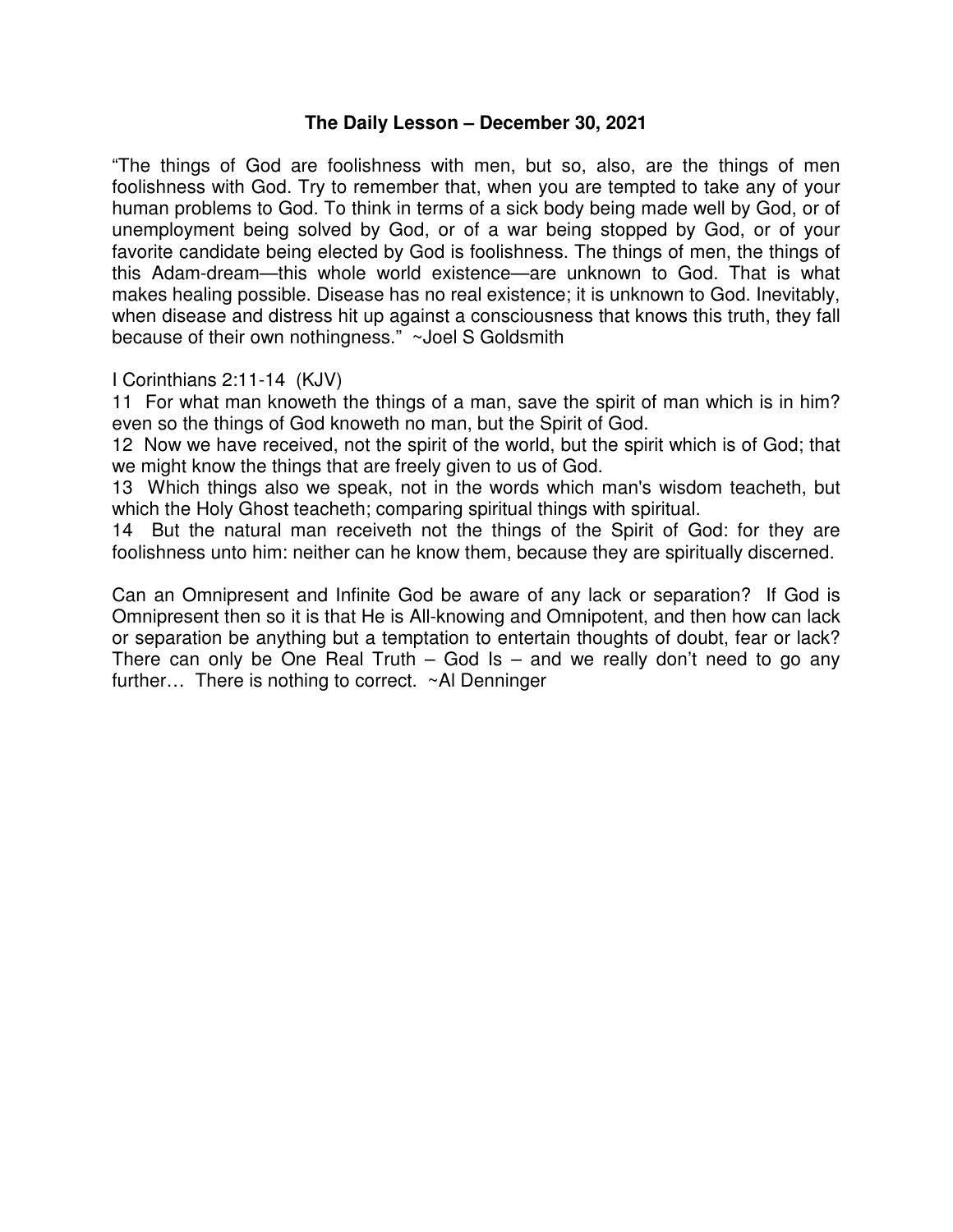#### **The Daily Lesson – December 31, 2021**

"Always remember that, in the spiritual world, teaching and being taught are activities. Go within your own consciousness and pray to God. Pray that your teacher and teaching will be revealed to you. Pray: 'Father, lead me to the one; lead me to the teacher; lead me to my teacher.'" ~Joel S Goldsmith

John 6:45 (KJV)

45 It is written in the prophets, And they shall be all taught of God. Every man therefore that hath heard, and hath learned of the Father, cometh unto me.

Psalms 25:4,5 (KJV)

4 Shew me thy ways, O Lord; teach me thy paths.

5 Lead me in thy truth, and teach me: for thou art the God of my salvation; on thee do I wait all the day.

Psalms 143:10 (KJV)

10 Teach me to do thy will; for thou art my God: thy spirit is good; lead me into the land of uprightness.

I Samuel 3:9,10 (KJV)

9 Therefore Eli said unto Samuel, Go, lie down: and it shall be, if he call thee, that thou shalt say, Speak, Lord; for thy servant heareth. So Samuel went and lay down in his place.

10 And the Lord came, and stood, and called as at other times, Samuel, Samuel. Then Samuel answered, Speak; for thy servant heareth.

As we pray and commune Spirit to Spirit, so must we be taught the Ways of the Father. Be still, be patient, wait on the Lord all the day. We know not when The Teacher Comes and taps us on the shoulder. When Christ Comes, Open the Door. It will be a New Life, and a Blessed new year. ~Al Denninger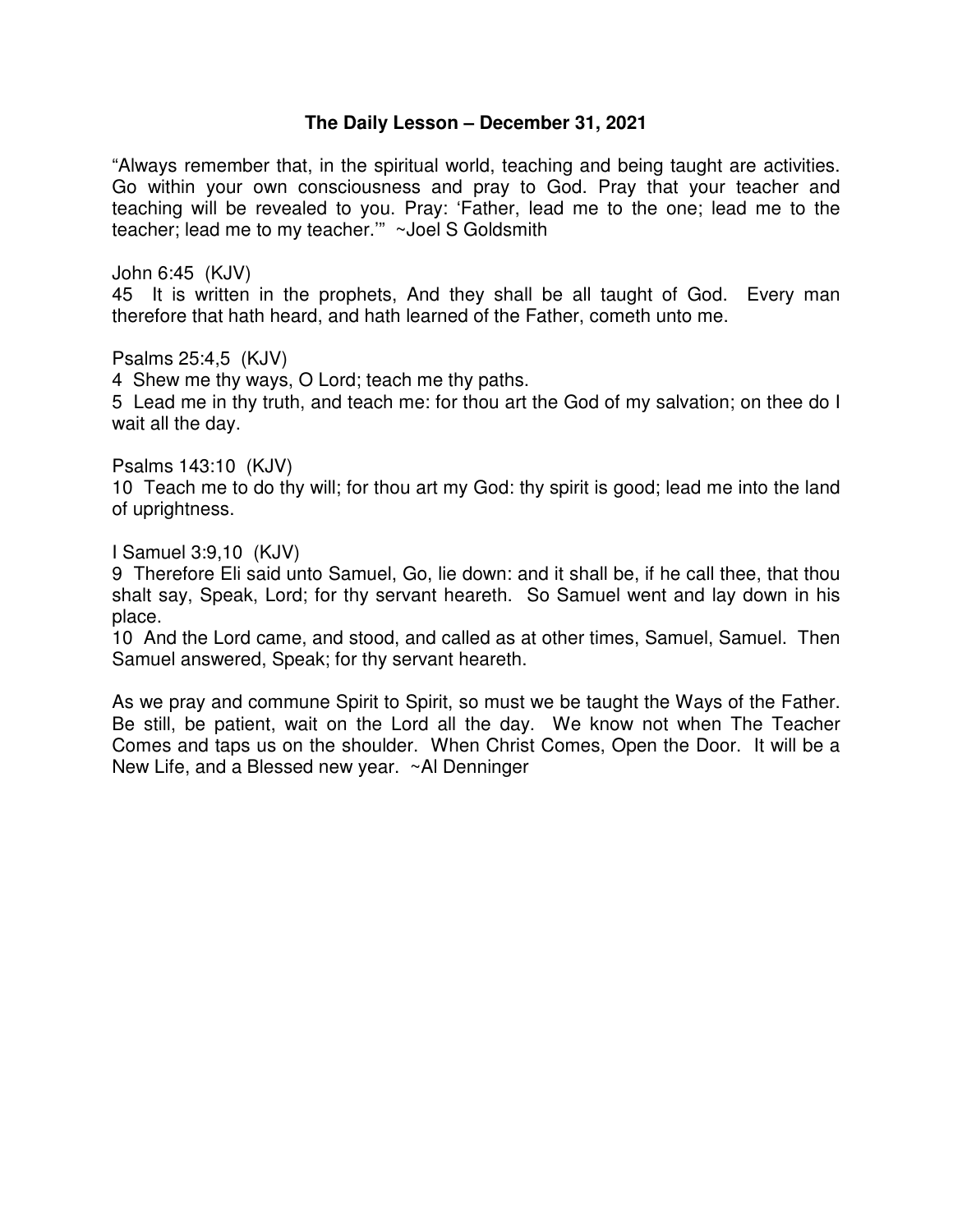# **The Daily Lesson – January 1, 2022**

"The import and purpose of the teaching of The Infinite Way is to unfold your Soul, to develop the Soul capacities of your own being. You must select a teacher of spiritual truth with much more care than you would select any other kind of a teacher. There is nothing more sacred than spiritual teaching. There is nothing that will do more to lift you out of a mortal, material sense of life than correct spiritual teaching." ~Joel S Goldsmith

#### John 7:16-18 (KJV)

16 Jesus answered them, and said, My doctrine is not mine, but his that sent me.

17 If any man will do his will, he shall know of the doctrine, whether it be of God, or whether I speak of myself.

18 He that speaketh of himself seeketh his own glory: but he that seeketh his glory that sent him, the same is true, and no unrighteousness is in him.

#### John 16:13,14 (KJV)

13 Howbeit when he, the Spirit of truth, is come, he will guide you into all truth: for he shall not speak of himself; but whatsoever he shall hear, that shall he speak: and he will shew you things to come.

14 He shall glorify me: for he shall receive of mine, and shall shew it unto you.

You will Know the Christ Teacher when He shows up in Your Life. ~Al Denninger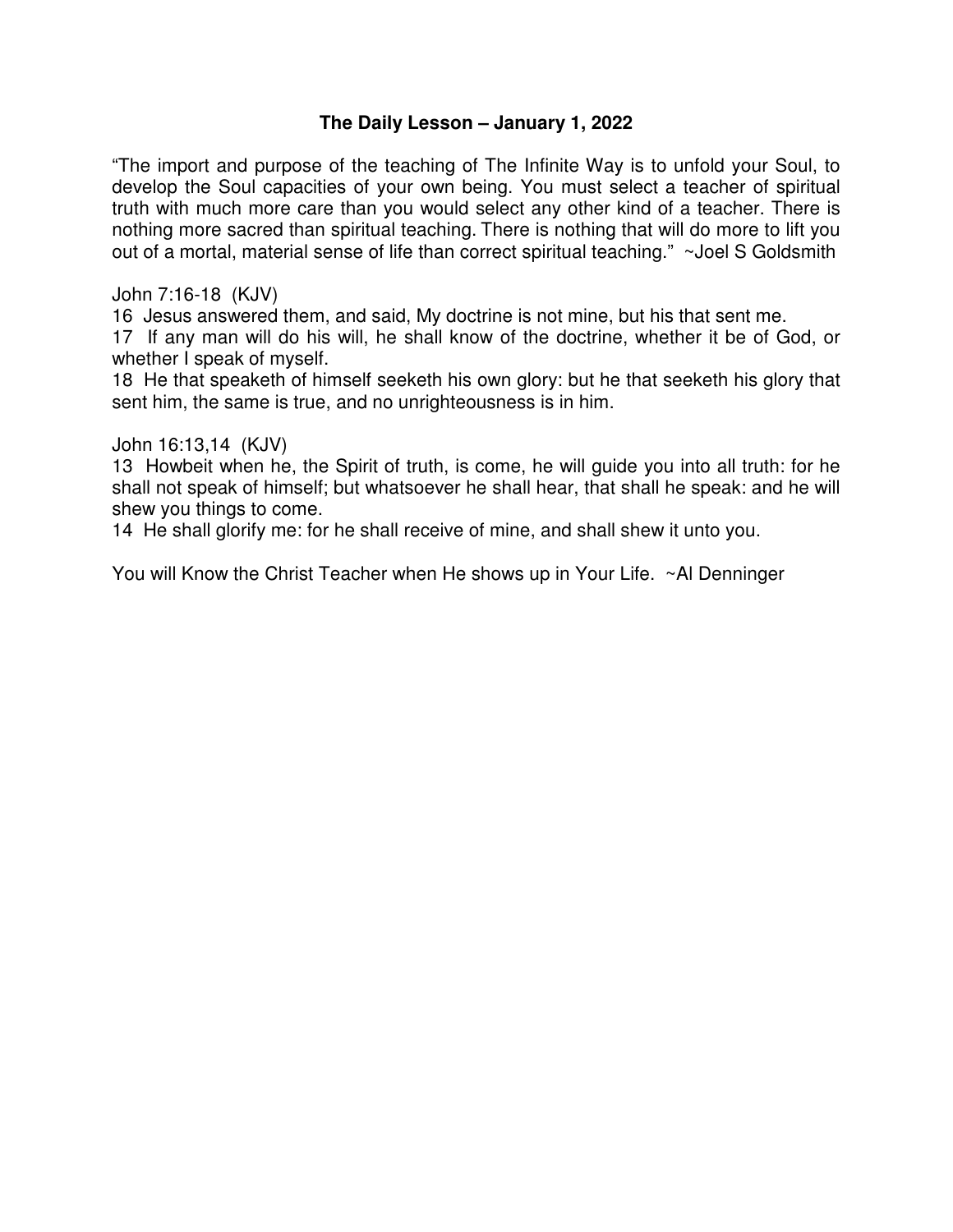## **The Daily Lesson – January 2, 2022**

"For the spiritual teachers, teaching is a sacred ministry. A teacher must so live in the consciousness of God as to be able to impart divine realities. That can be done only from a state of consciousness which is acting and living this truth. From the student's point of view, spiritual teaching is also a sacred ministry because it means the development of his own Soul. It means lifting him out of the dangers, diseases, and limitations of mortal existence. Therefore, be led of the Spirit. Make this search for your spiritual teacher a sacred rite. Then, when you have received some instruction, or have found a book, sit still with it for a while; abide in it; give it an opportunity to work within you." ~Joel S Goldsmith

James 4:10 (KJV)

10 Humble yourselves in the sight of the Lord, and he shall lift you up.

Ephesians 4:11-13 (KJV)

11 And he gave some, apostles; and some, prophets; and some, evangelists; and some, pastors and teachers;

12 For the perfecting of the saints, for the work of the ministry, for the edifying of the body of Christ:

13 Till we all come in the unity of the faith, and of the knowledge of the Son of God, unto a perfect man, unto the measure of the stature of the fulness of Christ:

John 14:10 (KJV)

10 Believest thou not that I am in the Father, and the Father in me? the words that I speak unto you I speak not of myself: but the Father that dwelleth in me, he doeth the works.

Romans 8:14 (KJV)

14 For as many as are led by the Spirit of God, they are the sons of God.

Living, moving and breathing in Christ Consciousness is the key. The branch cannot bear fruit of itself, except it abide in the vine. Abide in Me. ~Al Denninger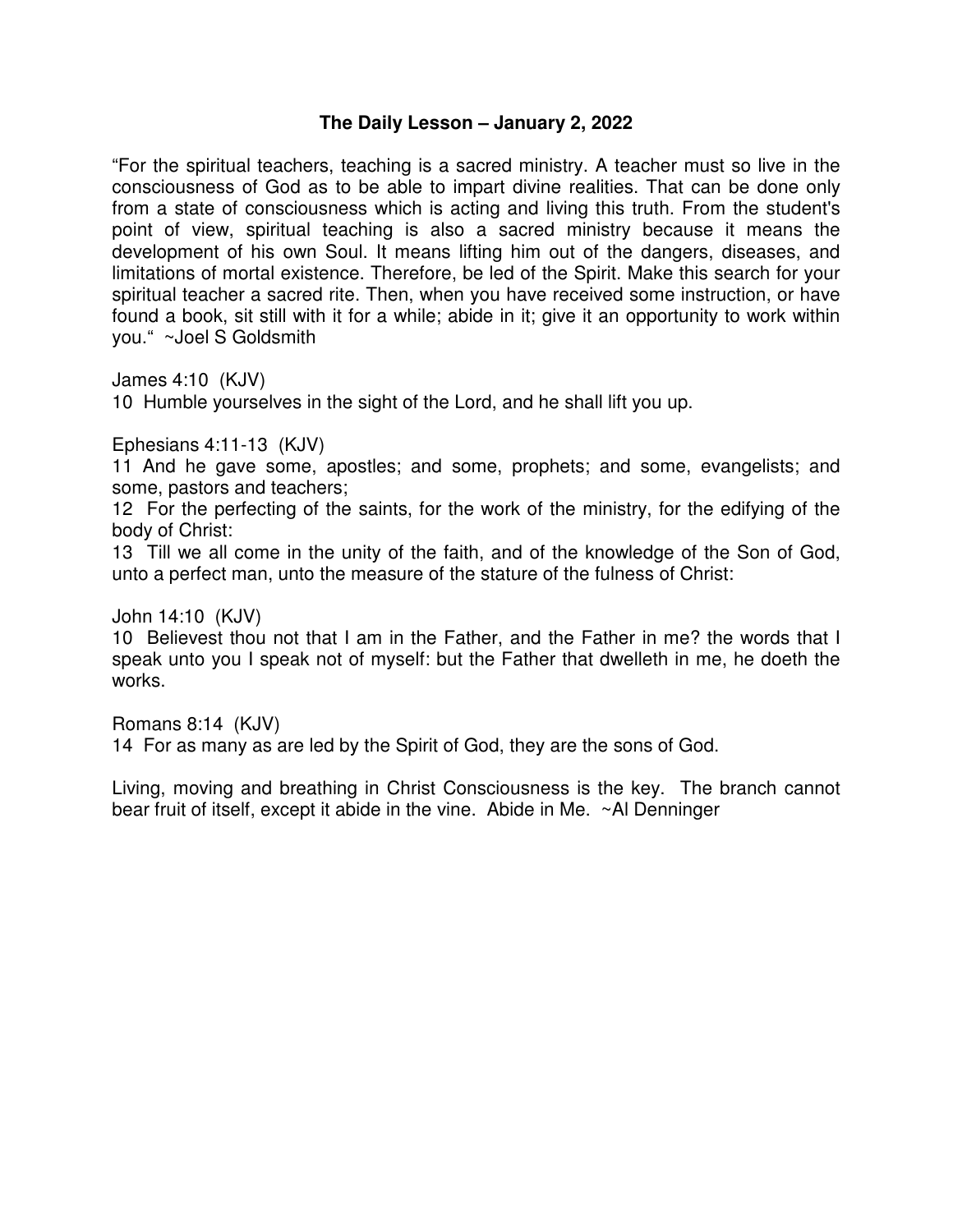# **The Daily Lesson – January 3, 2022**

#### *Spiritual Consciousness*

"The subject matter of this book is the unfolding of consciousness. That means God revealing, God disclosing Itself to you—infinite, indivisible Consciousness revealing, unfolding, and disclosing Itself as individual consciousness. Therefore, this work is an individual matter, and it must be attained through individual effort—through *your* effort. Success will come about in proportion as you attain some measure of spiritual consciousness." ~Joel S Goldsmith

I John 2:5,6 (KJV)

5 But whoso keepeth his word, in him verily is the love of God perfected: hereby know we that we are in him.

6 He that saith he abideth in him ought himself also so to walk, even as he walked.

Every Activity of God is the result of Infinite Unfolding Consciousness Individually Expressed. As your Awareness expands, so will your Success. Walk with Christ. ~Al **Denninger**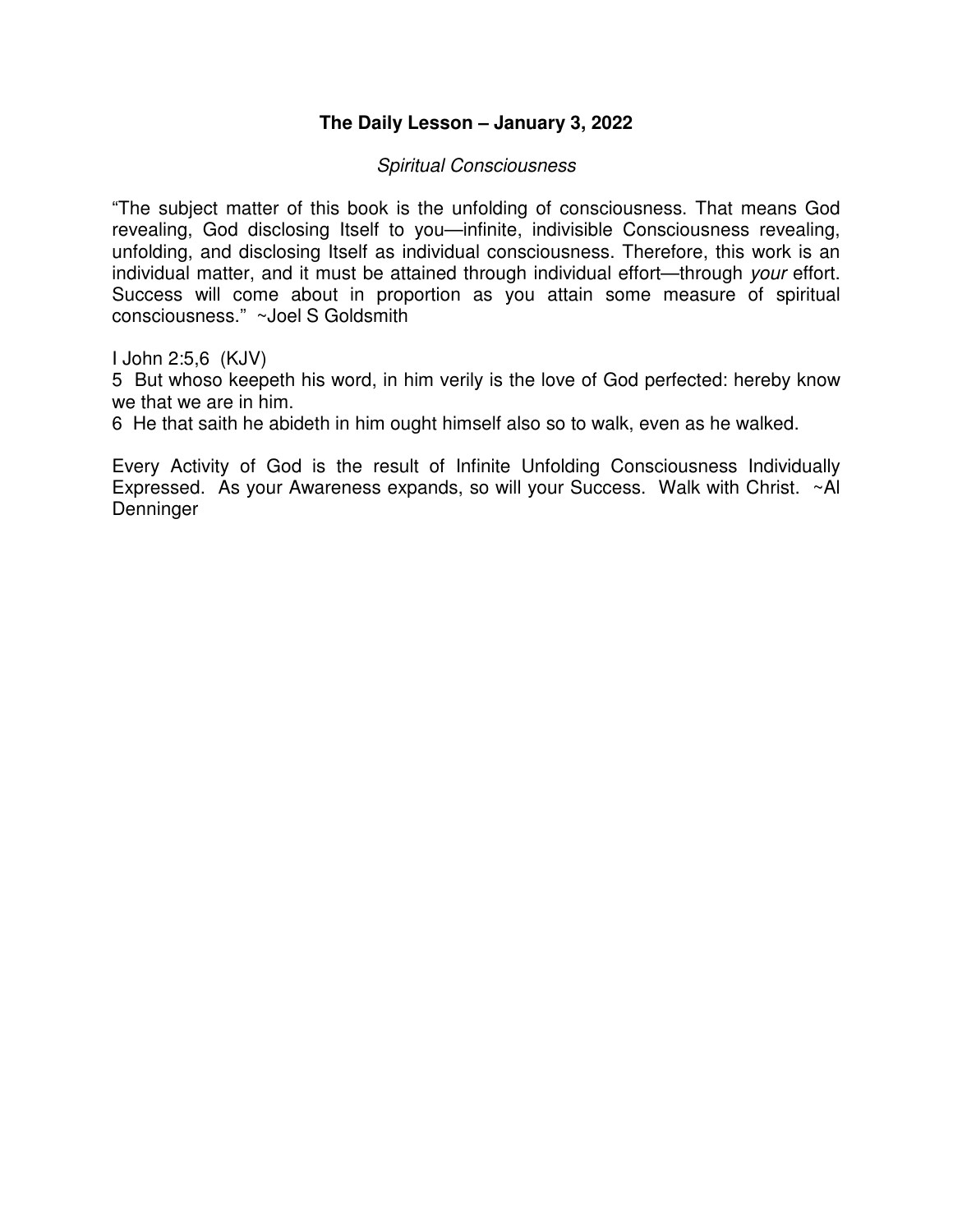## **The Daily Lesson – January 4, 2022**

"Spiritual consciousness is that state of consciousness from which world beliefs have disappeared in some measure. Spiritual consciousness, or Christ consciousness, is that state of consciousness which no longer reacts to things in the outer realm. You are infinite, spiritual consciousness. You are the law unto your own experience. Nothing external—nothing existing as effect—can have power or jurisdiction over you. You are the law unto every effect. Therefore, when you love, hate, or fear something in the external, you are hypnotized into a state of mortal consciousness." ~Joel S Goldsmith

I Corinthians 2:12-14 (KJV)

12 Now we have received, not the spirit of the world, but the spirit which is of God; that we might know the things that are freely given to us of God.

13 Which things also we speak, not in the words which man's wisdom teacheth, but which the Holy Ghost teacheth; comparing spiritual things with spiritual.

14 But the natural man receiveth not the things of the Spirit of God: for they are foolishness unto him: neither can he know them, because they are spiritually discerned.

Zechariah 4:6 Not (KJV)

6 …Not by might, nor by power, but by my spirit, saith the Lord of hosts.

Christ Consciousness dissolves the thought to react to this-world's universal belief and Sees us Living only in the Realm of Uplifted Consciousness. Where the Spirit of the Lord is Realized, there is freedom from the bondage of sense and an Opening into the Revelation of Soul. ~Al Denninger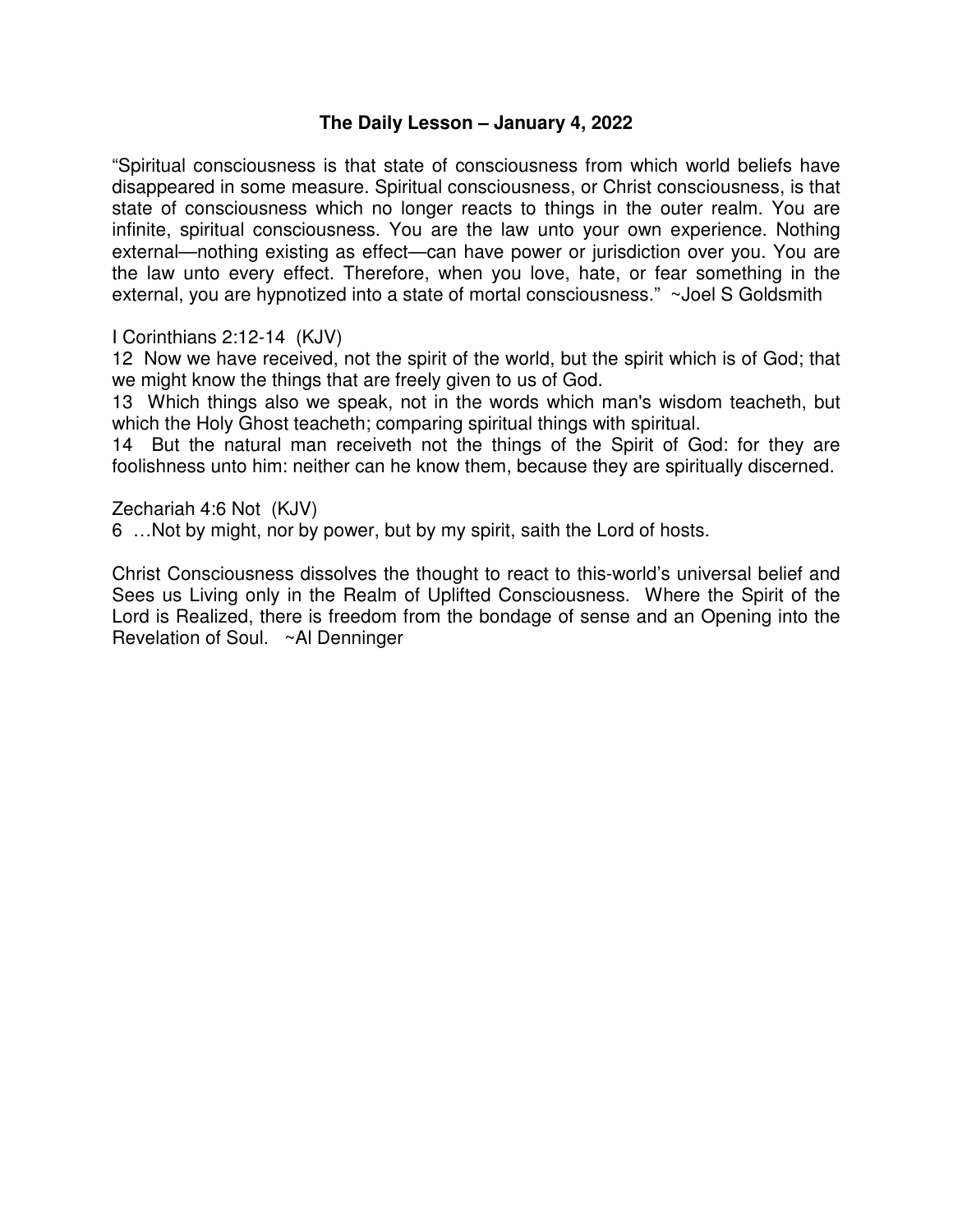# **The Daily Lesson – January 5, 2022**

"In the human picture, the most sought after thing that there is on earth is money—first money, then sex. These are the things that the world, as a human world, seeks so zealously. Mortal consciousness puts value in the dollar bill and says, 'This will do much for me!' But spiritual consciousness puts no faith in it. It knows the true nature of supply: 'Supply is my individual consciousness. It is God consciousness individualized as me. Regardless of what my need may seem to be, whether it is a dollar bill or a yacht, it must unfold from the infinity of my own consciousness. Therefore, I take no thought either for a dollar bill or for a yacht.'" ~Joel S Goldsmith

## Matthew 6:19-21 (KJV)

19 Lay not up for yourselves treasures upon earth, where moth and rust doth corrupt, and where thieves break through and steal:

20 But lay up for yourselves treasures in heaven, where neither moth nor rust doth corrupt, and where thieves do not break through nor steal:

21 For where your treasure is, there will your heart be also.

#### I Corinthians 2:9-11 (KJV)

9 But as it is written, Eye hath not seen, nor ear heard, neither have entered into the heart of man, the things which God hath prepared for them that love him.

10 But God hath revealed them unto us by his Spirit: for the Spirit searcheth all things, yea, the deep things of God.

11 For what man knoweth the things of a man, save the spirit of man which is in him? even so the things of God knoweth no man, but the Spirit of God.

#### Matthew 6:31-33 (KJV)

31 Therefore take no thought, saying, What shall we eat? or, What shall we drink? or, Wherewithal shall we be clothed?

32 (For after all these things do the Gentiles seek:) for your heavenly Father knoweth that ye have need of all these things.

33 But seek ye first the kingdom of God, and his righteousness; and all these things shall be added unto you.

In this-world thought: I can of mine own self do stuff. All that I have is of my own effort and for my own pleasure. In Spiritual Consciousness: all that the Father has Is, was, and will ever be mine. God's Grace is Infinite. ~Al Denninger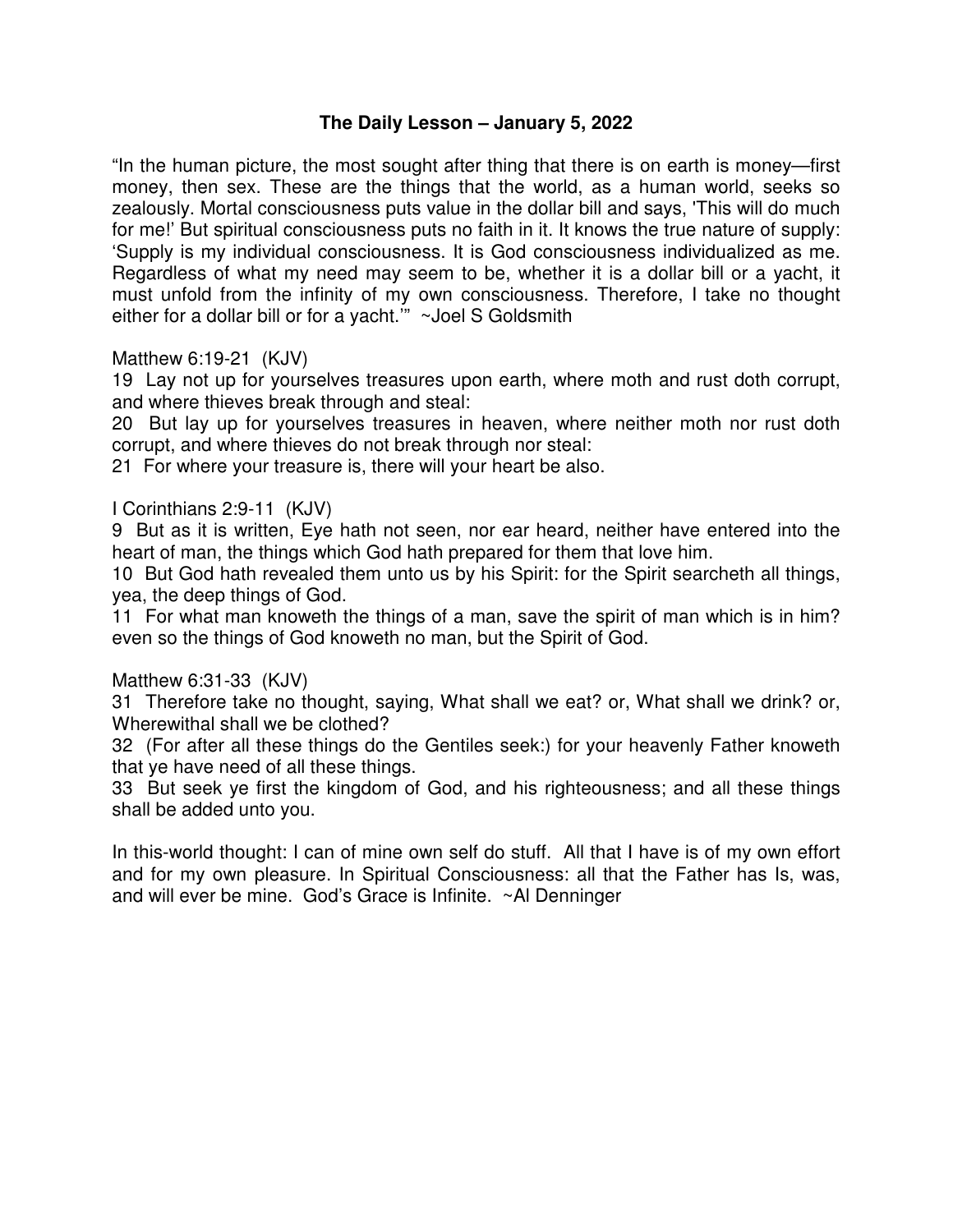# **The Daily Lesson – January 6, 2022**

"This is the attitude you must learn to take, and it is the attitude you must practice until it becomes a reality. Humanly, this attitude is not natural to the adult. On the contrary, to a child it is entirely natural. A child will throw a twenty-dollar gold piece out of the window, because he has not yet learned to put a value on such things. His sense of value is love, the love he has for his mother and father, and the love they have for him. That is his supply, and he knows it. As long as there is that love between child and parent, the daily food, the clothing, and the home are forthcoming as a matter of course. Therefore, *love* is the child's sense of supply. Only as he grows out of this sense of love, will his sense of supply change and become fifty cents, or a million dollars." ~Joel S Goldsmith

Mark 10:13-16 (KJV)

13 And they brought young children to him, that he should touch them: and his disciples rebuked those that brought them.

14 But when Jesus saw it, he was much displeased, and said unto them, Suffer the little children to come unto me, and forbid them not: for of such is the kingdom of God.

15 Verily I say unto you, Whosoever shall not receive the kingdom of God as a little child, he shall not enter therein.

16 And he took them up in his arms, put his hands upon them, and blessed them.

I John 5:2-4 (to:) (KJV)

2 By this we know that we love the children of God, when we love God, and keep his commandments.

3 For this is the love of God, that we keep his commandments: and his commandments are not grievous.

4 For whatsoever is born of God overcometh the world:

John 13:34 (KJV)

34 A new commandment I give unto you, That ye love one another; as I have loved you, that ye also love one another.

If you Love God the way God Loves You, then You are His Child and Heir. You are His individual Expression of Love, for God is Love. ~Al Denninger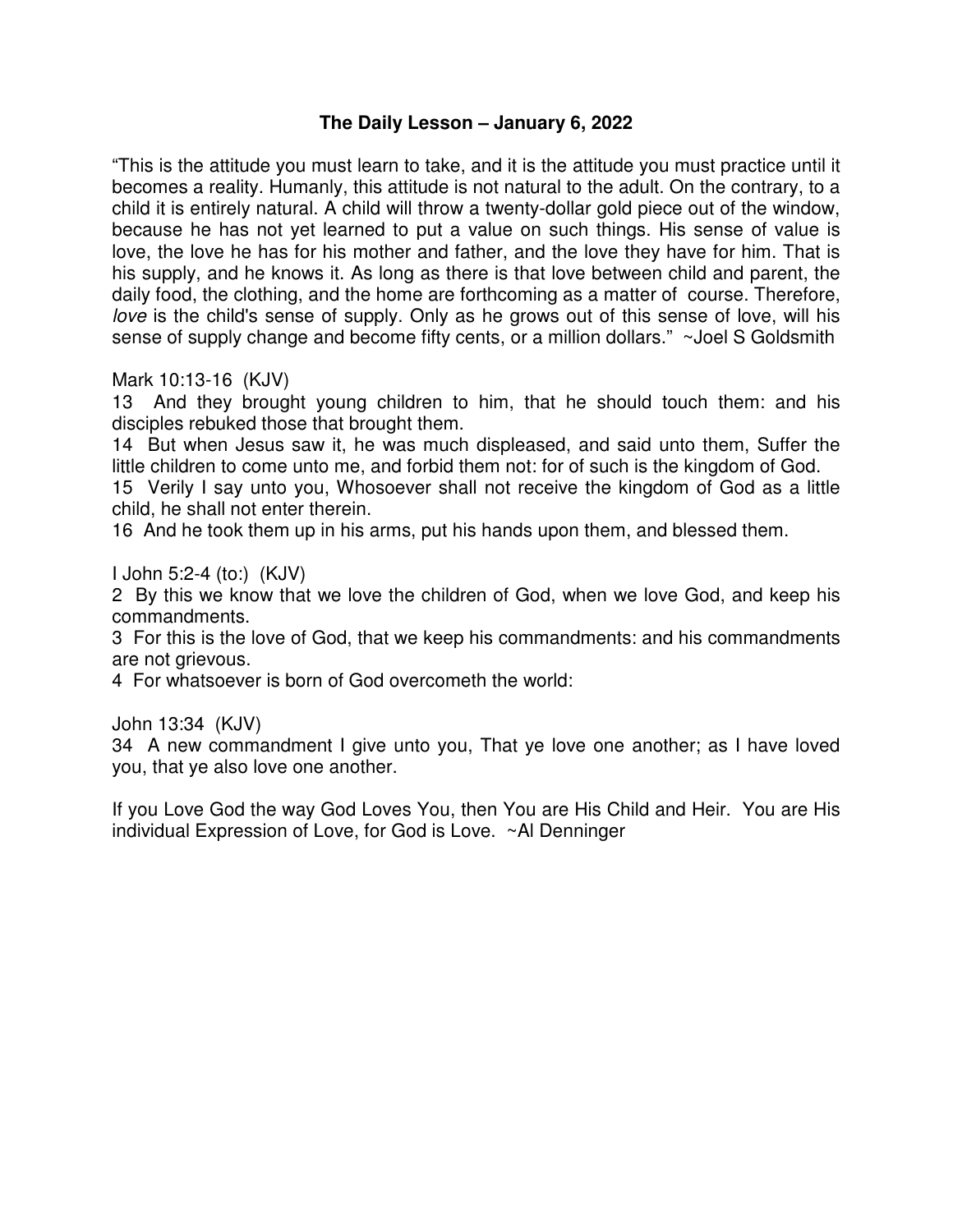# **The Daily Lesson – January 7, 2022**

"We must return to that same childlike trust we had in our childhood days. The Master told us that we must become 'as a little child.' Let us go back to that point where we no longer rely on the dollar bill for our supply, but begin to understand that Love, Consciousness, or spirituality is our supply, and that as long as we have the presence of Love, we shall have all things added unto us. That is one step in the unfoldment and revelation of God-divine Consciousness appearing as love and meeting our so-called human needs. You can easily understand that for a while, every time you handle money, you will consciously need to remember that it is not supply, but that it is the effect of Love; it is the effect of the presence of God appearing as your consciousness. In this way you will gradually develop within yourself an attitude which recognizes that the dollar bill is not the reality of your supply." ~Joel S Goldsmith

Philippians 4:19,20 (KJV)

19 But my God shall supply all your need according to his riches in glory by Christ Jesus.

20 Now unto God and our Father be glory for ever and ever. Amen.

Matthew 6:8 for (KJV)

8 …for your Father knoweth what things ye have need of, before ye ask him.

I John 4:12 If,13 (KJV)

12 …If we love one another, God dwelleth in us, and his love is perfected in us.

13 Hereby know we that we dwell in him, and he in us, because he hath given us of his Spirit.

Romans 12:2 (KJV)

2 And be not conformed to this world: but be ye transformed by the renewing of your mind, that ye may prove what is that good, and acceptable, and perfect, will of God.

God's Love Consciousness is Given unto us, Lives within us, and is perfected in every one of His Individual Expressions. All the Love that the Father Hath is Thine, and It is Your Law of Supply… God's manna falls afresh every day. ~Al Denninger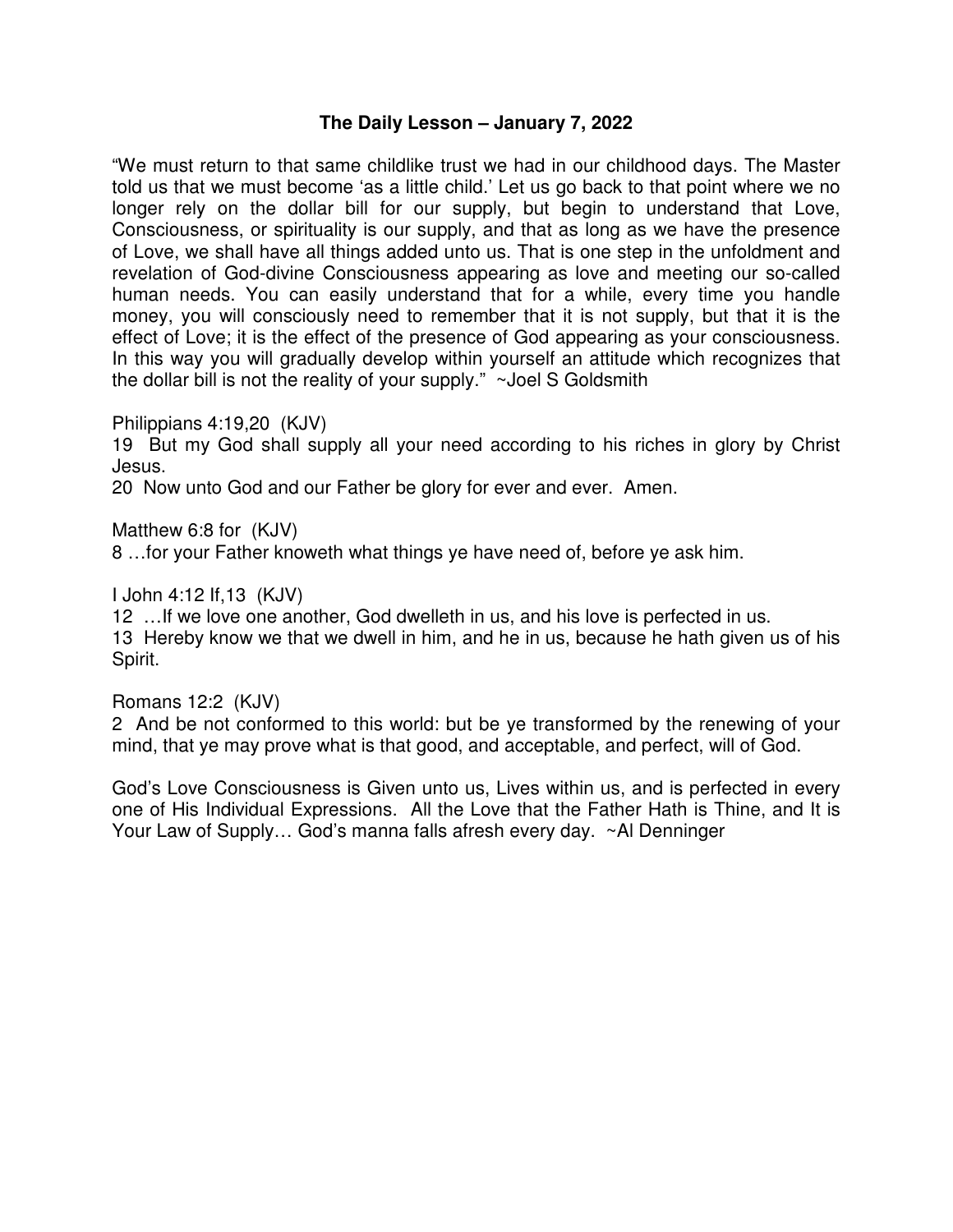#### **The Daily Lesson – January 8, 2022**

"An example of this is the case of the Hindu couple who took up the spiritual life, and with their begging bowls set out upon the way. One day, while walking along the road, the husband in front and the wife just behind him, the man bent over, picked something up from the dirt, rubbed it on his robe, and put the object in his pocket. The wife quickly asked him what he had found. When he showed her a diamond, her rebuke was swift and sharp, 'We are living the spiritual life. In what way is the diamond of greater value than the dirt which you rubbed off the diamond?' No, the value is not in the diamond. The value is in our consciousness, which is the substance, the form, the principle, and the law unto the diamond. As long as *I* exist—and / is God—*I* will be the law manufacturing, in whatever form is necessary, that which is my need." ~Joel S Goldsmith

II Corinthians 3:3-5 (KJV)

3 Forasmuch as ye are manifestly declared to be the epistle of Christ ministered by us, written not with ink, but with the Spirit of the living God; not in tables of stone, but in fleshy tables of the heart.

4 And such trust have we through Christ to God-ward:

5 Not that we are sufficient of ourselves to think any thing as of ourselves; but our sufficiency is of God;

James 1:25 (KJV)

25 But whoso looketh into the perfect law of liberty, and continueth therein, he being not a forgetful hearer, but a doer of the work, this man shall be blessed in his deed.

When we Trust the Lord with all our Heart and Consciousness, and set off to do His Work, the value is in the Knowing that we will be Provided with everything necessary for the doing of the Work. After all it Is His Work—and you are the able doer. Able Doing Blesses all. ~Al Denninger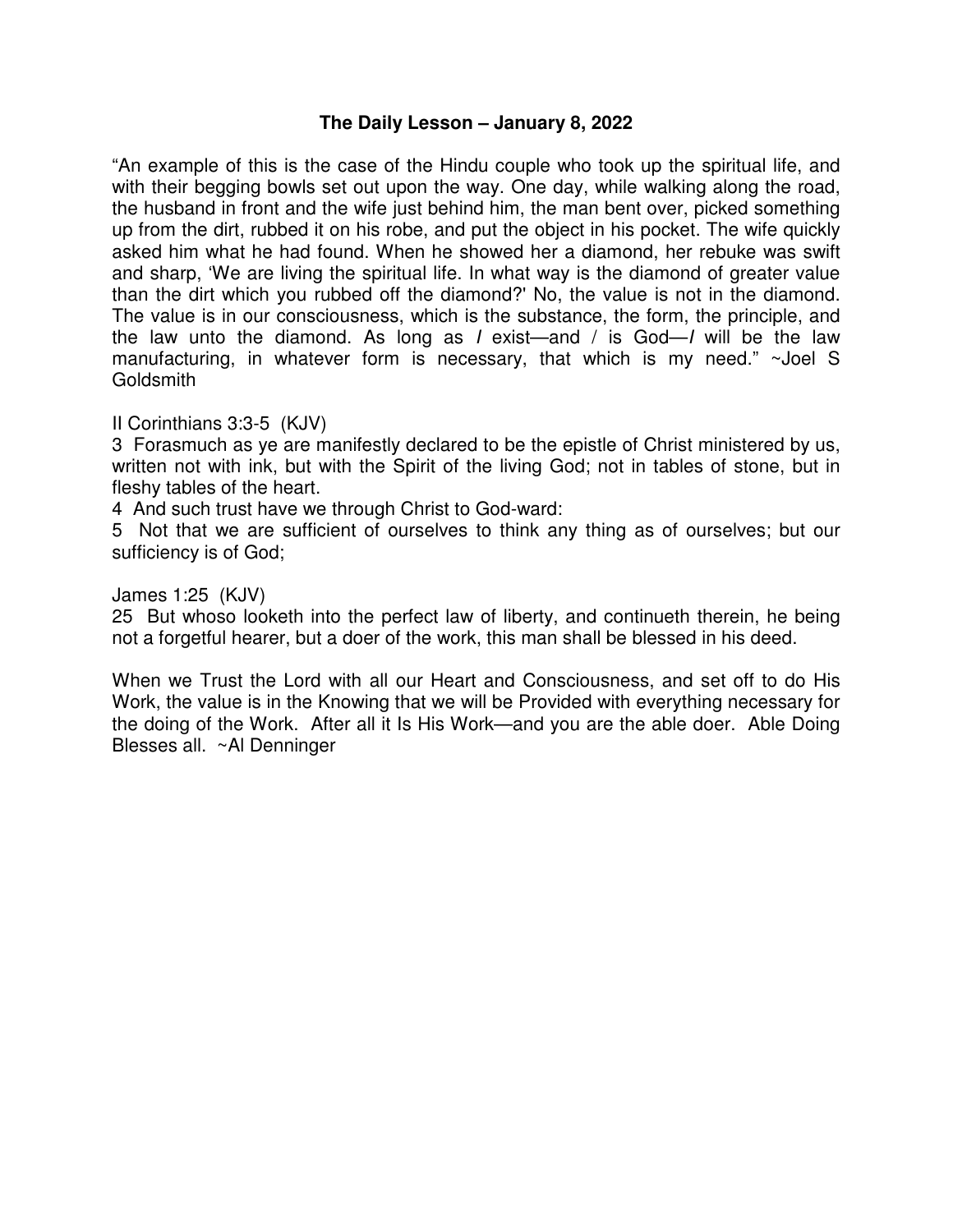# **The Daily Lesson – January 9, 2022**

#### *All Power Is in Consciousness*

"Let us suppose that someone calls and says, 'I am sick. Give me some help.' Now, heretofore, when someone has said, 'I do not feel well,' you have probably immediately denied it, but we are going to learn not to deny it. We are not going to put up a 'wall' against illness. Instead, our response will be: 'What about it? Is it power? Is it a presence? Is it reality? Or is all power the consciousness of the individual, which is the law of health? And this growth, this pain, or this lack, is it a law? No, of course, it is not.'" ~Joel S Goldsmith

John 19:9-11 (to :) (KJV)

9 And went again into the judgment hall, and saith unto Jesus, Whence art thou? But Jesus gave him no answer.

10 Then saith Pilate unto him, Speakest thou not unto me? knowest thou not that I have power to crucify thee, and have power to release thee?

11 Jesus answered, Thou couldest have no power at all against me, except it were given thee from above:

#### Matthew 6:24,25 (KJV)

24 No man can serve two masters: for either he will hate the one, and love the other; or else he will hold to the one, and despise the other. Ye cannot serve God and mammon. 25 Therefore I say unto you, Take no thought for your life, what ye shall eat, or what ye shall drink; nor yet for your body, what ye shall put on. Is not the life more than meat, and the body than raiment?

Seeing a lack of health as something to correct willingly gives the so-called sickness power. Can you trick your mind into denying sickness once you have recognized it as sickness? Instead, we must learn to follow Jesus' example here and Know the One Omnipresent Power that IS and no other power is possible. There is one Body and One Life, and there is One Spirit who Governs all of It. ~Al Denninger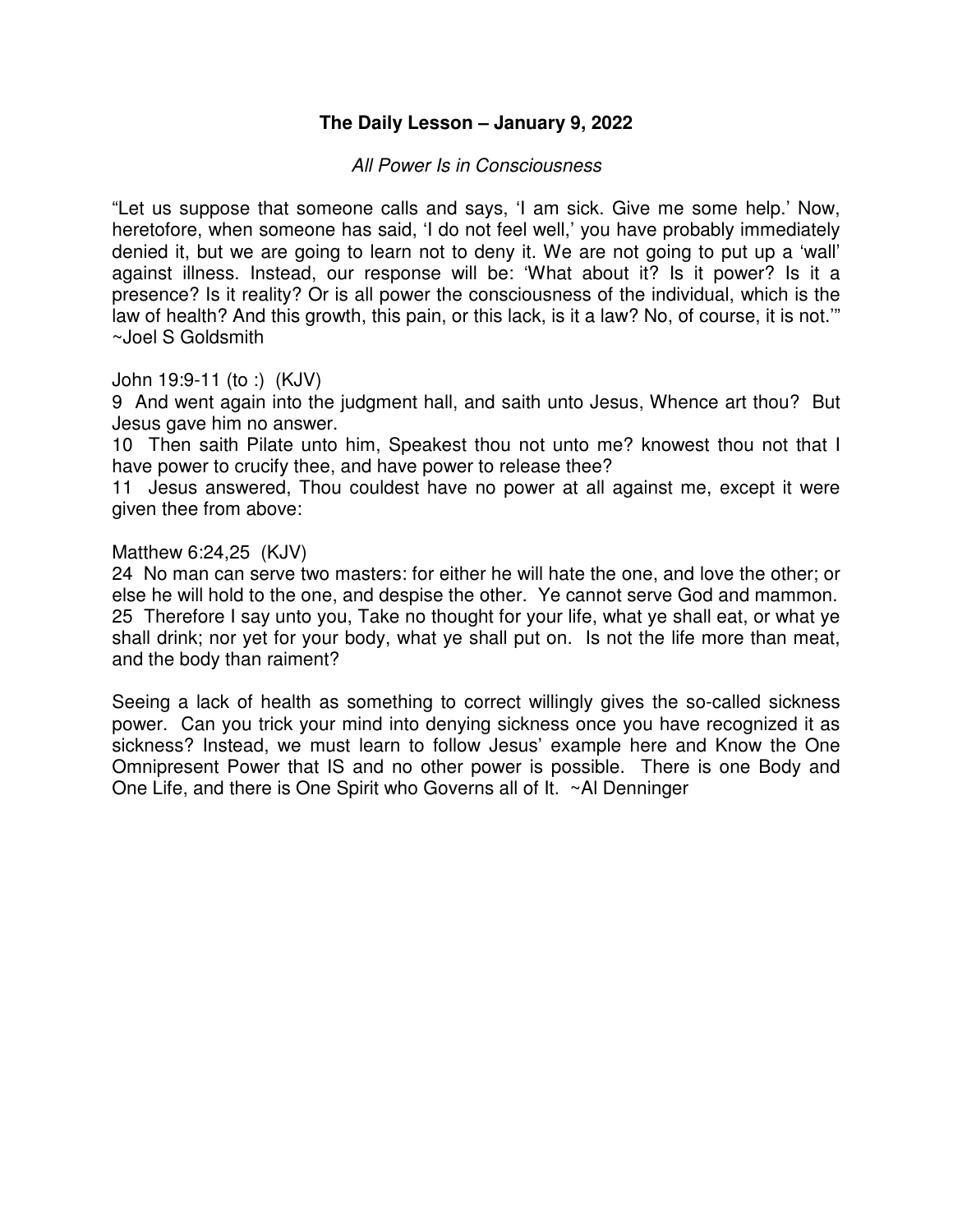#### **The Daily Lesson – January 10, 2022**

"Right from the beginning, that is our realization with every claim, with every call that is made upon us for help. We may find ourselves saying, 'So what?' or anything else that will help us to agree with our adversary. The healing principle is: 'Agree with thine adversary.' You cannot fight anything with which you agree. The moment you fight, wrestle, or battle any claim that comes to you, you are setting up an adversary rather than coming into agreement or at-one-ment with what appears to be error, but which, in reality, is only an illusion - if there can be reality to an illusion. The moment that you fight or battle error in any form, you have set it up as something which must be removed, and there is no telling how long the healing will take. The only instantaneous healings are the ones that take place when the consciousness of the practitioner knows, when the practitioner is convinced, that there is no power or presence to that thing claiming to be an erroneous manifestation." ~Joel S Goldsmith

Matthew 5:25 (to ,) (KJV) 25 Agree with thine adversary quickly,

The key is not to battle. The battle is not yours. Rest in the Peace, of Knowing the Truth. There is nothing to win, because God has no adversaries… ~Al Denninger

John 18:36 (KJV)

36 Jesus answered, My kingdom is not of this world: if my kingdom were of this world, then would my servants fight, that I should not be delivered to the Jews: but now is my kingdom not from hence.

Can the shadow-boxer ever defeat his illusory opponent? The entire scene stops the instant he sees the shadow as nothing to fight. If you happen to see a shadow, Know it as nothing and be done with it… Stop fearing and trying to defeat the shadows…. There is no Truth in an error or in a lie. In My Kingdom there are no shadows, only Light. ~Al Denninger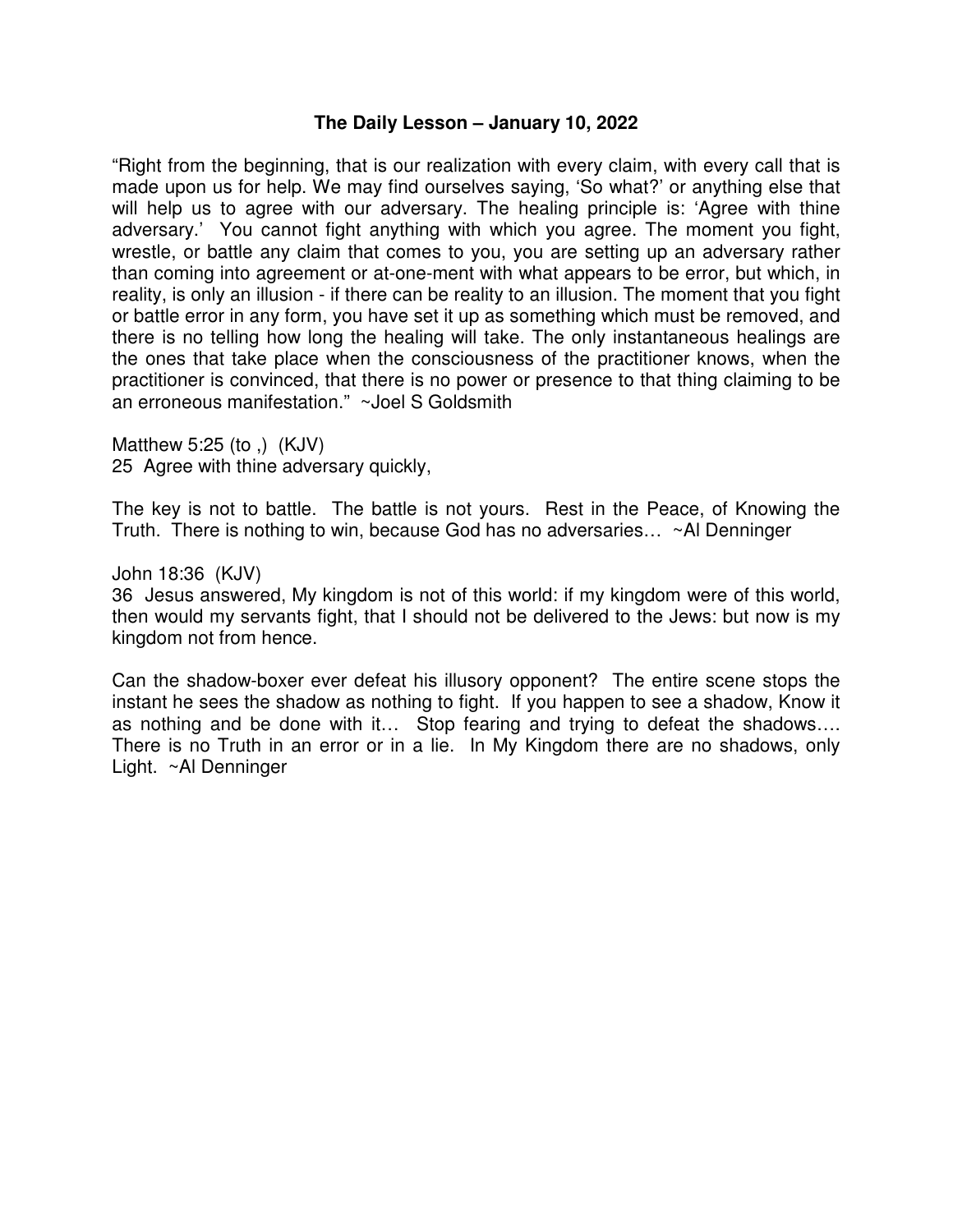#### **The Daily Lesson – January 11, 2022**

"Is there such a thing as healing possible while you are believing in or attempting to heal the condition? No, healing comes in the recognition that the consciousness of the individual is God, or that God is the consciousness of the individual. Thus, the consciousness of the individual is the law unto every condition. In biblical language, greater is he that is in you, than he that is in the world.'" ~Joel S Goldsmith

Luke 22:42 nevertheless (KJV) 42 …nevertheless not my will, but thine, be done.

John 5:30 (to :) (KJV) 30 I can of mine own self do nothing:

Luke 17:21 (KJV)

21 Neither shall they say, Lo here! or, lo there! for, behold, the kingdom of God is within you.

I John 4:4 (KJV)

4 Ye are of God, little children, and have overcome them: because greater is he that is in you, than he that is in the world.

Still your thought from trying to do things and humbly Realize that you are Governed by every Word that proceedeth out of the mouth of God. God is my Life – and I Am His Individual Expression. Your Heart Knows the Way. ~Al Denninger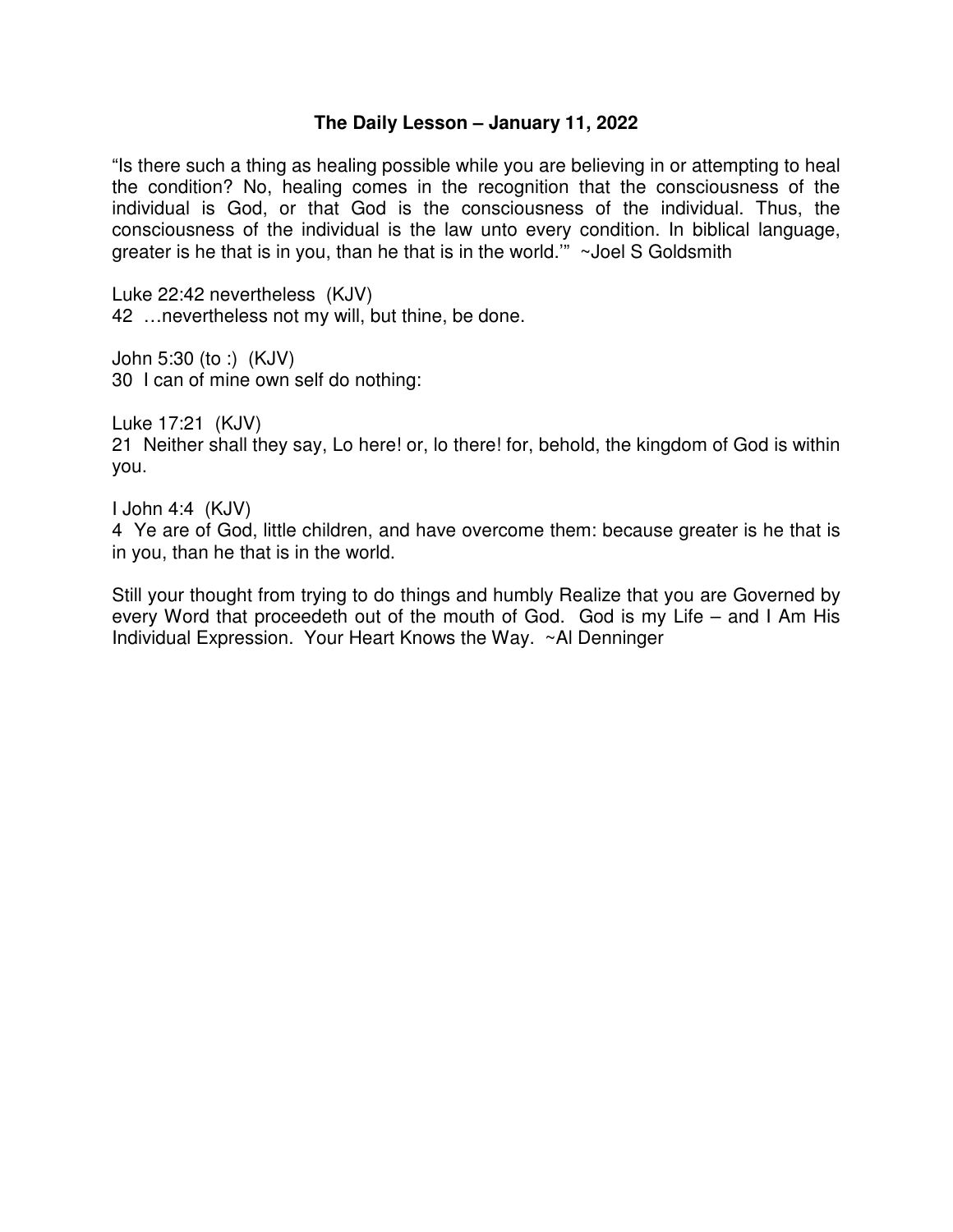## **The Daily Lesson – January 12, 2022**

"Consciousness, God—the consciousness of the individual—is always the law; it is always the presence; it is always the reality. If something does appear externally, it still is only an effect and, as effect, it cannot be law. As effect, it cannot be cause. As effect, it cannot be power. No effect in the world has power over another effect: That is a spiritual law. Consciousness is all power. All power comes from on High. God gave man dominion. In other words, God, universal Consciousness, gave to man, to individualized spiritual consciousness, all power over everything that exists in the realm of effect, whether a tiny flower or a planet in the sky." ~Joel S Goldsmith

Psalms 139:7-10 (KJV)

7 Whither shall I go from thy spirit? or whither shall I flee from thy presence? 8 If I ascend up into heaven, thou art there: if I make my bed in hell, behold, thou art there.

9 If I take the wings of the morning, and dwell in the uttermost parts of the sea;

10 Even there shall thy hand lead me, and thy right hand shall hold me.

John 18:36 (to :) (KJV) 36 Jesus answered, My kingdom is not of this world:

I Corinthians 3:16 (KJV)

16 Know ye not that ye are the temple of God, and that the Spirit of God dwelleth in you?

God is Omnipresent Consciousness, effect is outcome. An outcome has no power to do or to influence anything. God put His Spirit in us, so we are Individual Expression and can never be separated from His Love. Do not look for Spiritual Consciousness [My Kingdom] with the consciousness of the outcome. Look with Eyes to See. ~Al **Denninger**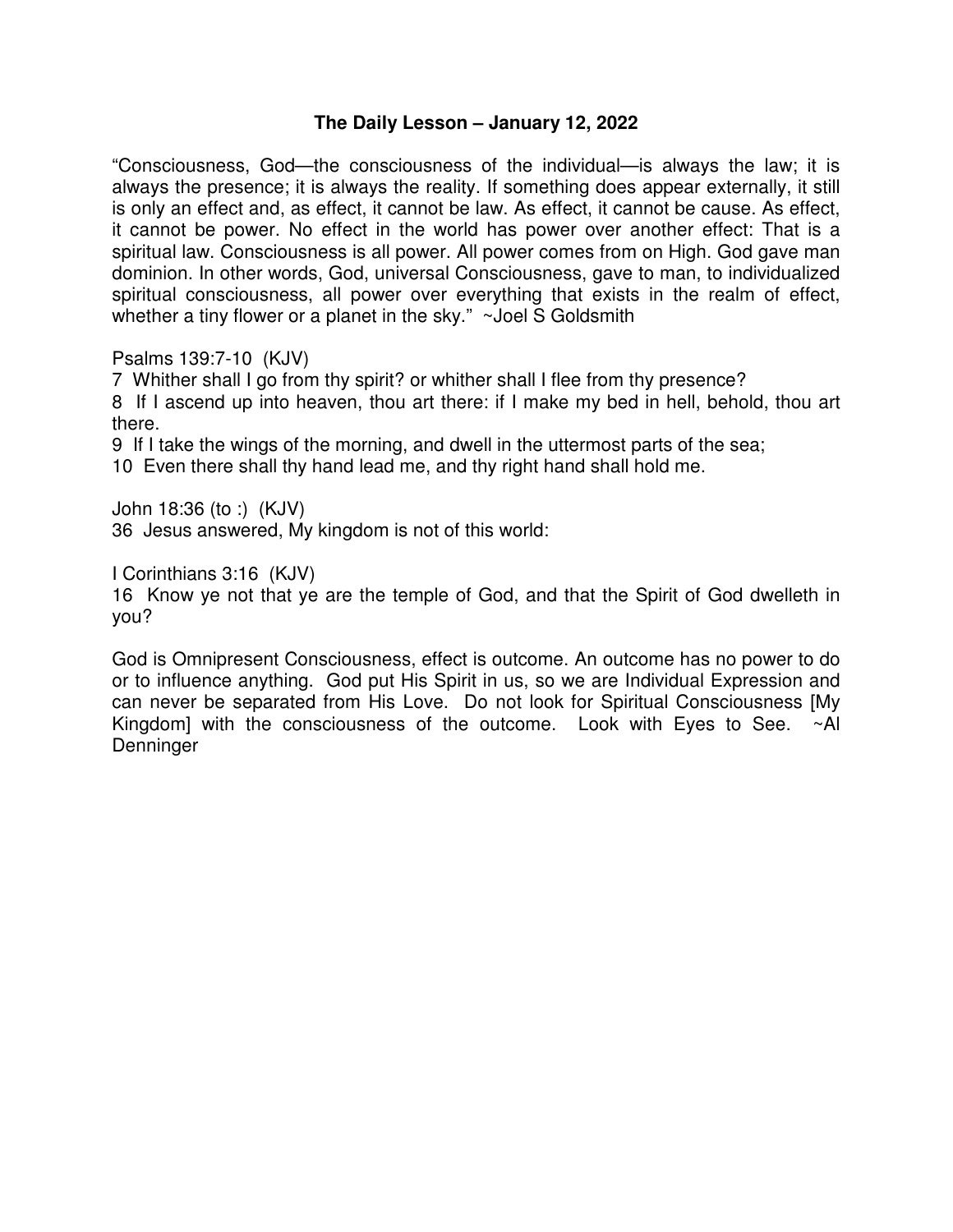## **The Daily Lesson – January 13, 2022**

"The moment you acknowledge something in the realm of effect as having dominion over you, you have made that a law for yourself, and you suffer from it until you reverse your stand and realize that it is impossible that I, the fullness of God made manifest, the infinite Son of God, I of whom God said, 'All that I have is thine' should be at the mercy of anything in the outer realm, of anyone, of any condition or any set of conditions." ~Joel S Goldsmith

John 19:10,11 (to :) (KJV)

10 Then saith Pilate unto him, Speakest thou not unto me? knowest thou not that I have power to crucify thee, and have power to release thee?

11 Jesus answered, Thou couldest have no power at all against me, except it were given thee from above:

Luke 9:18-20 (KJV)

18 And it came to pass, as he was alone praying, his disciples were with him: and he asked them, saying, Whom say the people that I am?

19 They answering said, John the Baptist; but some say, Elias; and others say, that one of the old prophets is risen again.

20 He said unto them, But whom say ye that I am? Peter answering said, The Christ of God.

Luke 15:31 (KJV) 31 And he said unto him, Son, thou art ever with me, and all that I have is thine.

We all get distracted every now and then, and start "thinking" and believing the picture presented instead of Reality. Stop, stop right there in your tracks, and regain Your focus and Acknowledge You're true Identity. ~Al Denninger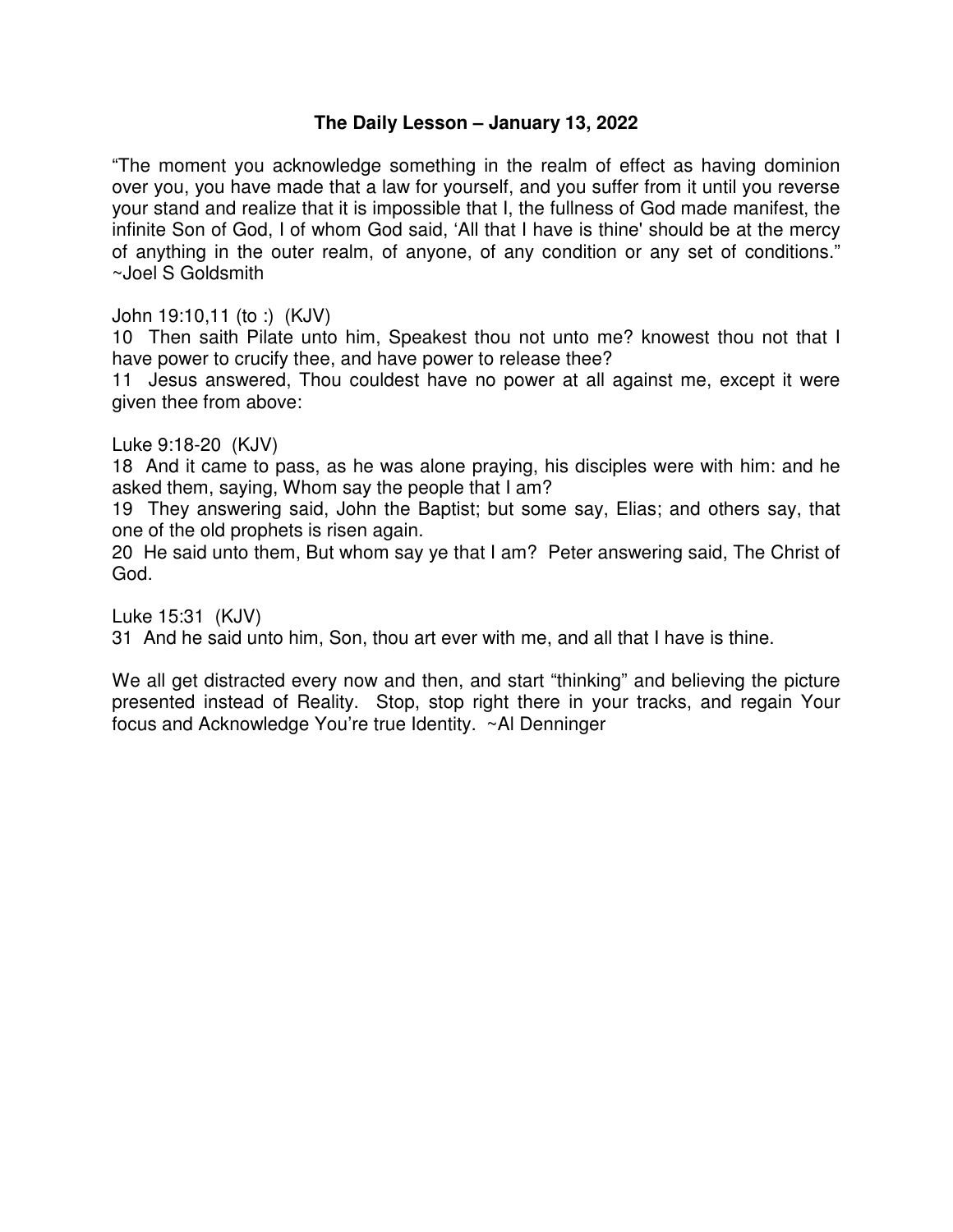## **The Daily Lesson – January 14, 2022**

"As you realize that God, infinite, divine Consciousness, is the consciousness of the individual, and is the law unto the universe, you take possession of your life, and have some degree of mastery over it. Otherwise, you are the victim of some particular form of government, of a certain amount of dollars, or of germs, infection, or contagion. Only in the degree that you can realize your oneness with God, only in the degree that you can realize that you are the very presence of God, acting as a law unto your universe, only in that degree, can you achieve mastery over your existence!

*Where God is, I am, 'I and my Father are one . . . the place whereon [I stand] is holy ground . . . If I make my bed in hell, I, God, am there. And that I am is a law unto everything appearing as the external universe, or as the universe of effect.* ~Joel S Goldsmith

#### II Corinthians 3:16-18 (KJV)

16 Nevertheless when it shall turn to the Lord, the veil shall be taken away.

17 Now the Lord is that Spirit: and where the Spirit of the Lord is, there is liberty.

18 But we all, with open face beholding as in a glass the glory of the Lord, are changed into the same image from glory to glory, even as by the Spirit of the Lord.

We can intellectually learn and conceptually understand that God is the Creative Power and Governing Consciousness of the universe, but we must learn to turn unconditionally to God and Dwell, Know and Realize this by Experience. When we do, Christ becomes Real in our consciousness and we Realize our Inclusion in God's entire Kingdom and Activity, and we Live It. The Realized Christ is Life Lived. ~Al Denninger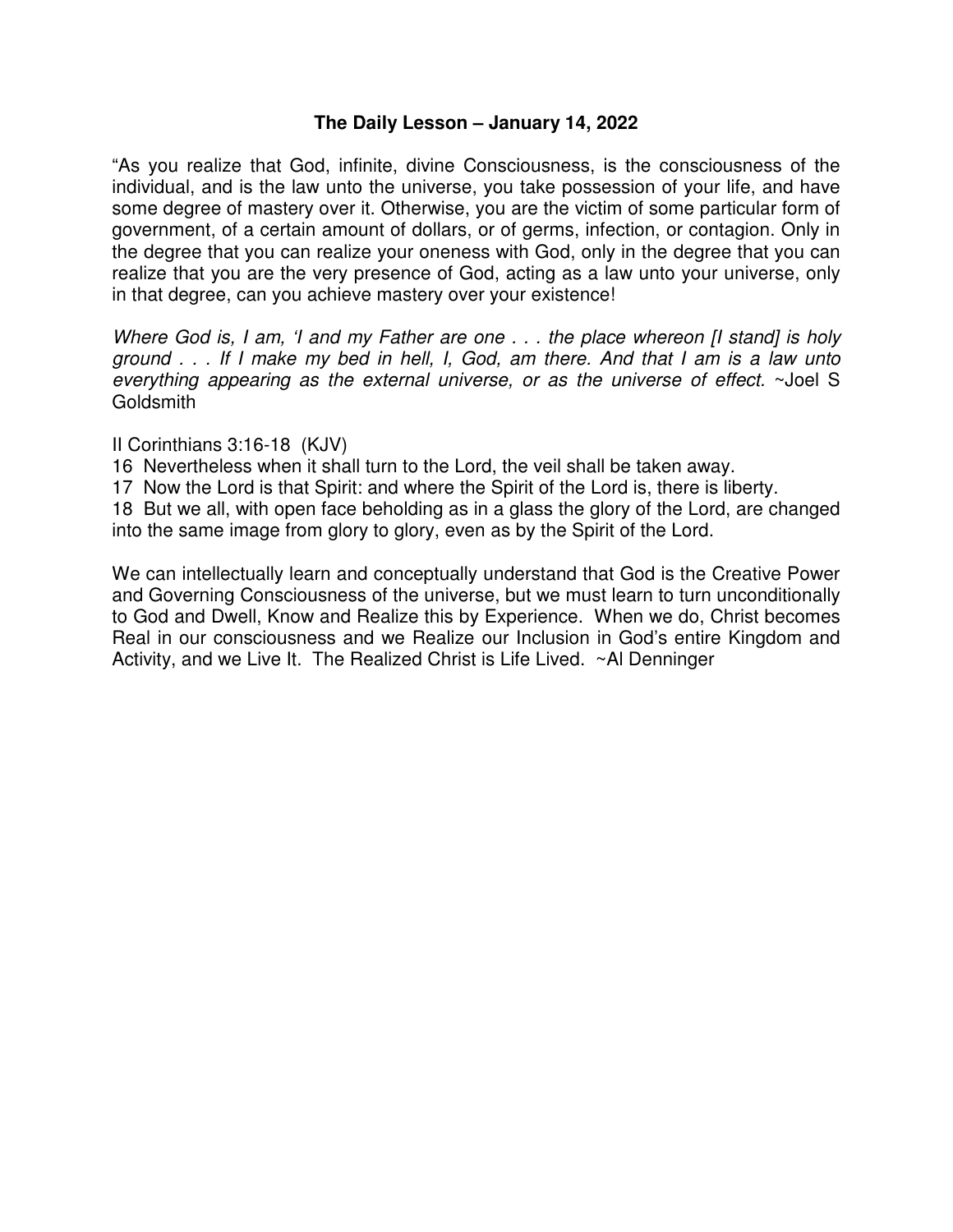#### **The Daily Lesson – January 15, 2022**

"To give up our fear of anything in the world of effect, is the first step in attaining Christ consciousness. Christ consciousness has no fear of a disease or of a sin, and It has no dread of it. It just says: 'Neither do I condemn thee: go and sin no more . . . Who did hinder you . . . Take up thy bed and walk.' And why? Because in this way we agree with the adversary and acknowledge that the only power is the consciousness of the individual. Every time you see sin, lack or limitation in the external scene, instead of jumping in to give a treatment, say: 'No, you are not fooling me! You exist as an effect of some kind or other, but you are only the railroad tracks coming together, and if I could see you as you are, the tracks would be in their right places. My eyes are not fooling me any more.'" ~Joel s Goldsmith

Exodus 14:13 (to :) (KJV)

13 And Moses said unto the people, Fear ye not, stand still, and see the salvation of the Lord, which he will shew to you to-day:

Galatians 5:7 who (KJV)

7 …who did hinder you that ye should not obey the truth?

Matthew 5:39 (to :) (KJV) 39 But I say unto you, That ye resist not evil:

James 1: 25 (KJV)

25 But whoso looketh into the perfect law of liberty, and continueth therein, he being not a forgetful hearer, but a doer of the work, this man shall be blessed in his deed.

Resisting evil is just a way of giving it power. Stand ye still, take no thought of this world, and the Truth will be made Known. God's Day will unfold. ~Al Denninger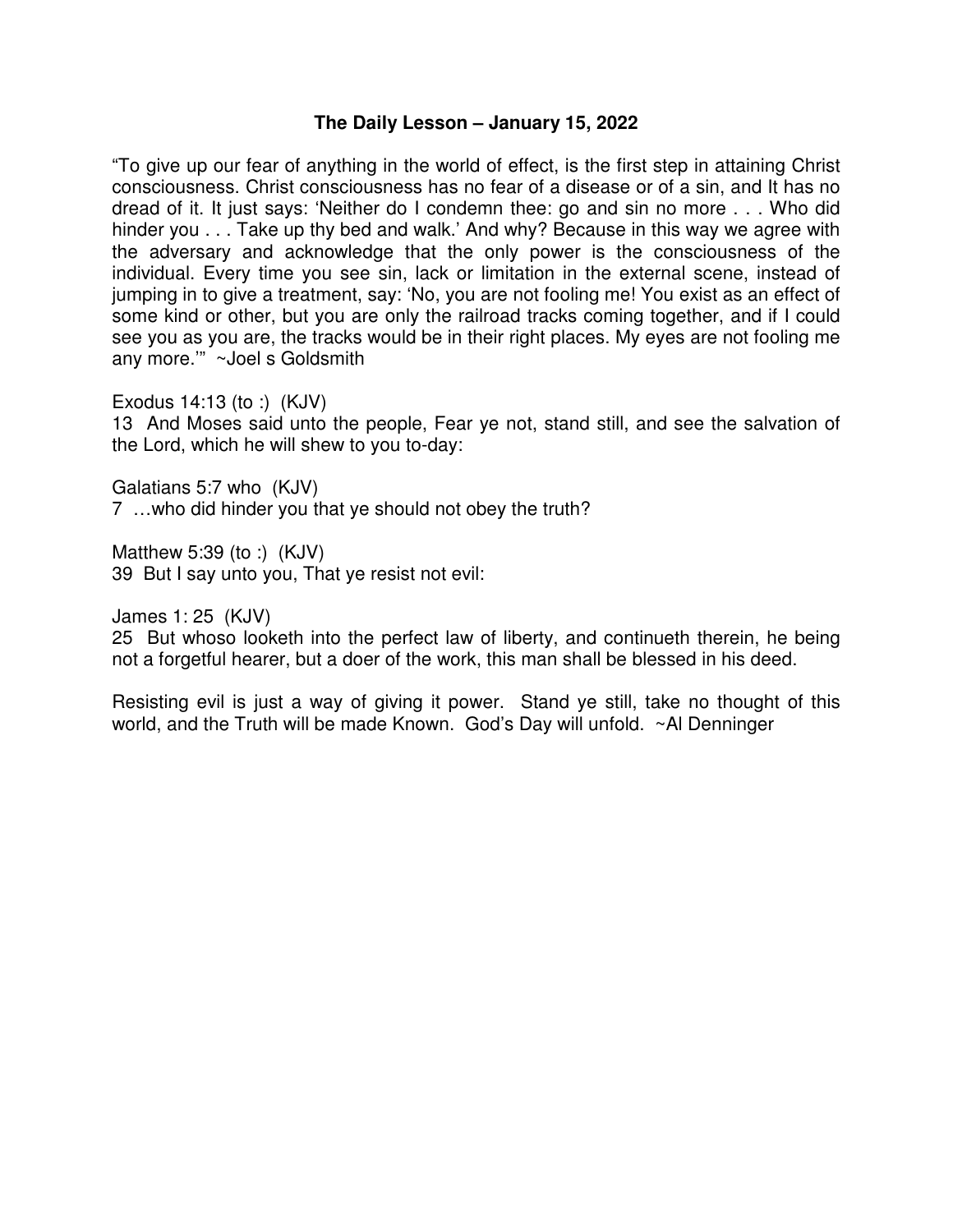## **The Daily Lesson – January 16, 2022**

"Do not give treatments! Do not give treatments to God and His universe! And remember that there is no other! Treatments, in themselves, are of no value. Nobody in the whole history of metaphysics has ever changed one condition of reality by means of treatment. Treatments are of no value, but prayer is. Pray without ceasing because prayer is the unfoldment of your own consciousness. Prayer is God disclosing Itself to you. Prayer is God revealing Its truth to your individual awareness." ~Joel S Goldsmith

John 5:30,31 (KJV)

30 I can of mine own self do nothing: as I hear, I judge: and my judgment is just; because I seek not mine own will, but the will of the Father which hath sent me. 31 If I bear witness of myself, my witness is not true.

Romans 13:1,2 (to :) (KJV)

1 Let every soul be subject unto the higher powers. For there is no power but of God: the powers that be are ordained of God.

2 Whosoever therefore resisteth the power, resisteth the ordinance of God:

Colossians 4:2 (KJV)

2 Continue in prayer, and watch in the same with thanksgiving;

Matthew 6:10 thy (KJV) 10 …Thy will be done in earth, as it is in heaven.

Giving a treatment in this-world would begin by accepting a perceived idea that there is an error or lack to "treat", or thinking that there is something separate and apart from God that needs our help to correct. Is there an error to correct in the Kingdom of God? And what could we do to help? The Comforter Comes when you think not, See the Truth right through the appearance, and Open your Consciousness. Open the Door. ~Al Denninger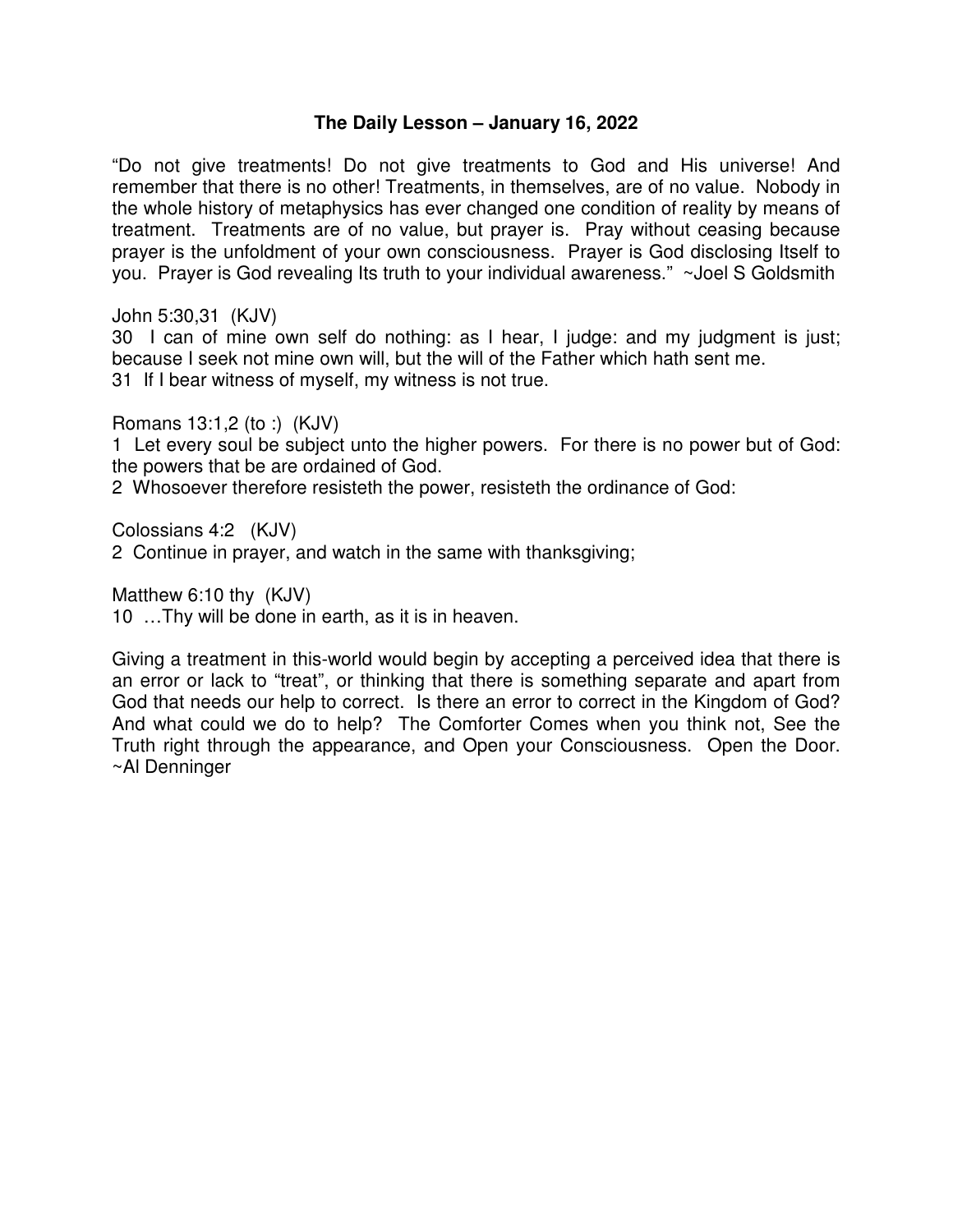## **The Daily Lesson – January 17, 2022**

"Prayer is the disclosing of the divine reality to our individual consciousness. Turning within, watching, always listening for the divine reality, is the secret of spiritual living. And that is the secret that ultimately discloses God to us as our individual being and as our individual selfhood. In this withinness, and in this only, are found harmony, peace, joy, power, and dominion." ~Joel S Goldsmith

Zechariah 1:3 Turn (KJV)

3 …Turn ye unto me, saith the Lord of hosts, and I will turn unto you, saith the Lord of hosts.

I Corinthians 6:17 & 19 (KJV)

17 But he that is joined unto the Lord is one spirit.

19 What? know ye not that your body is the temple of the Holy Ghost which is in you, which ye have of God, and ye are not your own?

Ephesians 4:4-6 (KJV)

- 4 There is one body, and one Spirit, even as ye are called in one hope of your calling;
- 5 One Lord, one faith, one baptism,
- 6 One God and Father of all, who is above all, and through all, and in you all.

Turn ye within, where I Am, and I will bring you Peace. The Spiritual Peace that passeth understanding and Knows the Joy and Harmony of Oneness. ~Al Denninger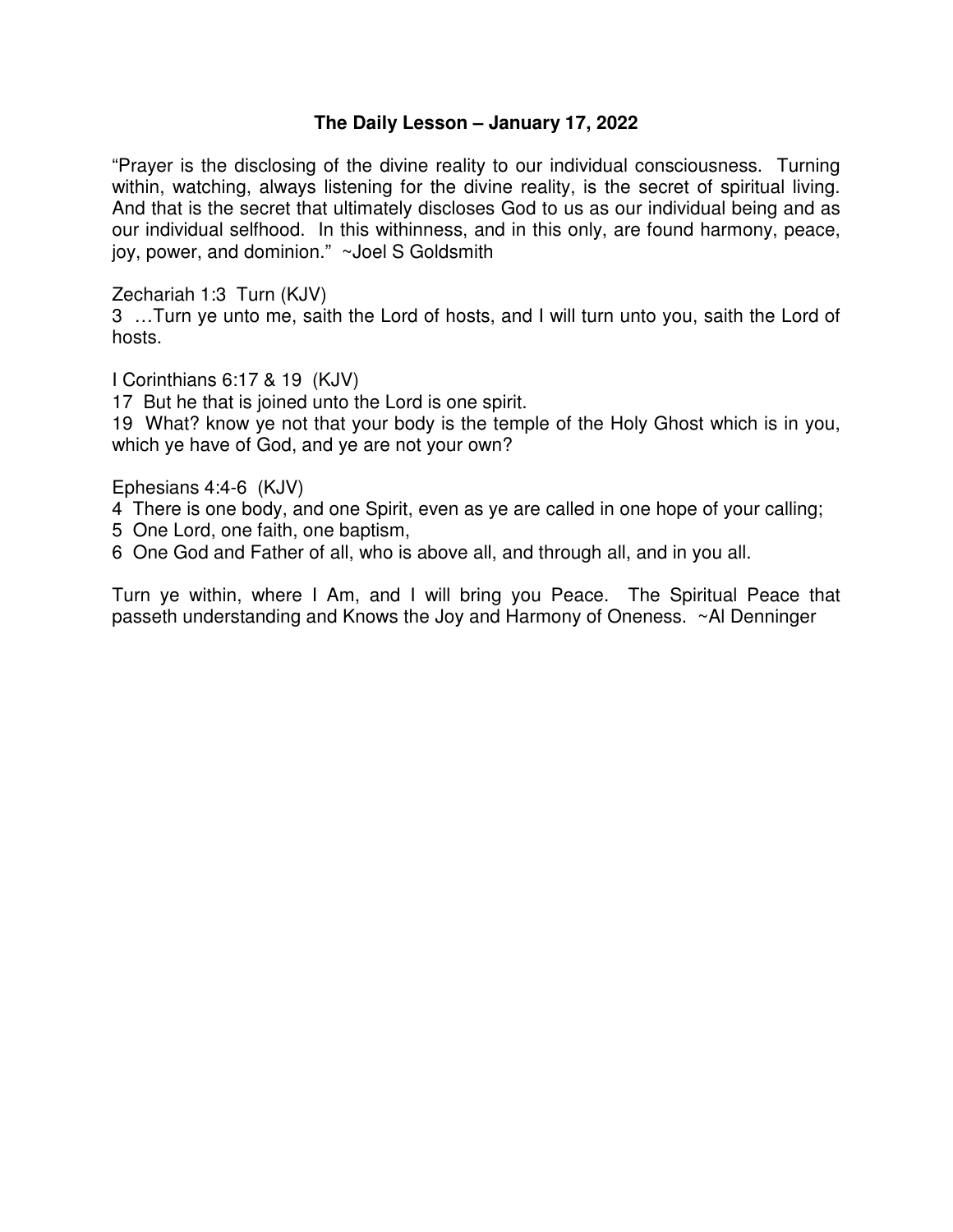#### **The Daily Lesson – January 18, 2022**

"The spiritual universe must now unfold itself to you. You must not be concerned with or disturbed about what is going on in the human world. By this I do not mean that you should hide your head in the sand. You still go about your affairs, doing things according to your highest sense of right. But you will have no concern about the results of your efforts when you have lived up to that sense." ~Joel S Goldsmith

Proverbs 3:5,6 (KJV)

5 Trust in the Lord with all thine heart; and lean not unto thine own understanding.

6 In all thy ways acknowledge him, and he shall direct thy paths.

Isaiah 41:10 (KJV)

10 Fear thou not; for I am with thee: be not dismayed; for I am thy God: I will strengthen thee; yea, I will help thee; yea, I will uphold thee with the right hand of my righteousness.

Psalms 37:3 (to ;) (KJV) 3 Trust in the Lord, and do good;

John 3:21 (KJV)

21 But he that doeth truth cometh to the light, that his deeds may be made manifest, that they are wrought in God.

Colossians 3:17 (KJV)

17 And whatsoever ye do in word or deed, do all in the name of the Lord Jesus, giving thanks to God and the Father by him.

Submit yourself to God and Let Him Direct you. Let His Consciousness Unfold and Be your Experience. Do Good always. ~Al Denninger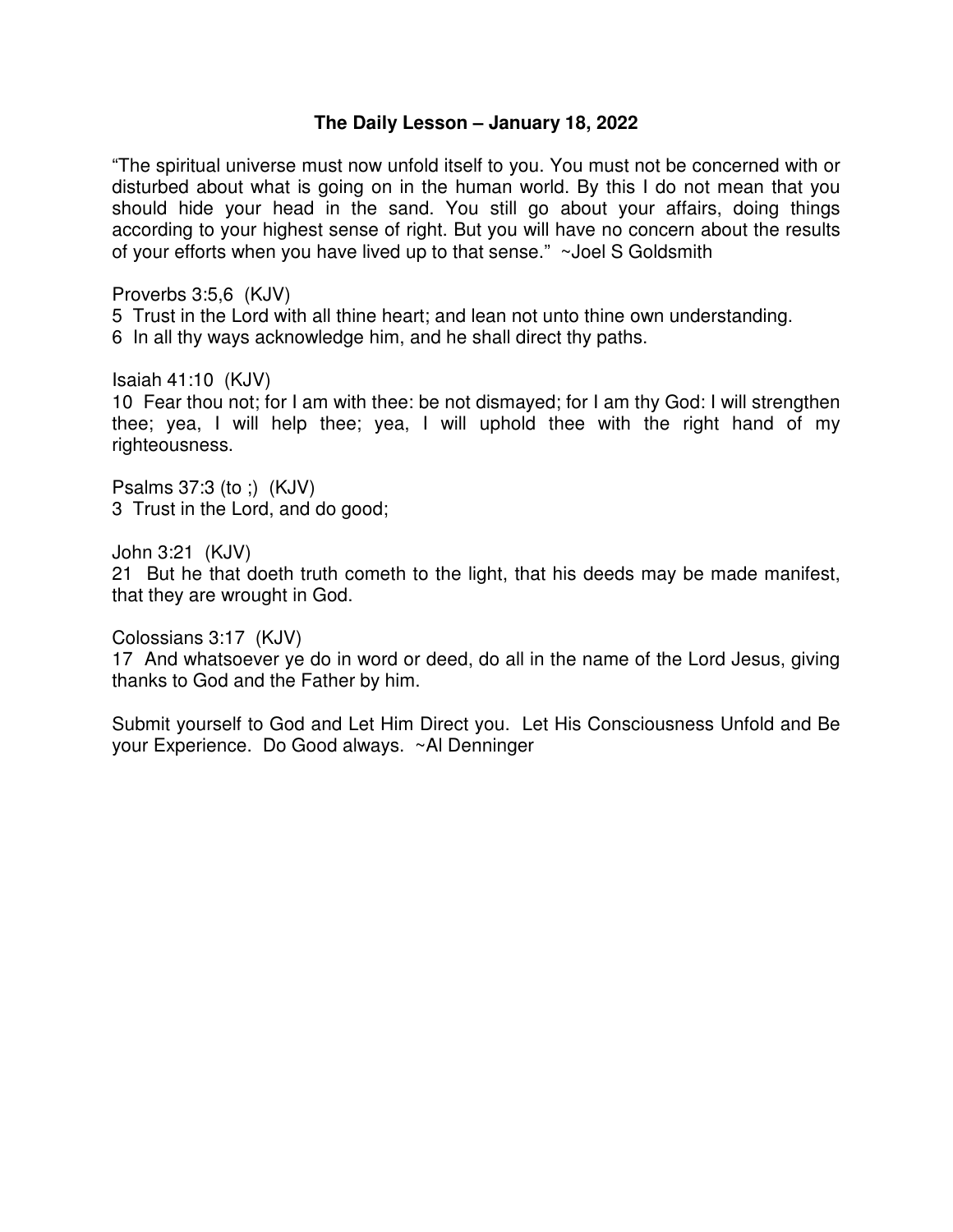#### **The Daily Lesson – January 19, 2022**

Remember this: There is an unseen, invisible universe. That is what you are seeking. 'Flesh and blood cannot inherit the kingdom of God.' It does not say 'diseased flesh and diseased blood'; it just says flesh and blood.' Nothing that exists as form can inherit the kingdom of God. Nothing that exists to your mortal sense can ever be brought into the kingdom of God. We are dedicated, now, not to trying to improve human conditions, but to the revelation of God and the spiritual universe, unfolding as our individual consciousness. There is an infinite, invisible universe. There is a world of spiritual ideas, but this world has no relationship to the world that we can see, hear, touch, taste, or smell. What we are aware of in the world of the senses is the distorted view of the divine idea, of the real universe, which we are seeing 'through a glass, darkly.' Right where we appear to be, God is. Right where every bit of mortal phenomena seems to be, the spiritual universe is. We are but beholding it 'through a glass, darkly,' calling it mortal and material. In its real essence, it is spiritual and divine. ~Joel S Goldsmith

John 8:23 (KJV)

36 Jesus answered, My kingdom is not of this world:

Matthew 6:31-33 (KJV)

31 Therefore take no thought, saying, What shall we eat? or, What shall we drink? or, Wherewithal shall we be clothed?

32 (For after all these things do the Gentiles seek:) for your heavenly Father knoweth that ye have need of all these things.

33 But seek ye first the kingdom of God, and his righteousness; and all these things shall be added unto you.

John 8:23 (KJV)

23 And he said unto them, Ye are from beneath; I am from above: ye are of this world; I am not of this world.

Romans 12:2 (KJV)

2 And be not conformed to this world: but be ye transformed by the renewing of your mind, that ye may prove what is that good, and acceptable, and perfect, will of God.

This-world consciousness cannot comprehend The Kingdom of God with the five physical senses nor can the Experience of God Consciousness be revealed in the human mind. Instead, our practice is to focus on Spiritual Discernment and on the opening up and further development of our Spiritual Awareness of the Omnipresence of God. Spirit to Spirit, Soul to Soul, I Am. ~Al Denninger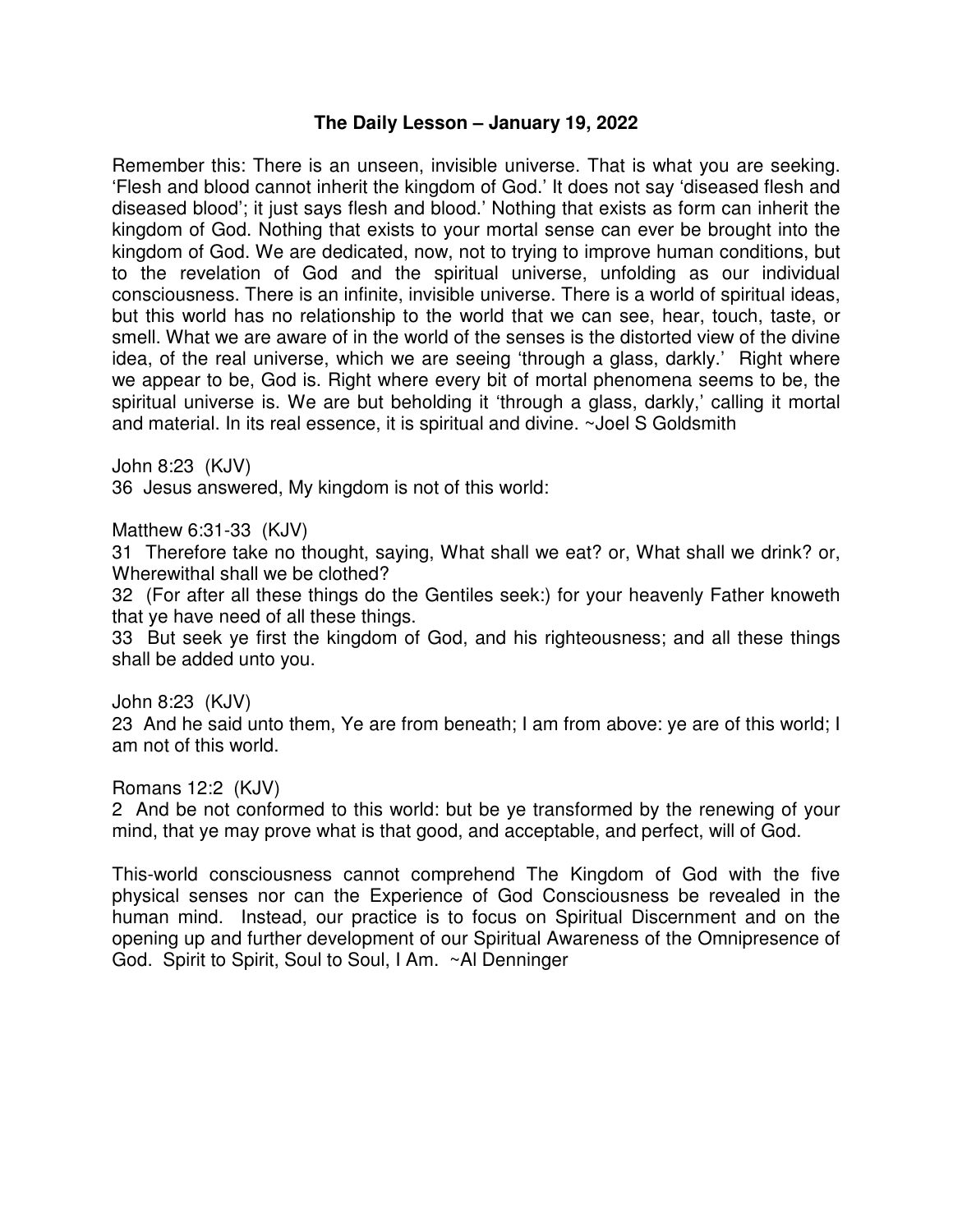# **The Daily Lesson – January 20, 2022**

*Consciousness Appears as Loaves and Fishes* 

*After these things Jesus went over the sea of Galilee, which is the sea of Tiberias. And a great multitude followed him, because they saw his miracles which he did on them that were diseased. And Jesus went up into a mountain, and there he sat with his disciples.* 

*And the passover, a feast of the Jews, was nigh.* 

*When Jesus then lifted his eyes, and saw a great company come unto him, he saith unto Philip, Whence shall we buy bread, that these may eat?* 

*And this he said to prove him: for he himself knew what he would do.* 

*Philip answered him, Two hundred pennyworth of bread is not sufficient for them, that every one of them may take a little.* 

*One of his disciples, Andrew, Simon Peter's brother, saith unto him,* 

*There is a lad here, which hath five barley loaves and two small fishes: but what are they among so many?* 

*And Jesus said, Make the men sit down.* John 6:1-10

The appearance was lack and material limitation. The first response of most of us in such a situation is, 'I have only fifty cents, and I need five dollars.' It is at this point that material sense begins to worry itself into what the world calls ulcers. In our teaching, we do as the Master did. Instantly, we turn away from the picture. Will fifty cents, or five dollars, really meet our need? Is that what is necessary for us to have in order to meet the need? Or is it the presence of a divine Consciousness appearing as individual consciousness? Is it not that which will meet our need, and nothing else? ~Joel S Goldsmith

Matthew 6:13 (to .)  $(KJV)$ 

13 And lead us not into temptation, [do not be led into temptation]

I John 4:12 God dwelleth,13 (KJV)

12 …God dwelleth in us, and his love is perfected in us.

13 Hereby know we that we dwell in him, and he in us, because he hath given us of his Spirit.

A person in an adam-dream can be tempted into entertaining the idea of lack. Don't forget dreams are only dreams, they are not Real… God and His Law of Infinite Supply Dwells in us always. Carry on in the Practicing of the Presence and "make the men sit down" and be Fed with God's Grace every opportunity you get. Grace is Your Supply. ~Al Denninger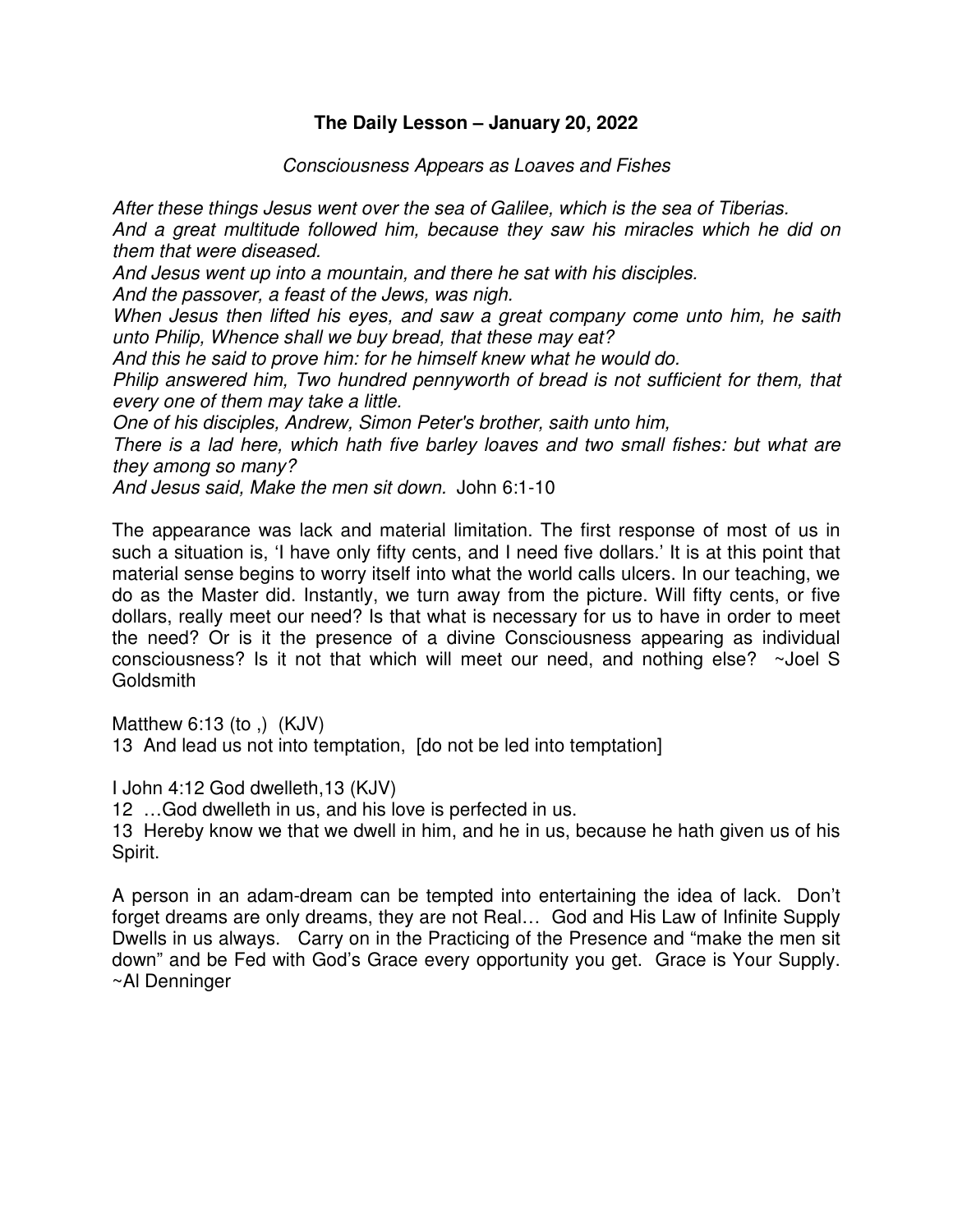#### **The Daily Lesson – January 21, 2022**

"If you will remember this lesson, you will never again look to loaves and fishes, or to coins and bills, or judge by finite sense and finite numbers the depth and boundlessness of God's universe. We have found, not how to take a few loaves and fishes and multiply them; we have found the law of love." ~Joel S Goldsmith

II Corinthians 3:5 (KJV)

5 Not that we are sufficient of ourselves to think any thing as of ourselves; but our sufficiency is of God:

Ephesians 5:1,2 (to 2nd ,) (KJV)

1 Be ye therefore followers of God, as dear children;

2 And walk in love, as Christ also hath loved us,

II Corinthians 9:8 (KJV)

8 And God is able to make all grace abound toward you; that ye, always having all sufficiency in all things, may abound to every good work:

The carnal experience in this-world is a finite dream. God's Grace is Infinite, unconditional and requires no effort. All that the Father has is thine. Rest in His Loving Arms. ~Al Denninger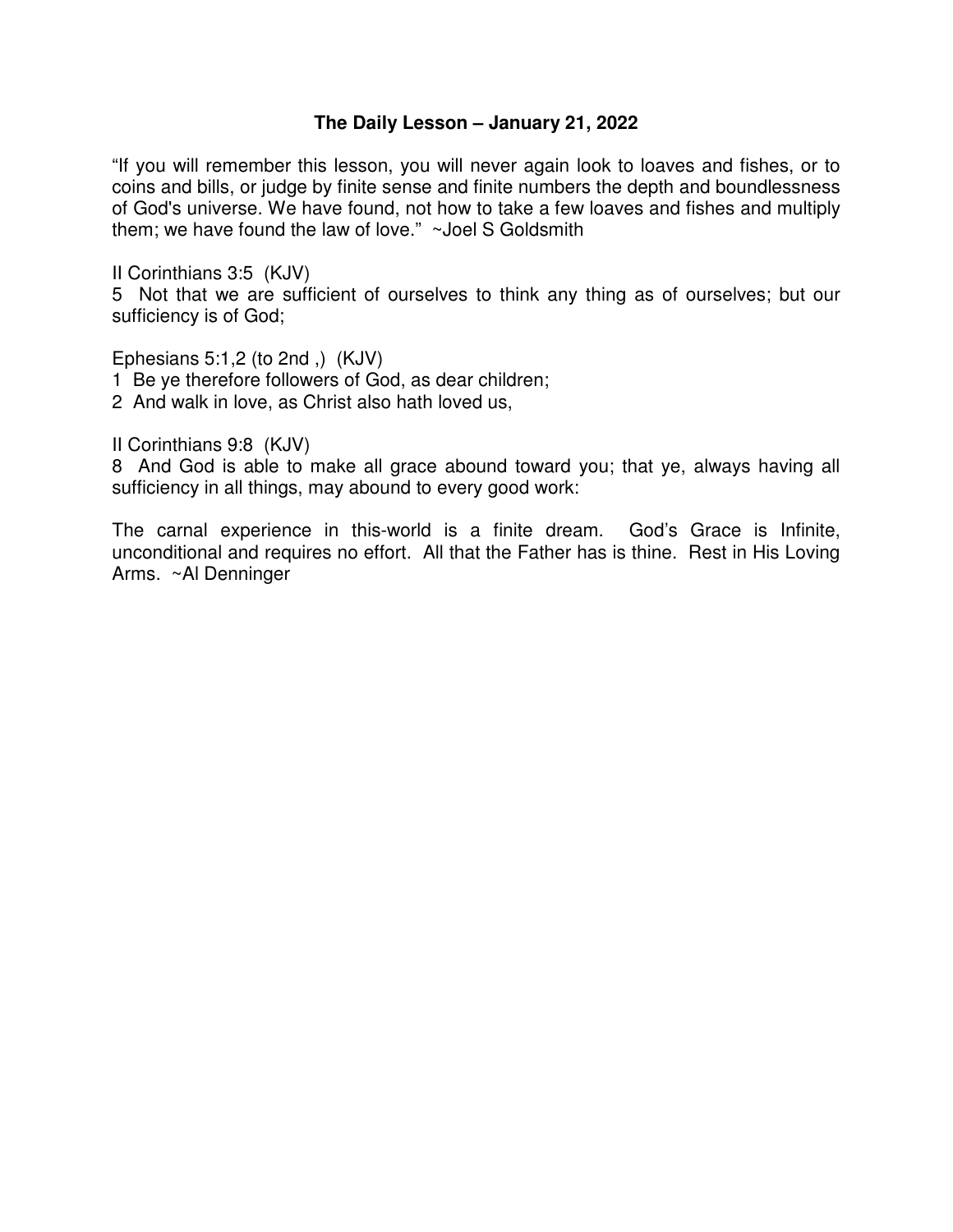## **The Daily Lesson – January 22, 2022**

"Finite sense will begin with a hundred dollars and say: 'When I have a million dollars'. But no matter how much you multiply loaves and fishes—or dollars—you never will be satisfied. Satisfaction comes only when you can look at what you have in the external realm and say: 'That is not my need. My need is the recognition that within me is the kingdom of God, that within my consciousness is the spiritual universe, and that from out of the depth of my consciousness flows the infinity of my being.' It has nothing to do with loaves and fishes." ~Joel S Goldsmith

II Corinthians 3:4-6 (KJV)

4 And such trust have we through Christ to God-ward:

5 Not that we are sufficient of ourselves to think any thing as of ourselves; but our sufficiency is of God;

6 Who also hath made us able ministers of the new testament; not of the letter, but of the spirit: for the letter killeth, but the spirit giveth life.

The human concept of supplying need is by feeding one lie with another lie. Our true Home is in The Kingdom of God, which according to Jesus Christ, is not of this world. So then, what thing do we need of a limited material nature in an Infinite Spiritual Kingdom? Our True Being needs Nothing. ~Al Denninger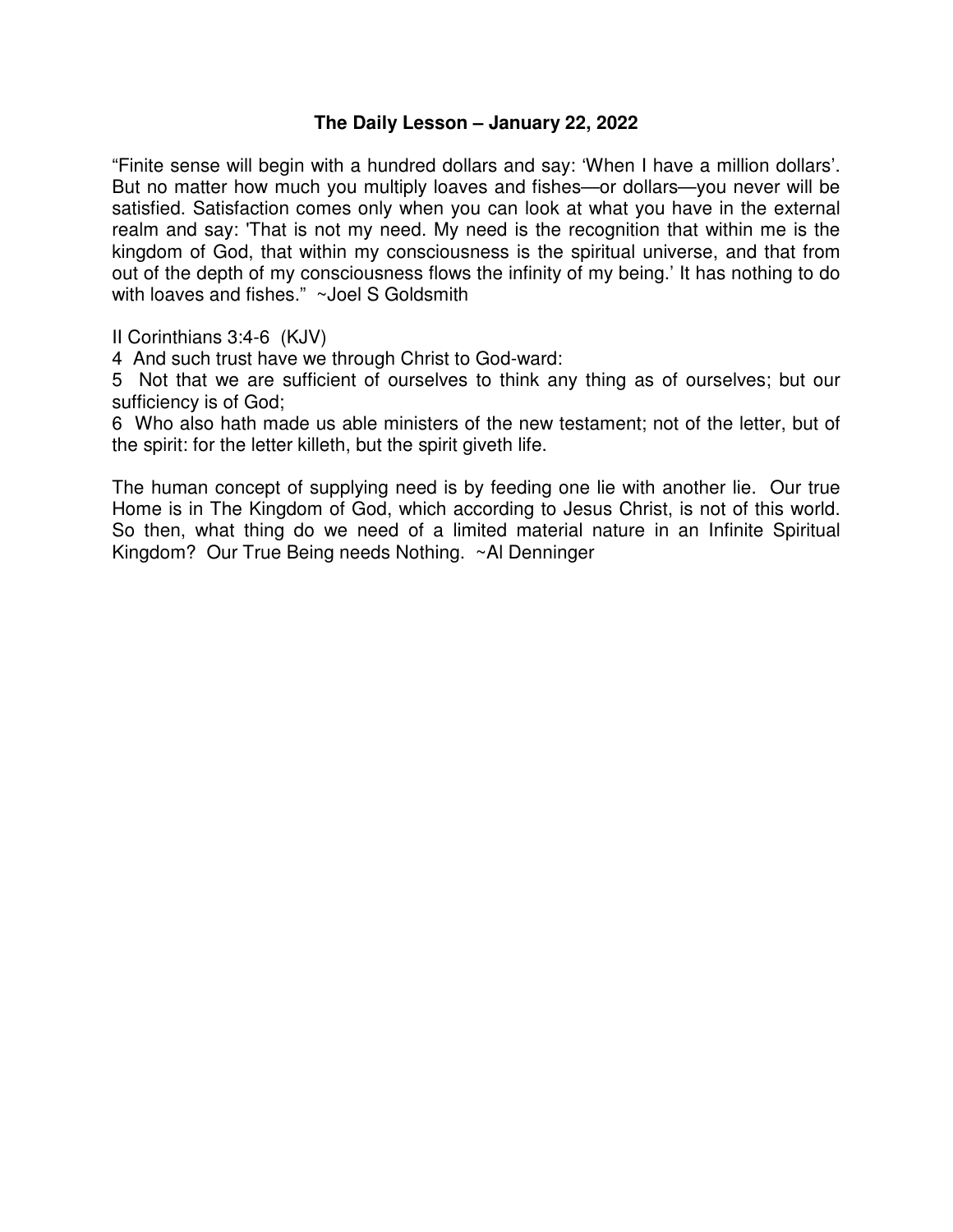## **The Daily Lesson – January 23, 2022**

"To arrive at this state of consciousness takes practice because again and again, we shall be tempted to look at the loaves and fishes and say, 'I have or you have'; or 'I have not; I want.' Then is when we must remember not to be tempted, but to turn away from numbers and amounts and degrees, and realize: 'Nothing out there will meet my need. No amount of things will meet my need. My need can only be met by the realization of the infinity of my own consciousness.' And then we shall be dying daily to mortal, material sense, and we shall be reborn of the Spirit. In other words, Spirit will become the tangible substance of our universe to us; Consciousness will become the tangible substance—the form and the amount of everything in the external realm. And because Consciousness is infinite, its appearance will be infinitely manifest." ~Joel S Goldsmith

Matthew 4:1-4 (KJV)

1 Then was Jesus led up of the Spirit into the wilderness to be tempted of the devil.

2 And when he had fasted forty days and forty nights, he was afterward an hungered.

3 And when the tempter came to him, he said, If thou be the Son of God, command that these stones be made bread.

4 But he answered and said, It is written, Man shall not live by bread alone, but by every word that proceedeth out of the mouth of God.

#### John 3:3-6

3 Jesus answered and said unto him, Verily, verily, I say unto thee, Except a man be born again, he cannot see the kingdom of God.

4 Nicodemus saith unto him, How can a man be born when he is old? can he enter the second time into his mother's womb, and be born?

5 Jesus answered, Verily, verily, I say unto thee, Except a man be born of water and of the Spirit, he cannot enter into the kingdom of God.

6 That which is born of the flesh is flesh; and that which is born of the Spirit is spirit.

I Corinthians 15:31 I die (KJV) 31 ...I die daily.

II Corinthians 5:17 (KJV)

17 Therefore if any man be in Christ, he is a new creature: old things are passed away; behold, all things are become new.

Temptation is nothing more than thought, and a fearful reaction to an illusion. By Seeing through the appearance presented and realizing it is only a lie, the appearance passes away and we are moved into the Experience of Life. Practice Life. ~Al **Denninger**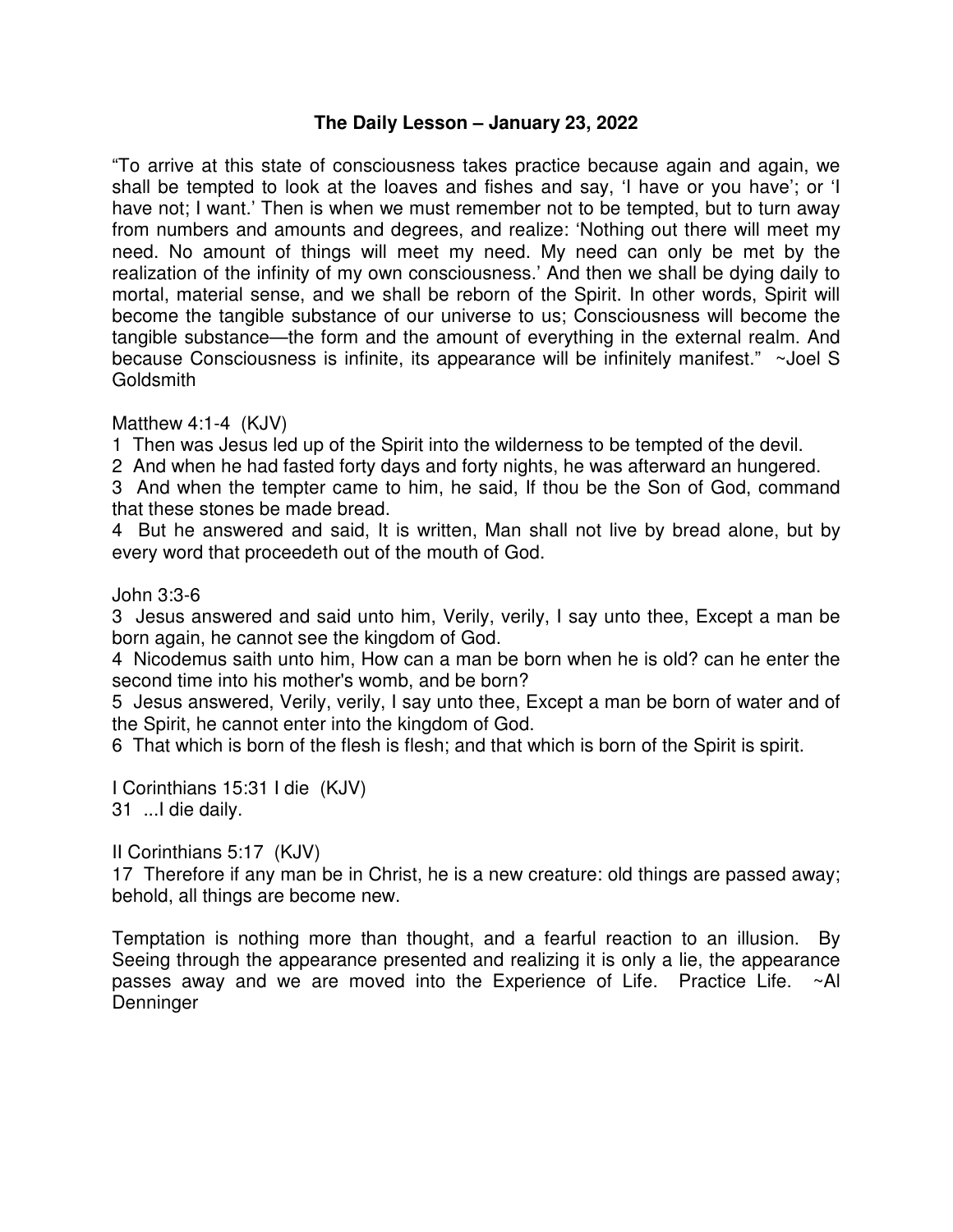## **The Daily Lesson – January 24, 2022**

"Infinite Consciousness cannot appear as only one idea, or as two ideas, or even as a thousand. It must appear as all the ideas you will ever need throughout eternity. It cannot appear as one number, or two. It must appear as all the numbers you will ever have need of from now throughout eternity. We are not using spiritual truth to multiply a few pieces of matter. We are turning away from the belief that there is presence and power in the external, and turning to our understanding that infinite Consciousness is appearing as our individual consciousness." Joel S Goldsmith

Psalms 147:4,5 (KJV)

- 4 He telleth the number of the stars; he calleth them all by their names.
- 5 Great is our Lord, and of great power: his understanding is infinite.

Romans 12:2 (KJV)

2 And be not conformed to this world: but be ye transformed by the renewing of your mind, that ye may prove what is that good, and acceptable, and perfect, will of God.

Understanding the Omniscient nature of God is not for our use or benefit. Omniscience it is an Activity of God for God's Divine Purpose and we are His Individual Expression. All that the Father hath is thine, Forever. Consciousness is always Expanding. ~Al **Denninger**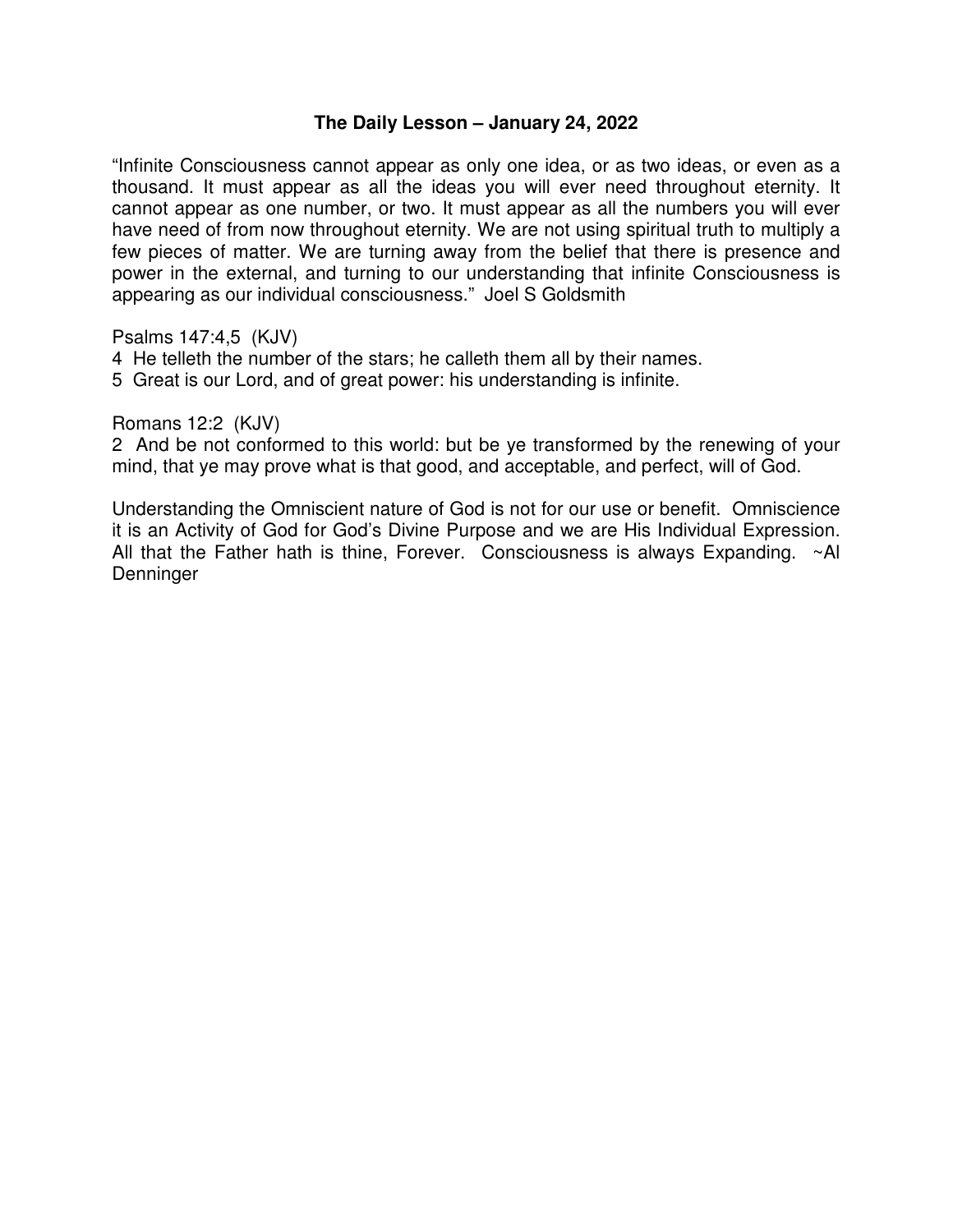## **The Daily Lesson – January 25, 2022**

*"Acknowledging the Source* 

*And Jesus said, Make the men sit down. Now there was much grass in the place. So the men sat down, in number about five thousand.* 

*And Jesus took the loaves; and when he had given thanks, he distributed to the disciples, and the disciples to them that were set down; and likewise of the fishes as much as they would.* John 6:10-11

Why did he give thanks? Why was that a part of the ritual? You know he was not under orders to give thanks to anybody, so in giving thanks he must have been putting the principle into operation." ~Joel S Goldsmith

James 1:17 (KJV)

17 Every good gift and every perfect gift is from above, and cometh down from the Father of lights, with whom is no variableness, neither shadow of turning.

I Thessalonians 5:16-18 (KJV)

16 Rejoice evermore.

17 Pray without ceasing.

18 In every thing give thanks: for this is the will of God in Christ Jesus concerning you.

Psalms 106:1 (KJV)

1 Praise ye the Lord. O give thanks unto the Lord; for he is good: for his mercy endureth for ever.

Acknowledge the Source, not the effect.

*Thank you Father, for Your Perfect and Constant Love…. I rejoice in humble gratitude for Your everlasting guiding Light…. And thank you Father for the Awareness of Your Peace that passeth understanding and for lovingly providing for my every need…. Your loving and grateful servant, ~al.within*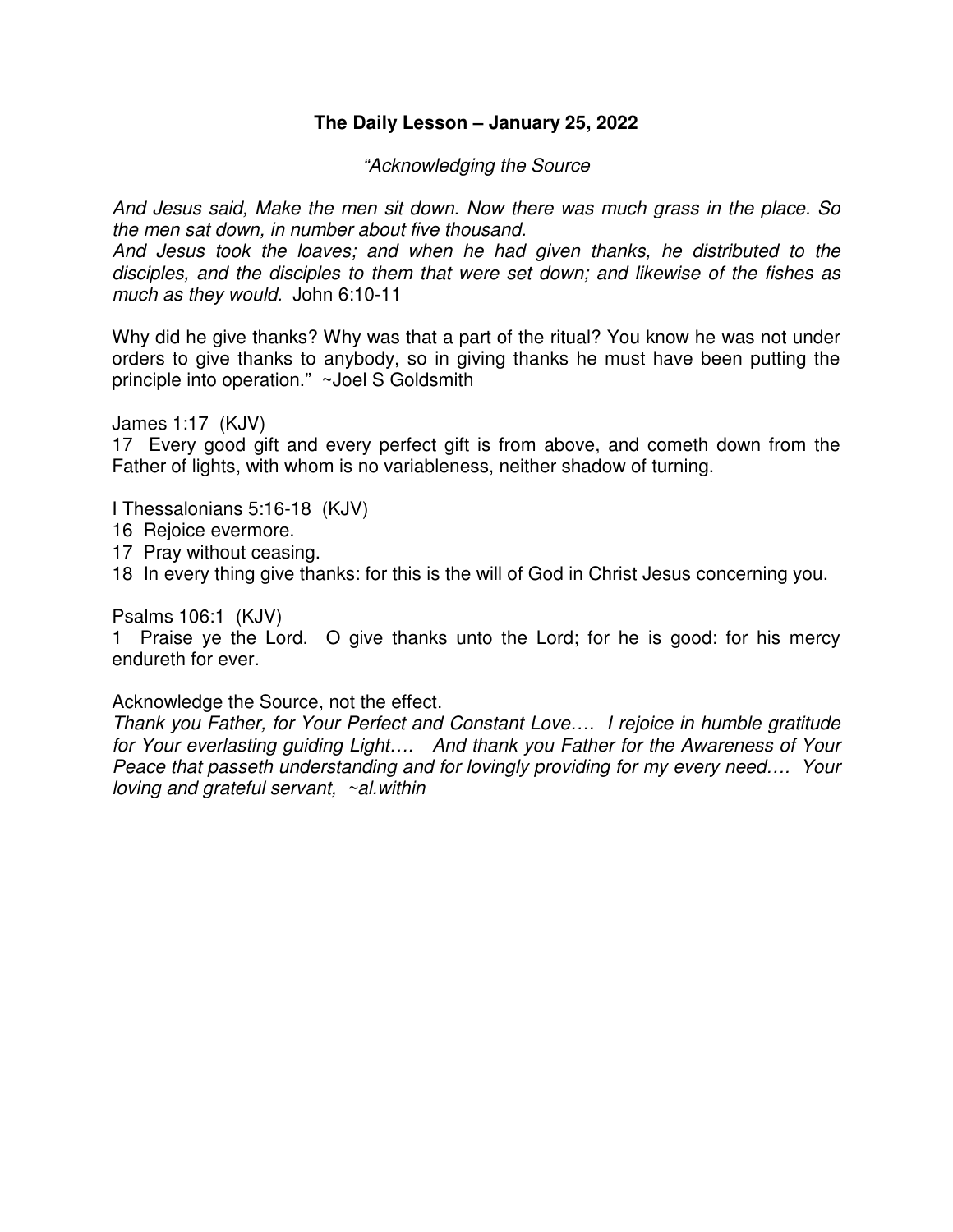#### **The Daily Lesson – January 26, 2022**

"Giving thanks is an acknowledgement of the Source. Giving thanks is an acknowledgement of the Cause. So when we say, 'Thank you, Father, I am,' we are showing forth our conviction that our supply does not come from any human being, but that it comes from the Father. It comes, not from our own human cleverness, ingenuity, or personality. It comes forth from the Father. So, giving thanks is a recognition of the Source-Consciousness. Without the recognition that Consciousness is the source, there is no further demonstration. When we recognize God, the infinite Consciousness of our being, as the source of all that comes to us, then our 'Thank you, Father,' is our acknowledgement of the nothingness of human selfhood and human effort. It is a recognition of the presence and power of God as the source of all that comes to us as the fulfilment of every need." ~Joel S Goldsmith

II Corinthians 9:15 (KJV)

15 Thanks be unto God for his unspeakable gift.

John 5:30 (to :) (KJV) 30 I can of mine own self do nothing:

Ephesians 5:17-20 (KJV)

17 Wherefore be ye not unwise, but understanding what the will of the Lord is.

18 And be not drunk with wine [this-world's ideas and distractions], wherein is excess; but be filled with the Spirit;

19 Speaking to yourselves in psalms and hymns and spiritual songs, singing and making melody in your heart to the Lord;

20 Giving thanks always for all things unto God and the Father in the name of our Lord Jesus Christ;

Zechariah 4:6 Not (KJV)

6 … Not by might, nor by power, but by my spirit, saith the Lord of hosts.

God is All-knowing, Always-present and the Only Source, Cause and Power. There is nothing man can do to change that, or in any way be separated from God. Rest back now and Realize that—while being grateful for God's Infinite Love and Spiritual Consciousness. Dwell in Spirit and Watch as He Perfects every Work given us to do. Thank you Father, I Am… ~Al Denninger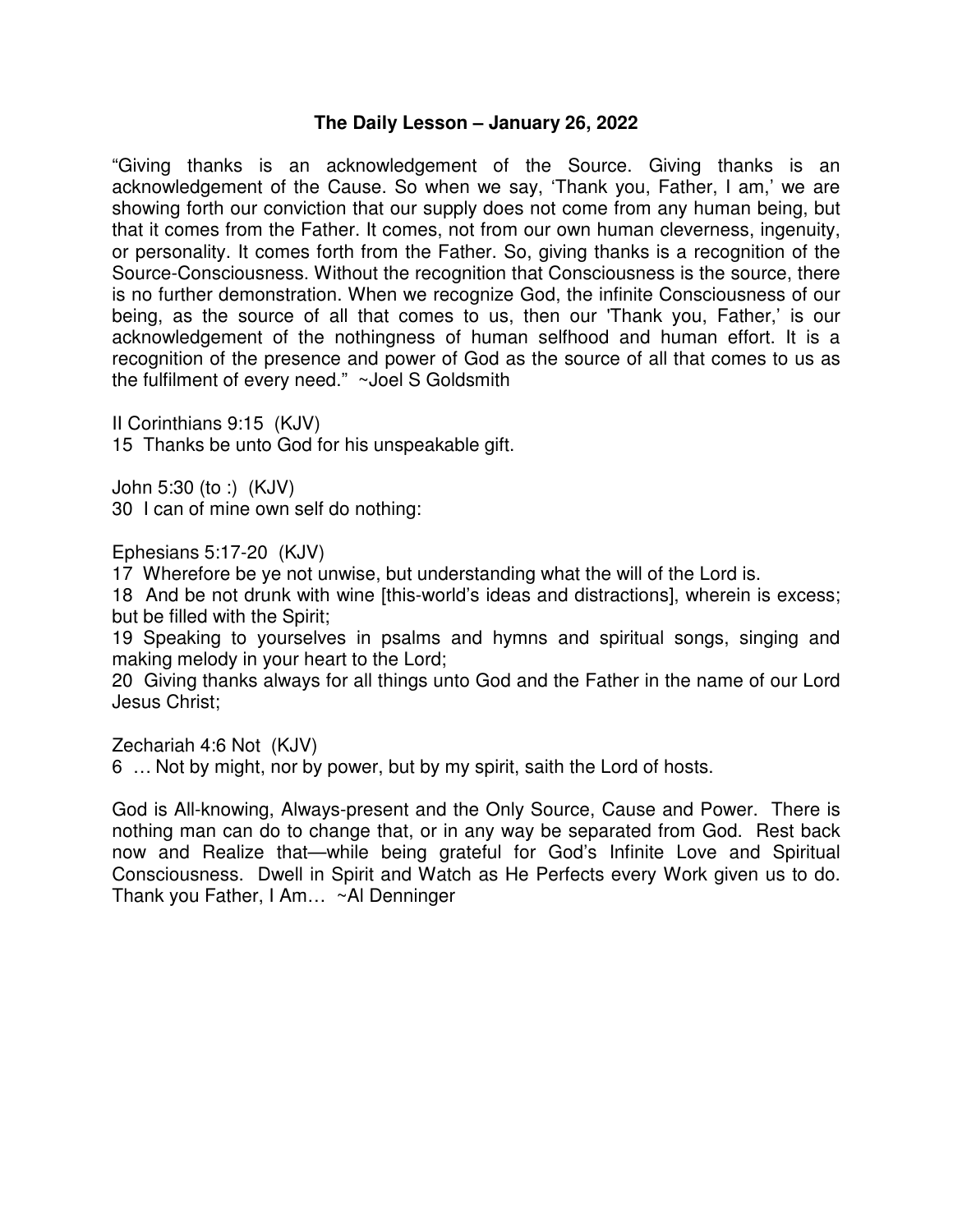#### **The Daily Lesson – January 27, 2022**

"In every avenue of your experience, gratitude plays a much greater part than you perhaps realize. Gratitude is not something that concerns the other person. It is your relationship, your contact, with God. It is your own individual at-one-ment with God. Actually, you never need to say, 'Thank you,' outwardly to another person who has been an avenue or channel for good for you. Of course, we do, as a form of courtesy, but unless that outer expression of gratitude is accompanied by the inner realization that God, our consciousness, is the source of that for which we are grateful, we are being grateful to the wrong source, and we have lost the essence of the true sense of gratitude. The 'Thank you, Father,' of Jesus was his silent recognition that God is the cause and the effect of any and every amount of loaves and fishes." ~Joel S Goldsmith

I Thessalonians 5:18 (KJV)

18 In every thing give thanks: for this is the will of God in Christ Jesus concerning you.

Colossians 3:17 (KJV)

17 And whatsoever ye do in word or deed, do all in the name of the Lord Jesus, giving thanks to God and the Father by him.

Proverbs 3:6 (KJV)

6 In all thy ways acknowledge him, and he shall direct thy paths.

John 6:35 (KJV)

35 And Jesus said unto them, I am the bread of life: he that cometh to me shall never hunger; and he that believeth on me shall never thirst.

Silently Acknowledge God in all thy ways. "*I*" is the bread of Life and he that cometh to "*Me*" in communion and with gratitude shall Be in Oneness and never hunger or thirst. Rest in Grateful Knowing. ~Al Denninger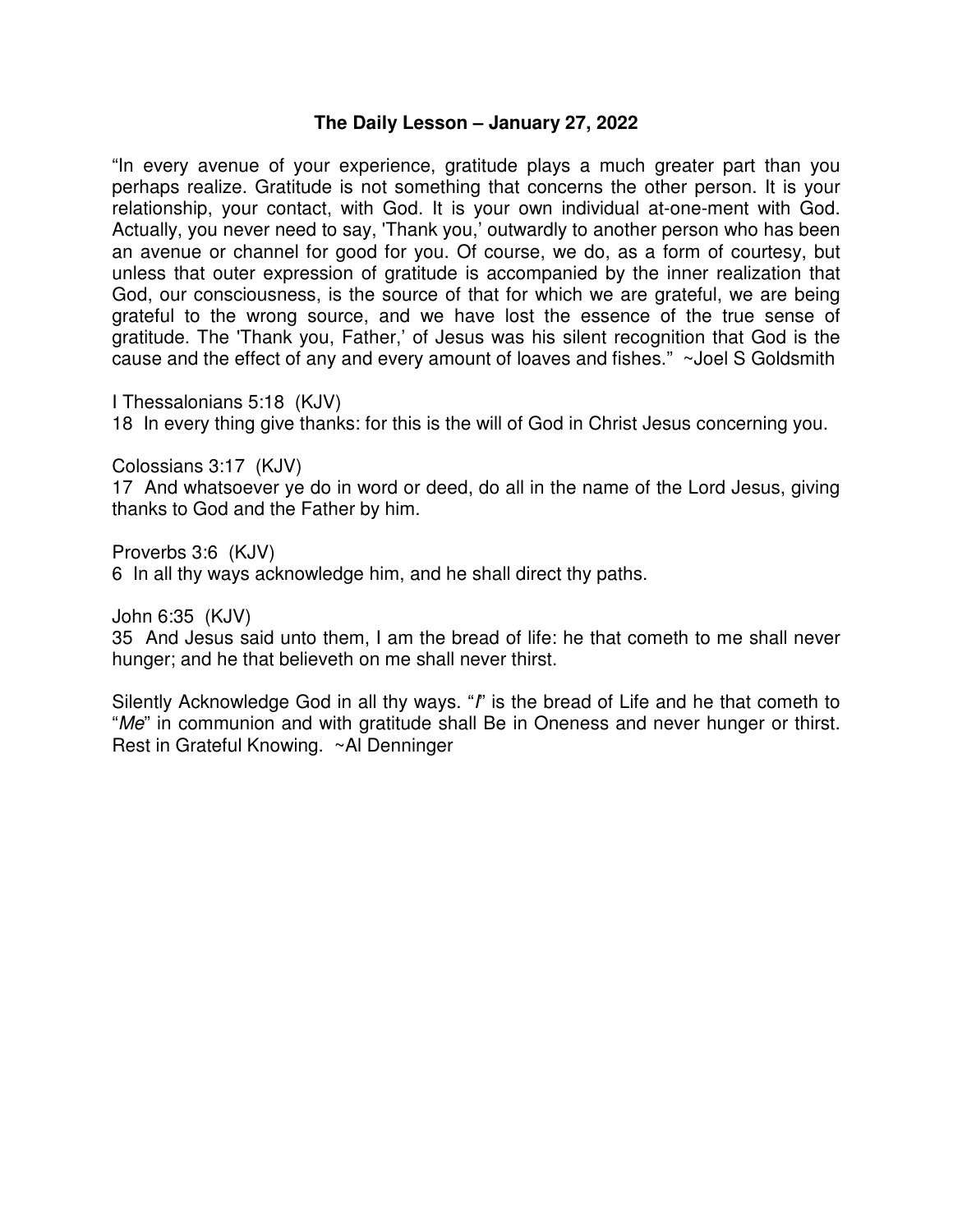#### **The Daily Lesson – January 28, 2022**

*When they were filled, he said unto his disciples, Gather up the fragments that remain, that nothing be lost.* 

*Therefore they gathered them together, and filled twelve baskets with the fragments of the five barley loaves, which remained over and above unto them that had eaten.* 

*Then those men, when they had seen the miracle that Jesus did, said, This is of a truth that prophet that should come into the world.* 

*When Jesus therefore perceived that they would come and take him by force, to make him a king, he departed again into a mountain himself alone.* 

*And when even was now come, his disciples went down unto the sea,* 

*And entered into a ship, and went over the sea toward Capernaum. And it was now dark, and Jesus was not come to them.* 

*And the sea arose by reason of a great wind that blew.* 

*So when they had rowed about five and twenty or thirty furlongs, they see Jesus walking on the sea, and drawing nigh unto the ship: and they were afraid. But he saith unto them, It is I; be not afraid.* John 6:12-20.

What were they afraid of? Of something external, of something in the form of an effectin other words, of a storm, of wind and waves. And what was his answer to that storm, and what is the answer to every storm? 'Be not afraid; it is I.' The *I* is God, divine Consciousness, appearing as individual consciousness. Therefore, to every 'storm' that comes into your experience, instead of looking for something with which to stop it, stand there and say, 'Be not afraid. It is I.' /, God, appearing as individual consciousness must be the law unto storms, winds, waves, volcanoes, or even atomic bombs." ~Joel S **Goldsmith** 

I Corinthians 6:19 (KJV)

19 What? know ye not that your body is the temple of the Holy Ghost which is in you, which ye have of God, and ye are not your own?

John 8:58 (KJV)

58 Jesus said unto them, Verily, verily, I say unto you, Before Abraham was, I am [*I* Am, was, and ever will Be].

Fear is based on a lie—a notion that something other than Omnipresence is…. That is impossible. The *I* that I Am is the Spirit of God, the Life of God, individually Expressed As. ~Al Denninger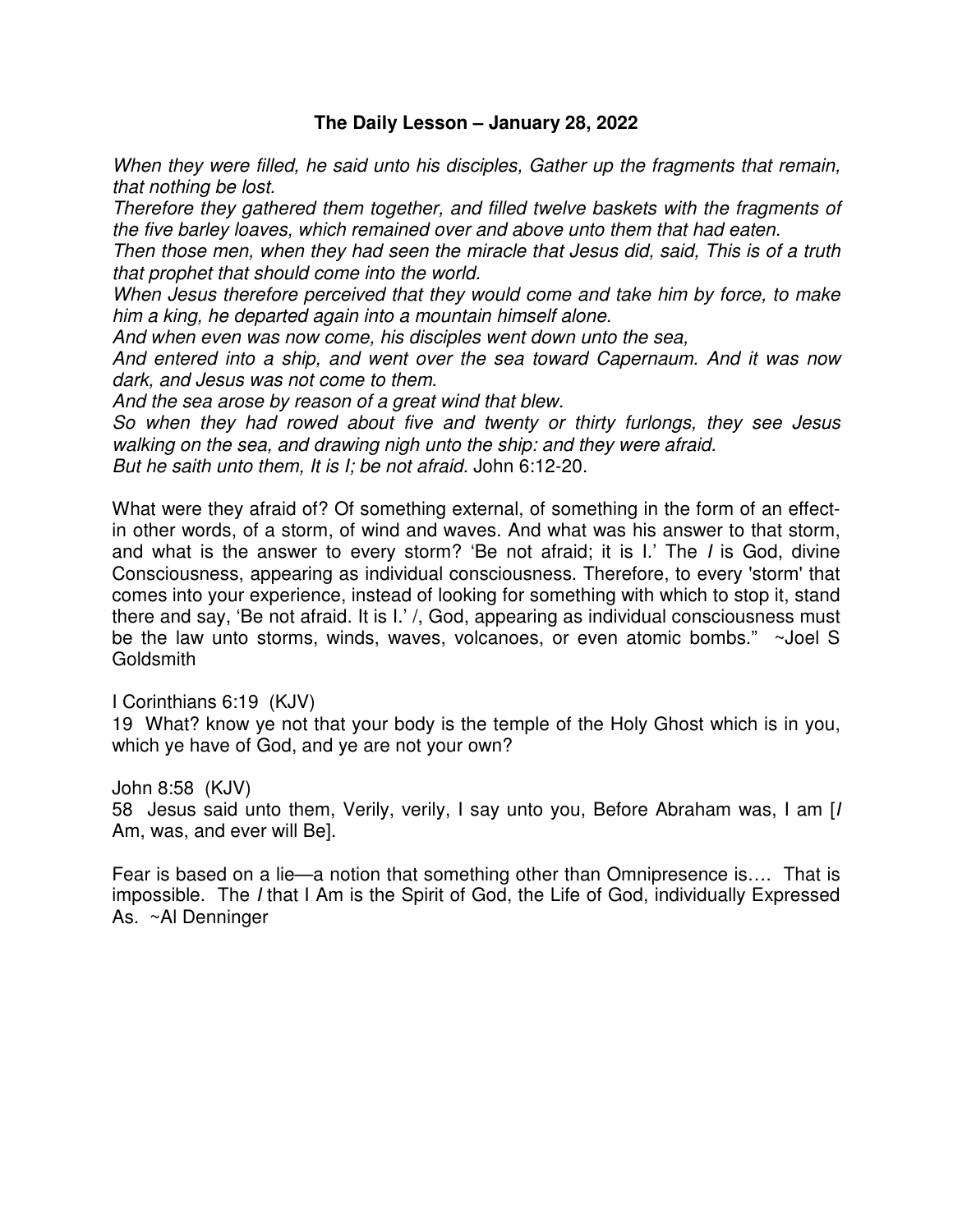#### **The Daily Lesson – January 29, 2022**

"In The Infinite Way, we are withdrawing all power and presence from the external world, whether it be in dollars, loaves, fishes, storms, sin, or disease, and we are putting that power where it belongs—in God, appearing as my individual consciousness and your individual consciousness. That /, that *I* that I am, is the law unto every storm." ~Joel S Goldsmith

Isaiah 2:22 (KJV) 22 Cease ye from man, whose breath is in his nostrils: for wherein is he to be accounted of?

Zechariah 4:6 Not (KJV) 6 …Not by might, nor by power, but by my spirit, saith the Lord of hosts.

Matthew 4:4 (KJV)

4 But he answered and said, It is written, Man shall not live by bread alone, but by every word that proceedeth out of the mouth of God.

Surrender all reasoning thought and conditions. In My Kingdom there is no storm. Live by the Truth, in the Truth and As the Truth. Await His Word and Live His Life. Live in the Truth, not in the lie. ~Al Denninger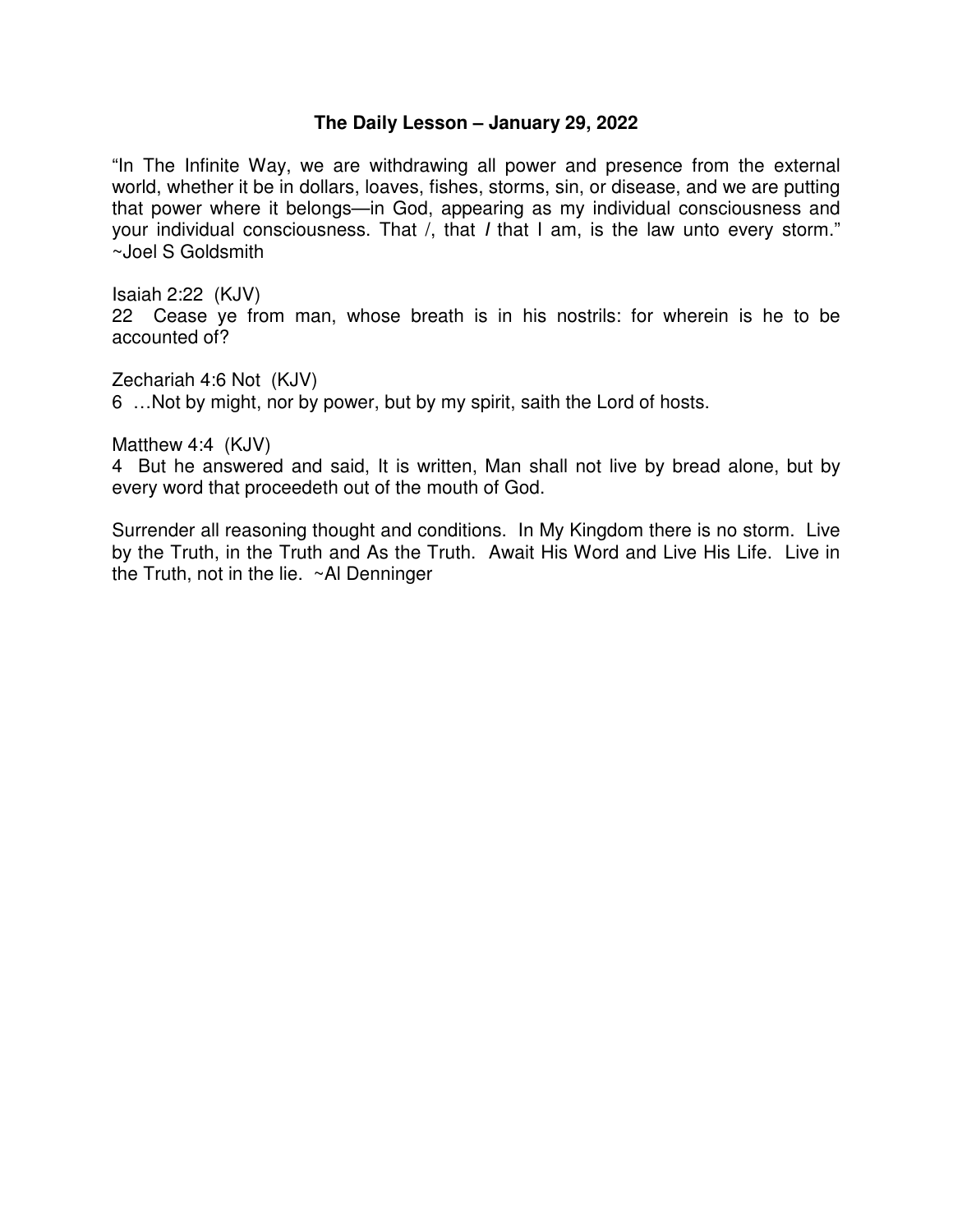## **The Daily Lesson – January 30, 2022**

*When the people therefore saw that Jesus was not there, neither his disciples, they also took shipping, and came to Capernaum, seeking for Jesus.* 

*And when they had found him on the other side of the sea, they said unto him, Rabbi, when camest thou hither?* 

*Jesus answered them and said, Verily, verily, I say unto you, Ye seek me, not because ye saw the miracles, but because ye did eat of the loaves, and were filled*. John 6:24- 26, 27

"Yes, they came again for bread, but did they see the miracle? Did they see that it was consciousness that produced bread? Were they interested in that? No, they were interested only in getting more bread and more fish. Their attention was centered on the things of the world, on hating, loving, fearing, and desiring the things of the world." ~Joel S Goldsmith

John 6:35 (KJV)

35 And Jesus said unto them, I am the bread of life: he that cometh to me shall never hunger; and he that believeth on me shall never thirst.

Matthew 5:6 (KJV)

6 Blessed are they which do hunger and thirst after righteousness: for they shall be filled.

Hunger and thirst for the things of this world and you will never be fully satisfied. Seek ye the Kingdom of God and ye shall be forever Filled. I Am the Bread. ~Al Denninger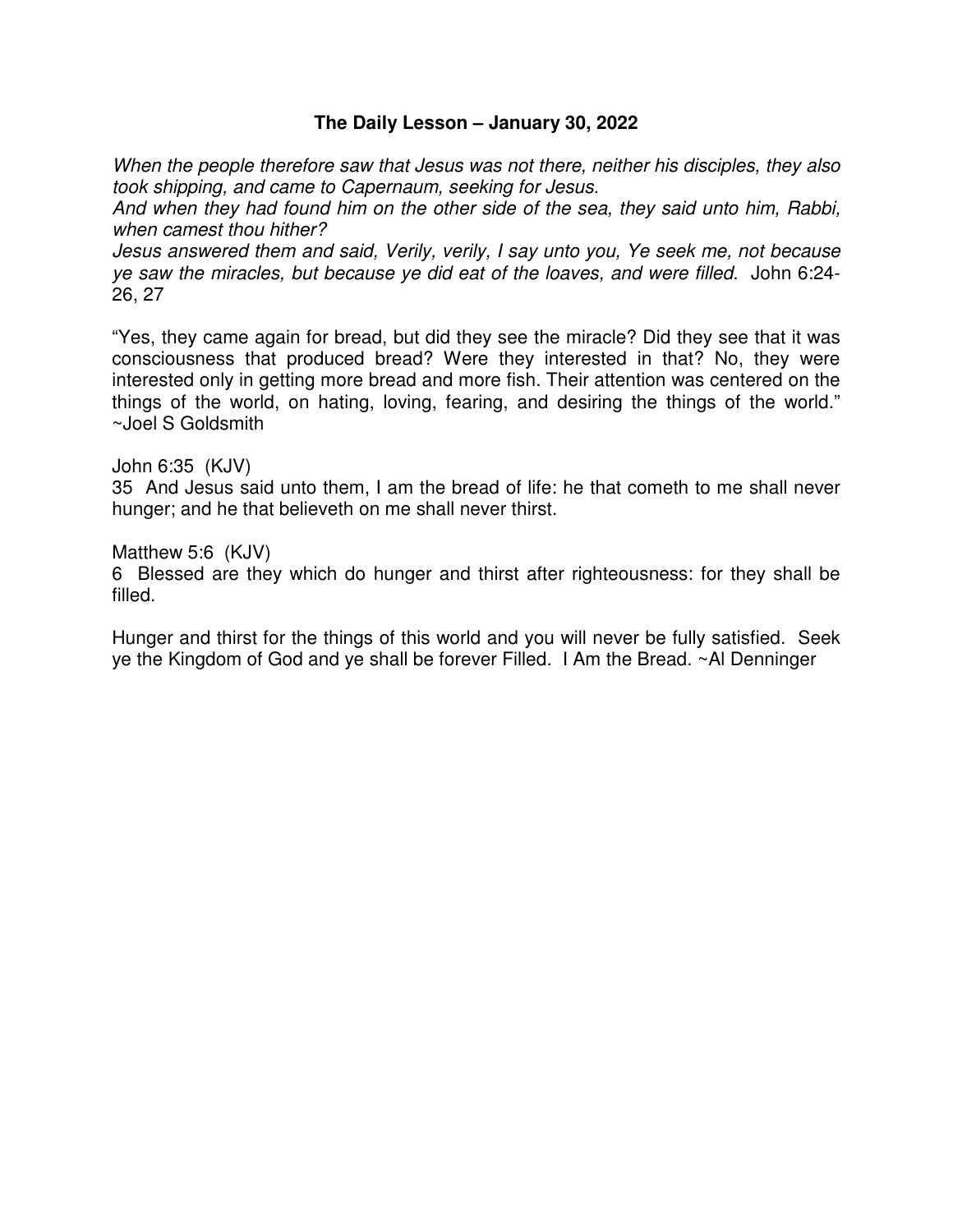# **The Daily Lesson – January 31, 2022**

## *Achieve Spiritual Consciousness*

"This leads up to the statement: 'Take no thought for your life, what ye shall eat; neither for the body, what ye shall put on.' There is no use in our being fed by the great Master and then coming back tomorrow to be fed all over again. When you have witnessed a healing, do you say: 'Now tell me the secret; tell me what the miracle is. I do not want to see effects; I must see the miracle at work'?" ~Joel S Goldsmith

Exodus 16:15-21 (KJV)

15 And when the children of Israel saw it, they said one to another, It is manna: for they wist not what it was. And Moses said unto them, This is the bread which the Lord hath given you to eat.

16 This is the thing which the Lord hath commanded, Gather of it every man according to his eating, an omer for every man, according to the number of your persons; take ye every man for them which are in his tents.

17 And the children of Israel did so, and gathered, some more, some less.

18 And when they did mete it with an omer, he that gathered much had nothing over, and he that gathered little had no lack; they gathered every man according to his eating. 19 And Moses said, Let no man leave of it till the morning.

20 Notwithstanding they hearkened not unto Moses; but some of them left of it until the morning, and it bred worms, and stank: and Moses was wroth with them.

21 And they gathered it every morning, every man according to his eating: and when the sun waxed hot, it melted.

The continuing miracle of the manna falling afresh each day was witnessed by the Israelite's on their journey in the desert, yet they still thought it might not come again and tried to save up manna for the next day. They finally learned the Divine Principle to trust God and wait and watch each day, and only take what they could use in the moment—because an infinite supply of manna is always available in the Light of each new Awakening. Taking thought and asking God for healings or supply falsely assumes that God would somehow withhold his Love. God's Love is constant and forever. ~Al **Denninger**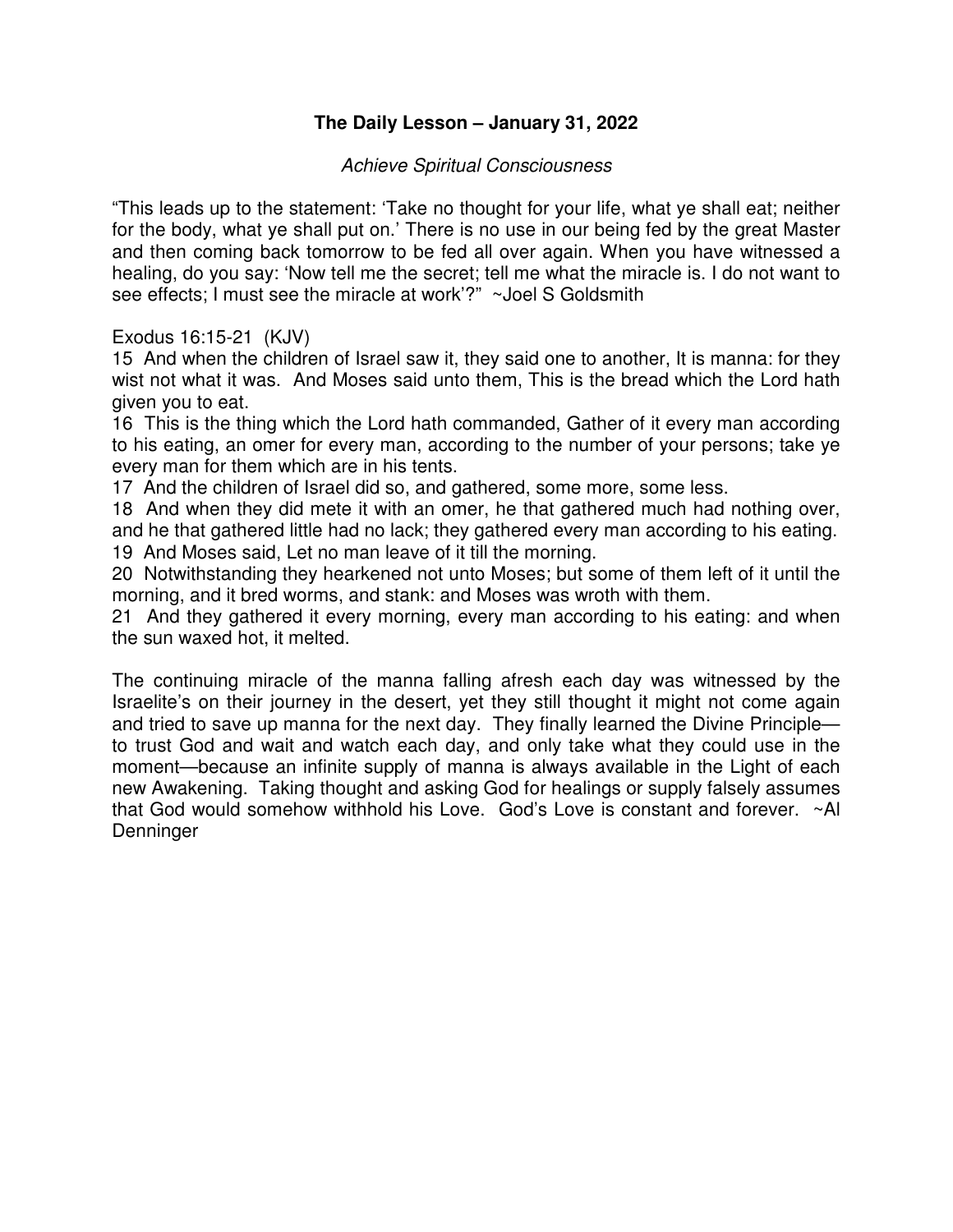#### **The Daily Lesson – February 1, 2022**

"Please watch this point. Watch that your senses do not become hypnotized by the magnitude of the demonstration, so that you forget to ask: 'What is the miracle of the demonstration? What is the cause of the demonstration?' We must let God, the consciousness of our being, be the measure of our demonstration. Our consciousness, being infinite, must appear as infinite loaves and fishes, as an infinite amount of dollars, as infinite home, infinite activity." ~Joel S Goldsmith

Proverbs 28:26 (ESV)

26 Whoever trusts in his own mind is a fool, but he who walks in wisdom will be delivered.

II Corinthians 3:3-5 (KJV)

3 Forasmuch as ye are manifestly declared to be the epistle of Christ ministered by us, written not with ink, but with the Spirit of the living God; not in tables of stone, but in fleshy tables of the heart.

4 And such trust have we through Christ to God-ward:

5 Not that we are sufficient of ourselves to think any thing as of ourselves; but our sufficiency is of God;

Matthew 6:10 (KJV) 10 Thy kingdom come. Thy will be done in earth, as it is in heaven.

John 14:6 (to :) (KJV)

6 Jesus saith unto him, I am the way, the truth, and the life:

Getting caught up in the dream is one thing, but staying caught up in the dream after you are Awake is not recognizing the Way, the Truth and the Light. Be still and focus on Reality, not distraction. All that the Father hath is thine. ~Al Denninger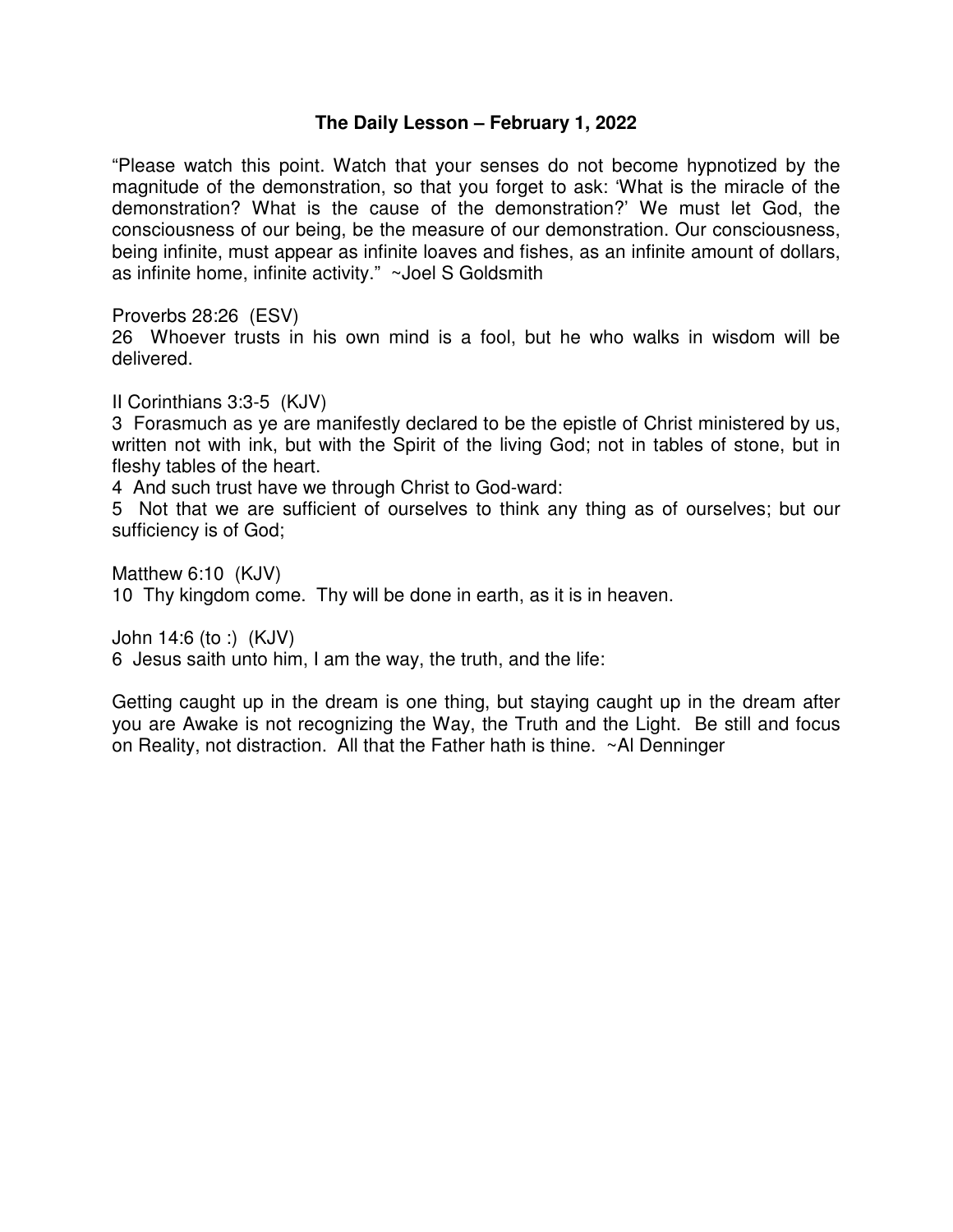## **The Daily Lesson – February 2, 2022**

"And now we come to the essence of our work. After Jesus answered them, 'Ye seek me, not because ye saw the miracles,' we read further:

Labour not for the meat which perisheth, but for that meat which endureth unto *everlasting life, which the Son of man shall give unto you. . . .* John 6:27

Do not labour, do not study, do not meditate or treat, for an effect. Do not live in the world of thought and things. Labour for the state of consciousness which will bring forth the eternality of your mind and body and purse, of your home, family life, and human relationships, as well as of national and international affairs." ~Joel S Goldsmith

Zechariah 4:6 Not (KJV)

6 …Not by might, nor by power, but by my spirit, saith the Lord of hosts.

Matthew 6:31-33 (KJV)

31 Therefore take no thought, saying, What shall we eat? or, What shall we drink? or, Wherewithal shall we be clothed?

32 (For after all these things do the Gentiles seek:) for your heavenly Father knoweth that ye have need of all these things.

33 But seek ye first the kingdom of God, and his righteousness; and all these things shall be added unto you.

The more we labor to understand intellectually, the more we can get caught up in the distraction that we are somehow separate from God and have to, of our own self, do things. Stop. Take no thought, surrender, Listen, and Wait on and Dwell in the Consciousness of God to Show You the Way. *Father, Show Me Your Kingdom…* ~Al **Denninger**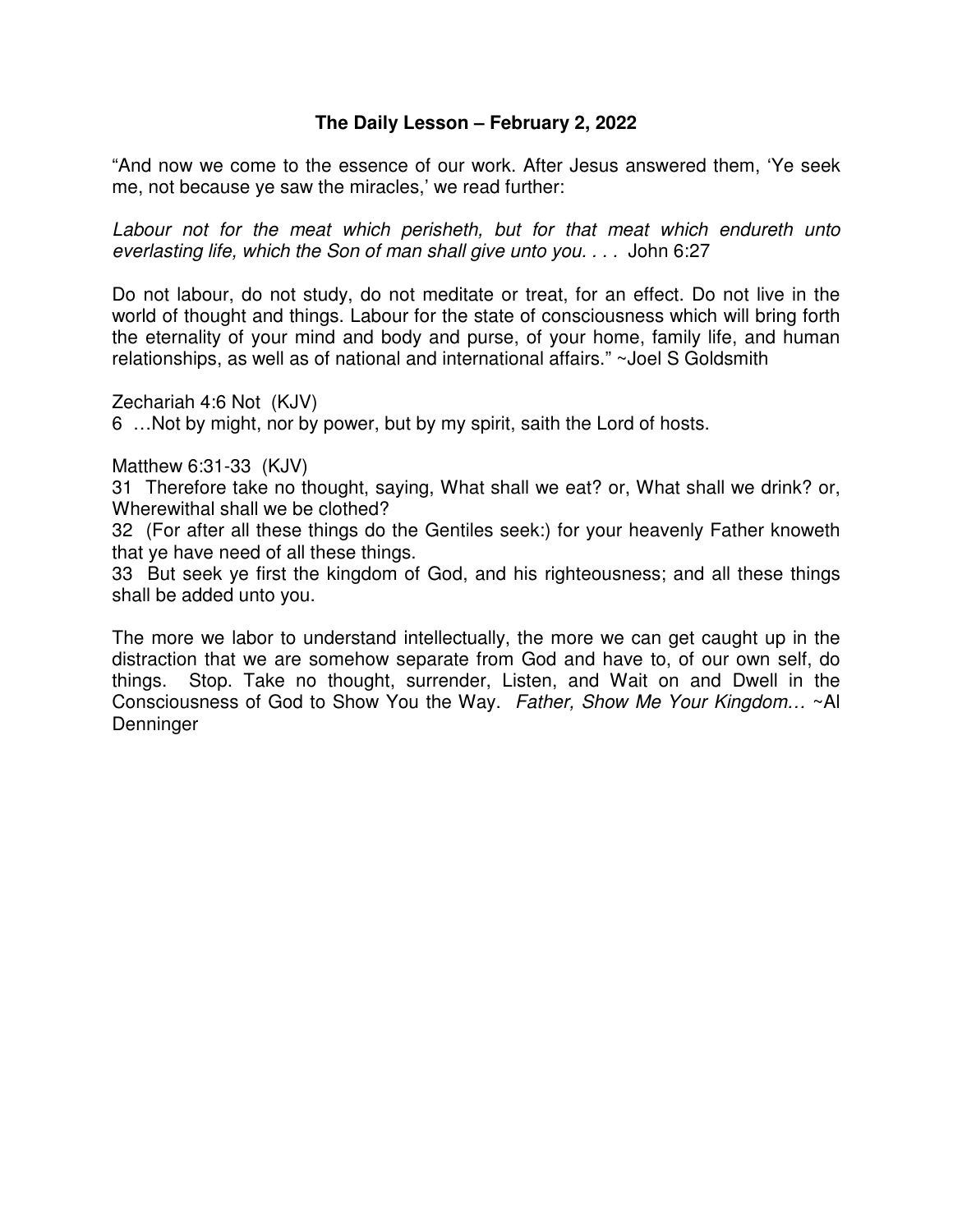#### **The Daily Lesson – February 3, 2022**

"Spiritual consciousness does not put its value in 'the meat which perisheth' It puts its value in the consciousness which is the law of life, and which becomes the form of 'the meat which perisheth.' Jesus did not say that we should not have that meat. He said that the Son of man will give you the true meat, and it is for that meat that we should strive - for that state of consciousness." ~Joel S Goldsmith

#### John 6:27 (KJV)

27 Labour not for the meat which perisheth, but for that meat which endureth unto everlasting life, which the Son of man shall give unto you: for him hath God the Father sealed.

#### Romans 14:17 (KJV)

17 For the kingdom of God is not meat and drink; but righteousness, and peace, and joy in the Holy Ghost.

#### I Corinthians 13:11,12 (KJV)

11 When I was a child, I spake as a child, I understood as a child, I thought as a child: but when I became a man, I put away childish things.

12 For now we see through a glass, darkly; but then face to face: now I know in part; but then shall I know even as also I am known.

Focus on the Truth. Seek ye the Consciousness of Christ. Make every step one towards Seeing what God Sees. ~Al Denninger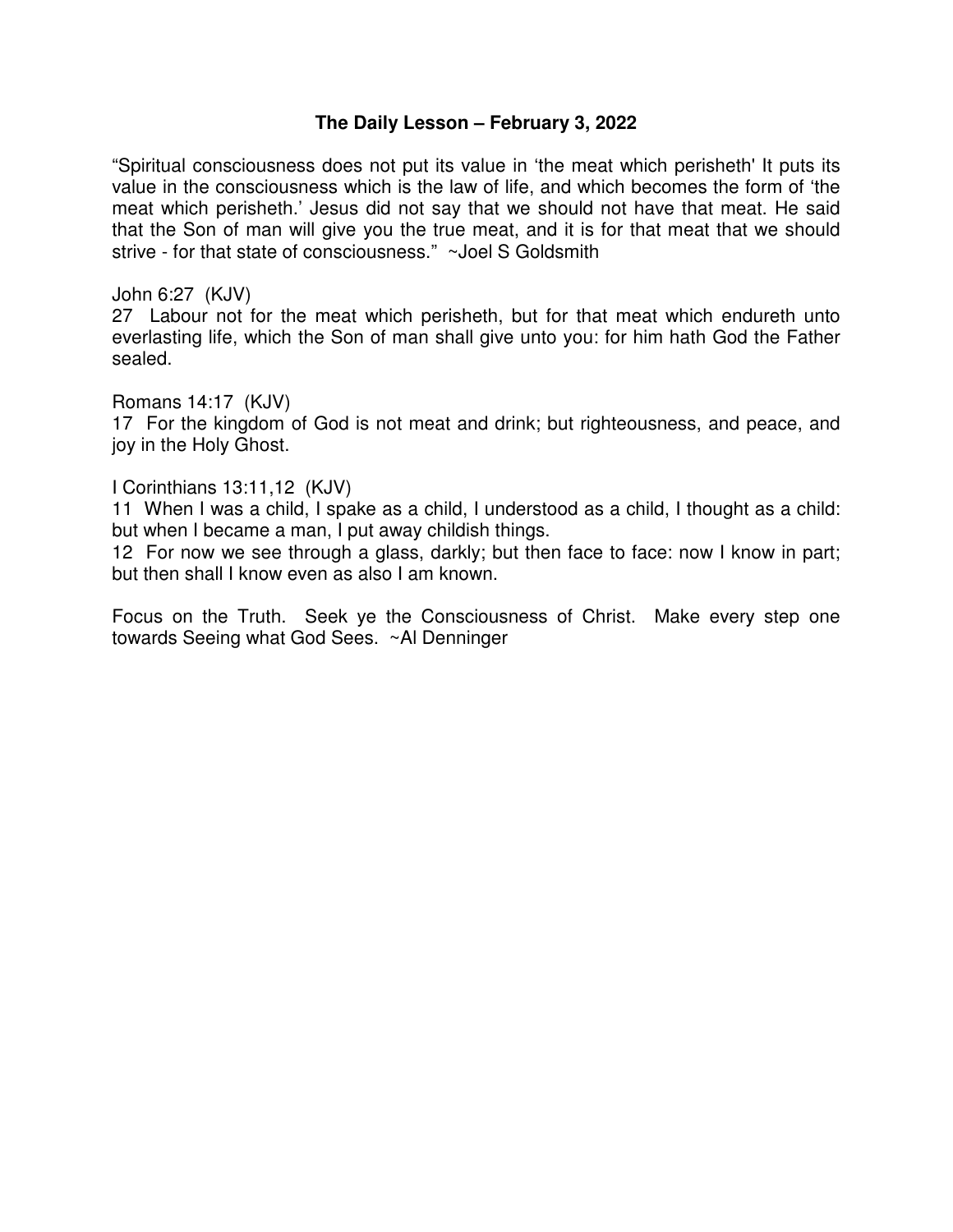#### **The Daily Lesson – February 4, 2022**

"The purpose of our work is the revelation of a new type of man, the revelation within our own being of the spiritual man we really are. Most of us are not happy with what we see and with what we seem to be. We shall never be happy until we get back to the man that we really are. Then the struggle between the Spirit and the flesh, which has been going on throughout all time, will come to an end. The end of this struggle and the opening of consciousness to spiritual development became more than a vague hope when spiritual teachers began to introduce God as a seven-day-a-week possibility-in fact, as a seven-day-a-week necessity. The world is asking now for a new type of man in whose consciousness there is no war, nor anything which breeds war. And that truly is a miracle!" Joel S Goldsmith

Romans 12:2 (KJV)

2 And be not conformed to this world: but be ye transformed by the renewing of your mind, that ye may prove what is that good, and acceptable, and perfect, will of God.

I Thessalonians 5:17 (KJV) 17 Pray without ceasing.

Ephesians 4:23,24 (KJV)

23 And be renewed in the spirit of your mind;

24 And that ye put on the new man, which after God is created in righteousness and true holiness.

Yes. We must dig into our Work right now with commitment and fervor. Be steady, patient and above all be open to Experience hidden Splendor within. The Miracle of Spiritual Consciousness awaits each of us who do the Work for Its Revelation and then Show God's Peace and Integrity to the world. Peace Matters! Be still, pray, and Know the Truth. ~Al Denninger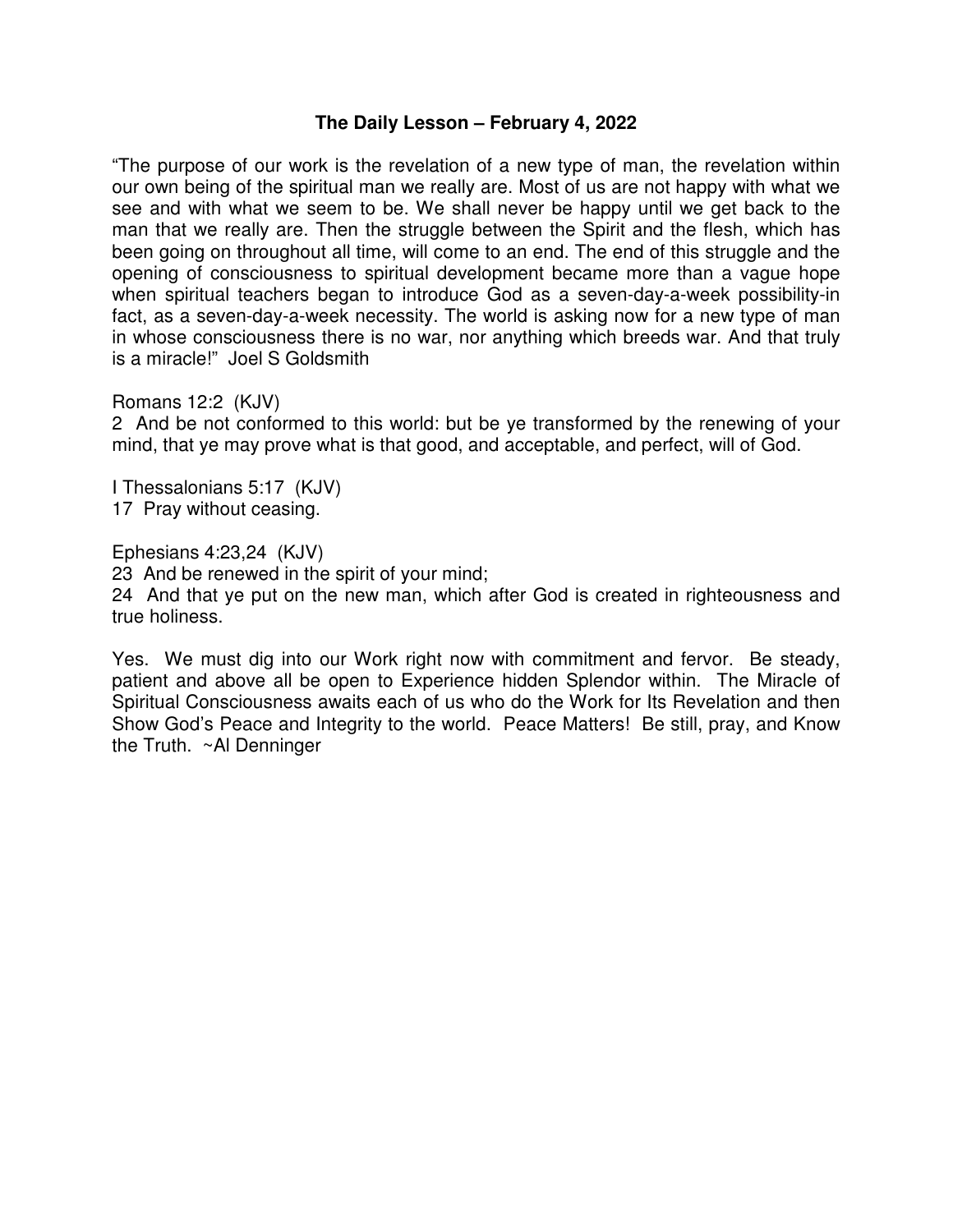## **The Daily Lesson – February 5, 2022**

*"Then said they unto him, What shall we do, that we might work the works of God? Jesus answered and said unto them, This is the work of God, that ye believe on him whom he hath sent.* John 6:28-29

That is one of the greatest statements in the Bible: '. . . that ye believe on him whom he hath sent.' Whom hath He sent? Himself as your consciousness and as mine! God individualized as the Son! God has sent Himself into manifestation as you and as me. You must learn to believe in your own consciousness as being the consciousness of God appearing as your own consciousness. That is how you will learn to do the works of God. It is not wrong to do those works, because he said that we could do them. He might have said, 'You poor little souls!' But he said: '... that ye believe on him whom he hath sent.' Believe that the divine, infinite Consciousness, called God, has been sent into the world as your consciousness." ~Joel S Goldsmith

## II Timothy 1:8,9 (KJV)

8 Be not thou therefore ashamed of the testimony of our Lord, nor of me his prisoner: but be thou partaker of the afflictions of the gospel according to the power of God;

9 Who hath saved us, and called us with an holy calling, not according to our works, but according to his own purpose and grace, which was given us in Christ Jesus before the world began,

#### Ephesians 2:8-10 (KJV)

8 For by grace are ye saved through faith; and that not of yourselves: it is the gift of God:

9 Not of works, lest any man should boast.

10 For we are his workmanship, created in Christ Jesus unto good works, which God hath before ordained that we should walk in them.

#### Ezekiel 36:27 (KJV)

27 And I will put my spirit within you, and cause you to walk in my statutes, and ye shall keep my judgments, and do them.

God has put His Spirit in You. Why? That You may Recognize the Christ and Live and Move and do His Purpose. Believe in Him whom He hath sent. ~Al Denninger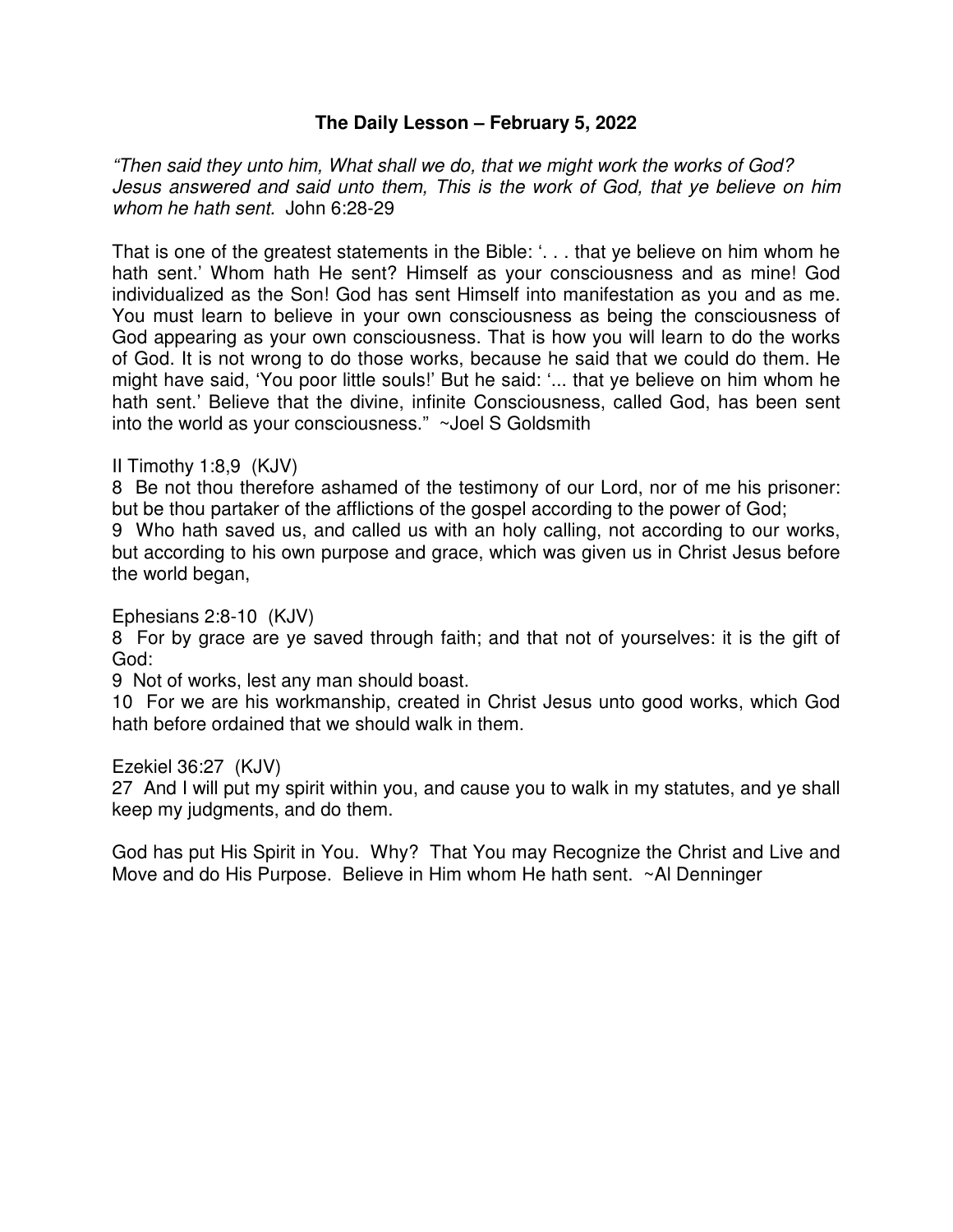## **The Daily Lesson – February 6, 2022**

"Flesh and blood cannot inherit the kingdom of God, and because you have dealt with flesh and blood throughout your own experience, you have not entered into heaven. You must now turn from all concern over flesh and blood and begin to understand 'whom he hath sent.' When you begin to believe, really and truly believe, that God is the consciousness of you, that all issues come from the divine consciousness of you, and not from outside, not from effect, you will be on the first rung of the ladder of spiritual unfoldment." ~Joel s Goldsmith

John 1:12,13 (KJV)

12 But as many as received him, to them gave he power to become the sons of God, even to them that believe on his name:

13 Which were born, not of blood, nor of the will of the flesh, nor of the will of man, but of God.

Romans 8:8,9 (KJV)

8 So then they that are in the flesh cannot please God.

9 But ye are not in the flesh, but in the Spirit, if so be that the Spirit of God dwell in you. Now if any man have not the Spirit of Christ, he is none of his.

Proverbs 3:5 (KJV)

5 Trust in the Lord with all thine heart; and lean not unto thine own understanding.

I Corinthians 13:12 (KJV)

12 For now we see through a glass, darkly; but then face to face: now I know in part; but then shall I know even as also I am known.

And so we Dwell, not in request, not in thought, but in Spirit, to Spirit and we shall be filled with Christ Consciousness. Start now… Dwell. ~Al Denninger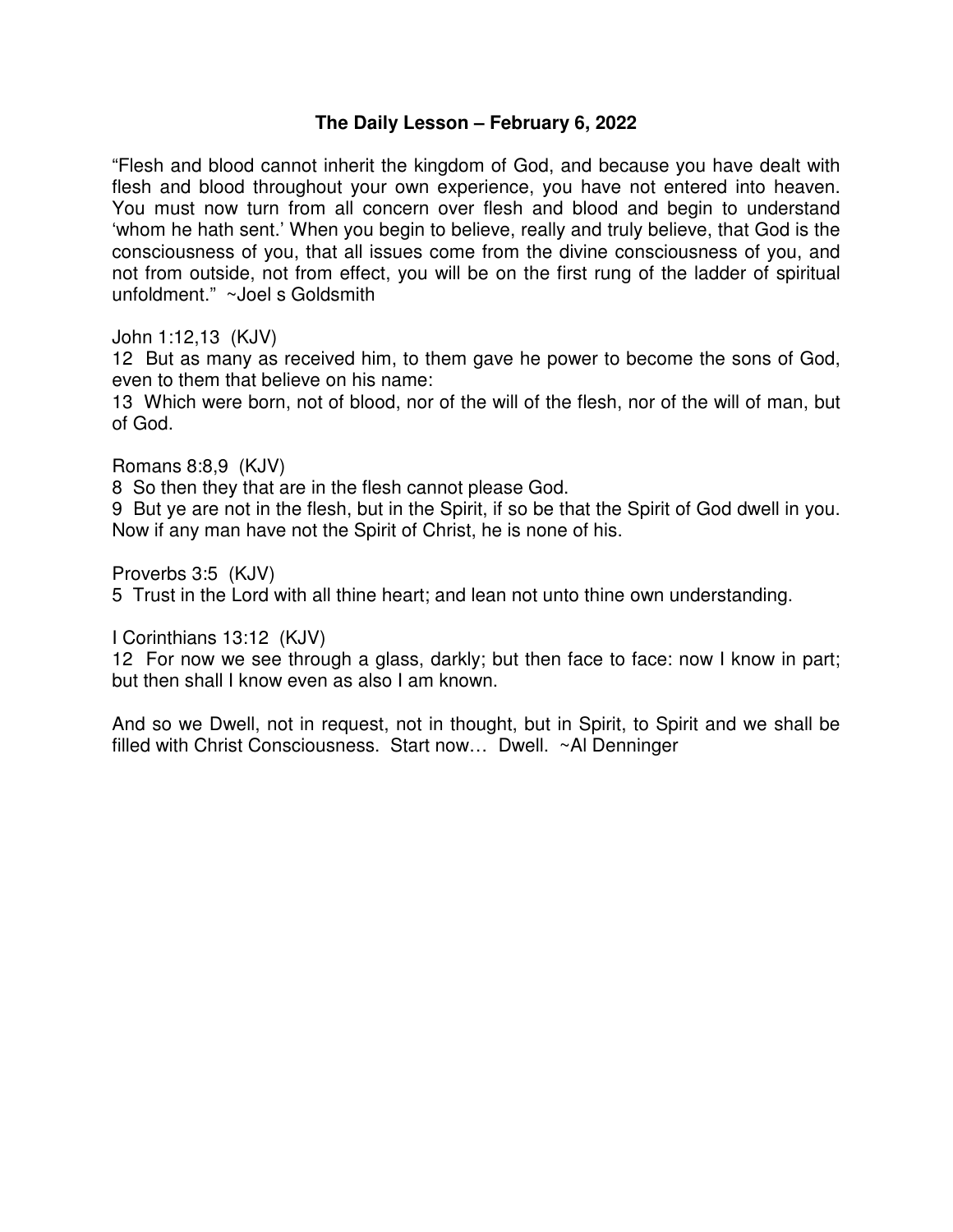# **The Daily Lesson – February 7, 2022**

*"They said therefore unto him, What sign shewest thou then, that we may see, and believe thee? what dost thou work?* 

 *Our fathers did eat manna in the desert; as it is written, He gave them bread from heaven to eat.* 

*Then Jesus said unto them, Verily, verily, I say unto you, Moses gave you not that bread from heaven; but my Father giveth you the true bread from heaven.* 

*For the bread of God is he which cometh down from heaven, and giveth life unto the world.* John 6:30-33

What is that he? Is it a man, or is it your consciousness? It is divine Consciousness appearing as your individual consciousness, giving life unto your body, your position, your home. The bread of God is infinite, divine Consciousness appearing as your individual consciousness-God unfolding, revealing, and disclosing Itself as your individual being. When you know that, you really can believe on It, and trust that every issue of life will come forth-all supply, all peace, all dominion." ~Joel S Goldsmith

John 6:47-51 (KJV)

47 Verily, verily, I say unto you, He that believeth on me hath everlasting life.

48 I [*"I"*] am that bread of life.

49 Your fathers did eat manna in the wilderness, and are dead.

50 This is the bread which cometh down from heaven, that a man may eat thereof, and not die.

51 I [*"I"*] am the living bread which came down from heaven: if any man eat of this bread, he shall live for ever: and the bread that I will give is my flesh, which I will give for the life of the world.

*I Am Divine Consciousness… Know Me. Lean on Me. I Am the Bread… Share Me. I Am Spirit… Be with Me. I Am the Still Waters… Immerse in Me. I Am the Peace that Passeth understanding… Rest with Me. Before Abraham was I Am. Be with Me forever.*  I Am the Light… Feel Me. I Am Your Shepherd… Follow Me. I Am Your Life… Live Me. I Am the Secret Place… Dwell in Me. I Am Grace… Pass Me forward. I Am the Kingdom… Worship Me. I Am Gratitude… Give me away. I Am Peace… Embrace Me. I Am God… Love Me. I Am Love… Multiply Me. I Am with you Now… Trust Me.  $\sim$ al.within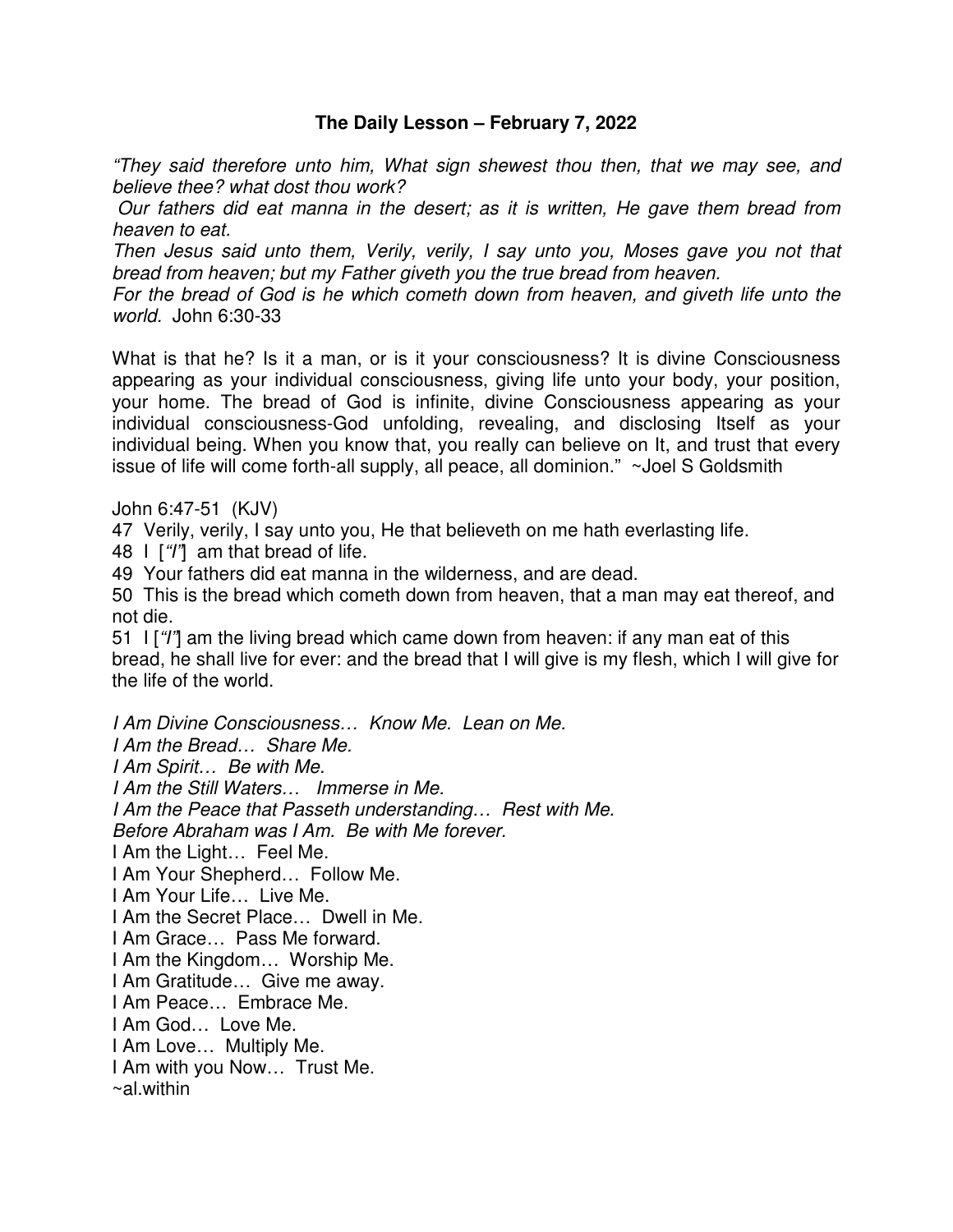#### **The Daily Lesson – February 8, 2022**

*"Then said they unto him, Lord, evermore give us this bread. And Jesus said unto them, I am the bread of life: he that cometh to me [Me] shall never hunger; and he that believeth on me [Me] shall never thirst.* John 6:34-35

The world thinks that me means a man named Jesus Christ, who lived two thousand years ago. But that me, that /, is God, the infinite Ego, appearing as individual ego. 'I am the bread of life'; and, therefore, the place whereon I stand is holy ground because / am there. Isn't that a tremendous thing! Spiritual consciousness individualizes Itself as you! The world has been saying Jesus Christ is, or was that, but how can it help us if only Jesus is that, and I am not that i?" ~Joel S Goldsmith

John 13:33 (to ;) (KJV)

33 Little children, yet a little while I am with you. Ye shall seek me: and as I said unto the Jews, Whither I go, ye cannot come;

Luke 17:20 The,21 (KJV)

20 …The kingdom of God cometh not with observation:

21 Neither shall they say, Lo here! or, lo there! for, behold, the kingdom of God is within you.

Colossians 2:5,6 (KJV)

5 For though I be absent in the flesh, yet am I with you in the spirit, joying and beholding your order, and the stedfastness of your faith in Christ.

6 As ye have therefore received Christ Jesus the Lord, so walk ye in him:

When we follow Christ it has nothing to do with walking around with your teacher in thisworld. The following is In Spirit, to Spirit, As Spiritual Consciousness. We will all be Taught of God. Omnipresence is the key—always was, now and forever. God is Infinitely Expressed As. Follow Me. ~Al Denninger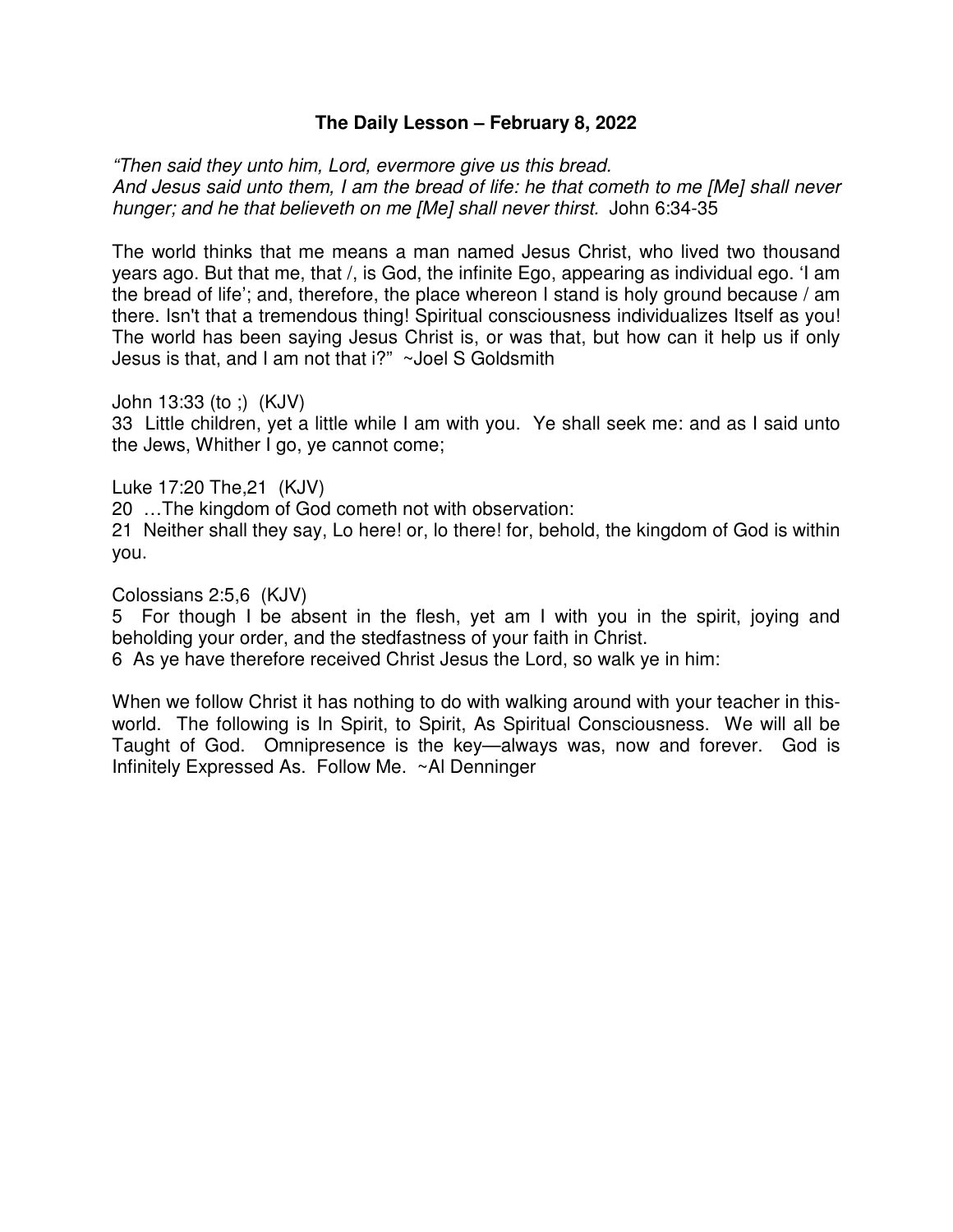# **The Daily Lesson – February 9, 2022**

*"But I said unto you, That ye also have seen me, and believe not.* 

*All that the Father giveth me shall come to me; and him that cometh to me I will in no wise cast out.* 

*For I came down from heaven, not to do mine own will, but the will of him that sent me.*  John 6:36-38

Can you not see that this is true of us, that our only purpose is to do the 'will of him that sent me'? Nobody could be attracted to a person, now or two thousand years ago, for some kind of a personal message he had of his own. Unless you can see, not only that I, the writer of these words, came to do 'the will of him that sent me,' but that such is your function in life, as well, you will have missed the point of all this work." ~Joel S **Goldsmith** 

John 5:30,31 (KJV)

30 I can of mine own self do nothing: as I hear, I judge: and my judgment is just; because I seek not mine own will, but the will of the Father which hath sent me. 31 If I bear witness of myself, my witness is not true.

John 14:10-12 (KJV)

10 Believest thou not that I am in the Father, and the Father in me? the words that I speak unto you I speak not of myself: but the Father that dwelleth in me, he doeth the works.

11 Believe me that I am in the Father, and the Father in me: or else believe me for the very works' sake.

12 Verily, verily, I say unto you, He that believeth on me, the works that I do shall he do also; and greater works than these shall he do; because I go unto my Father.

You see? In the Father's Business the human being is not the worker, Spiritual Being is. And so the Great Work of God continues for ever and ever through His Will and Individual Expression. Thy Will be Done, in earth as it is in Heaven. Thy Kingdom Is Come - Ever-present Now and Forever - through the Love and Presence of His Servants. Amen. Believe and Work. ~Al Denninger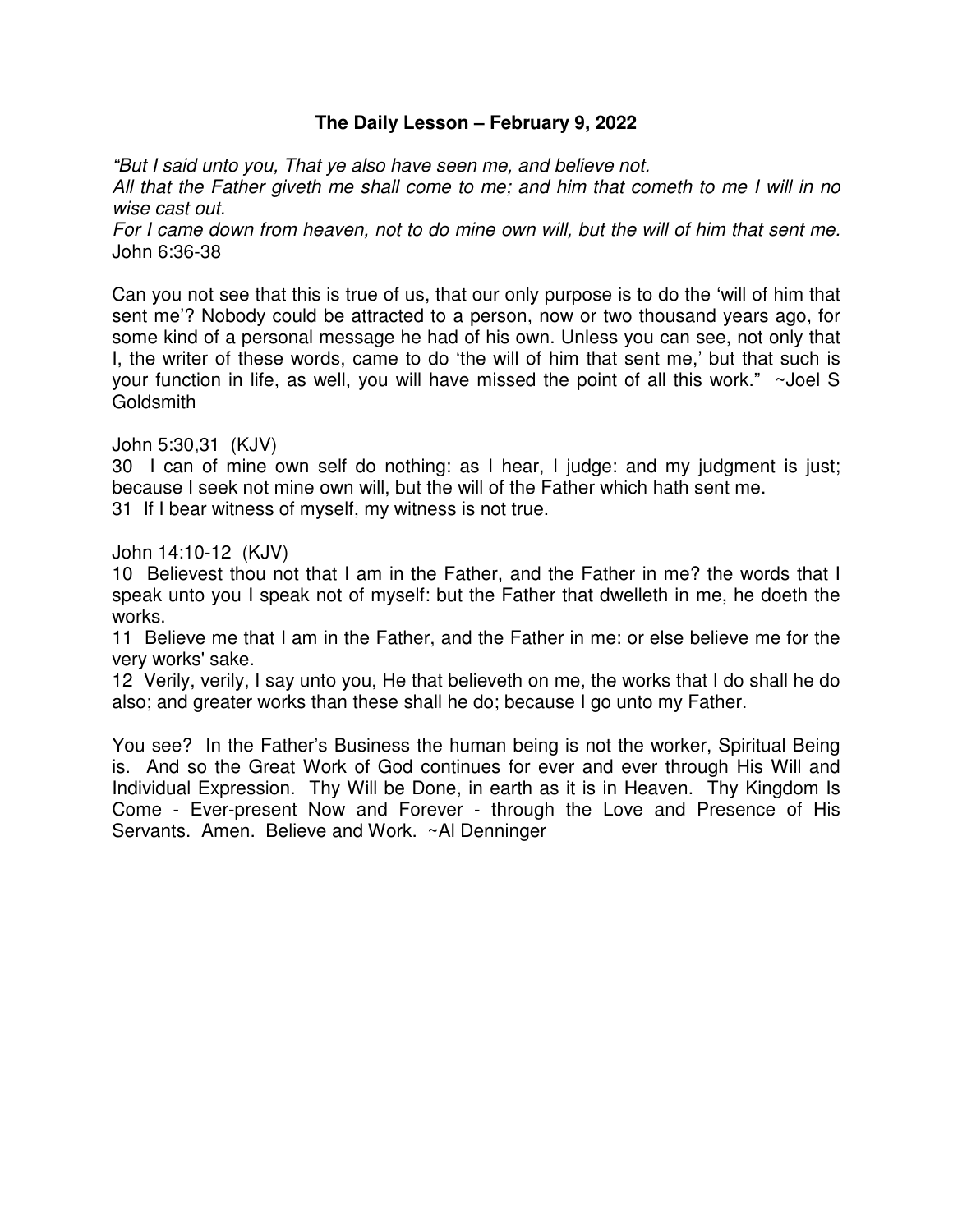# **The Daily Lesson – February 10, 2022**

*"The Purpose of Life* 

This leads us to one of the greatest subjects in the world: For what purpose were we born? It cannot be that we came to this experience merely for the purpose of making a living, doing housework, bookkeeping, or whatever our lot in life may be, all for the privilege, at last, of laying ourselves down to die. Doing only those things means that we have not yet found our destiny." ~Joel S Goldsmith

Romans 8:28 (KJV)

28 And we know that all things work together for good to them that love God, to them who are the called according to his purpose.

Ephesians 4:21-24 (KJV)

21 If so be that ye have heard him, and have been taught by him, as the truth is in Jesus:

22 That ye put off concerning the former conversation the old man, which is corrupt according to the deceitful lusts;

23 And be renewed in the spirit of your mind;

24 And that ye put on the new man, which after God is created in righteousness and true holiness.

When we are asleep and dreaming we have no idea we are dreaming. Only when we awake do we begin to See the Truth. Awake thou that sleepest, and open an Avenue of Awareness and He shall Give thee Light. Love God with all thy Heart. ~Al Denninger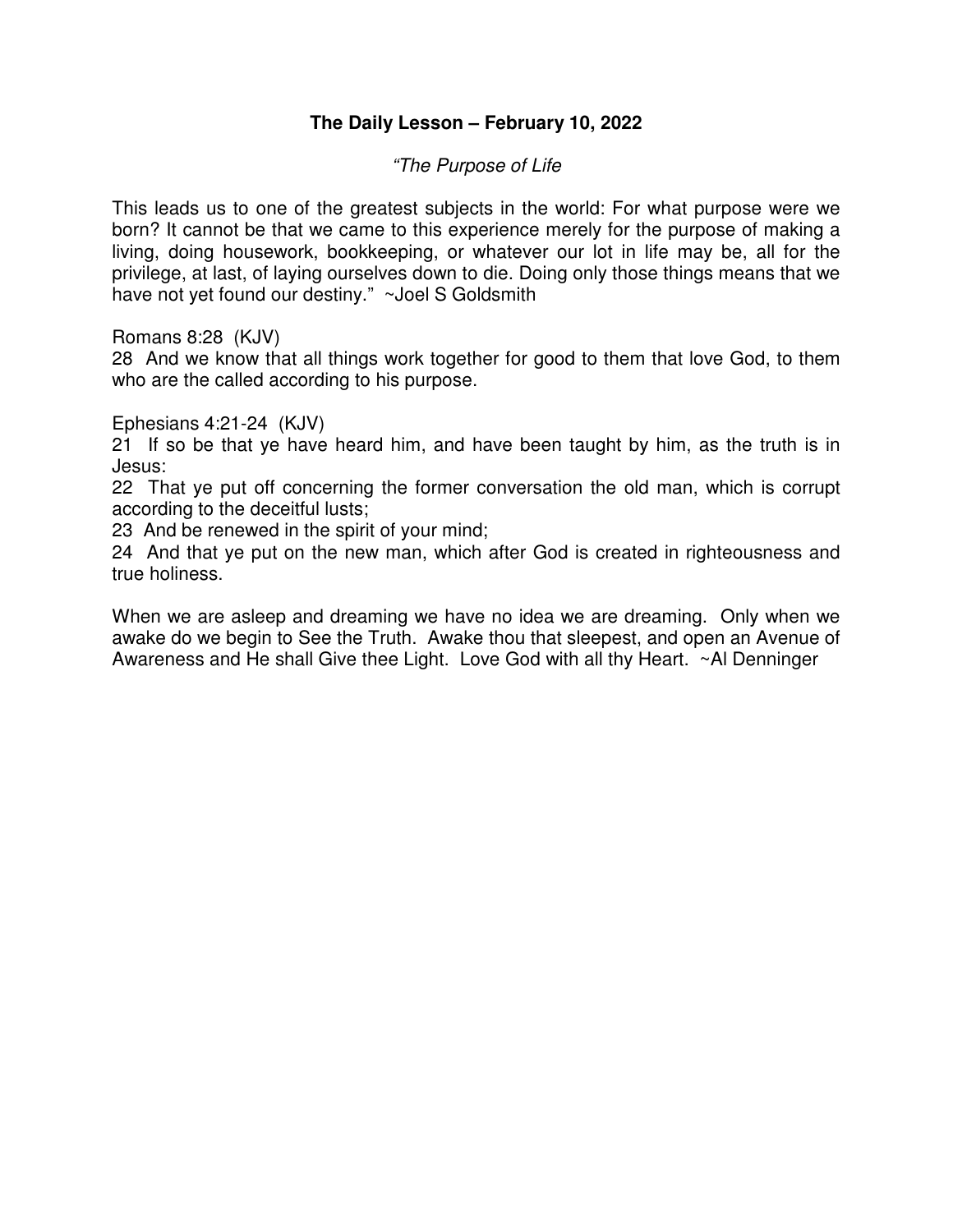# **The Daily Lesson – February 11, 2022**

"The moment, however, that you identify God, infinite Consciousness, as your individual consciousness, you will break through your environment, regardless of how limited it may seem to be. The urge comes: 'I must find my purpose on earth.' There is a high purpose here for all of us. 'Is it not written in your law... Ye are gods?' Always the Master was trying to lift up this false sense of selfhood to its true identity, God, which you are. Jesus was telling his people to be just what he was." ~Joel S Goldsmith

John 10:37,38 (KJV)

37 If I do not the works of my Father, believe me not.

38 But if I do, though ye believe not me, believe the works: that ye may know, and believe, that the Father is in me, and I in him.

Luke 2:40-49 (KJV) (From the story about Jesus, when he was 12 years old)

40 And the child grew, and waxed strong in spirit, filled with wisdom: and the grace of God was upon him.

41 Now his parents went to Jerusalem every year at the feast of the passover.

42 And when he was twelve years old, they went up to Jerusalem after the custom of the feast.

43 And when they had fulfilled the days, as they returned, the child Jesus tarried behind in Jerusalem; and Joseph and his mother knew not of it.

44 But they, supposing him to have been in the company, went a day's journey; and they sought him among their kinsfolk and acquaintance.

45 And when they found him not, they turned back again to Jerusalem, seeking him.

46 And it came to pass, that after three days they found him in the temple, sitting in the midst of the doctors, both hearing them, and asking them questions.

47 And all that heard him were astonished at his understanding and answers.

48 And when they saw him, they were amazed: and his mother said unto him, Son, why hast thou thus dealt with us? behold, thy father and I have sought thee sorrowing.

49 And he said unto them, How is it that ye sought me? wist ye not that I must be about my Father's business?

I think you will all find, as I have, that your Purpose is to be about the Father's Business in some capacity. Be still and ask the Father what You can do… Have the attitude of: Speak Lord, thy servant heareth…And wait upon His Answer. There is something you can do. Wax strong in Spirit, be filled with Wisdom and the Grace of God. ~Al **Denninger**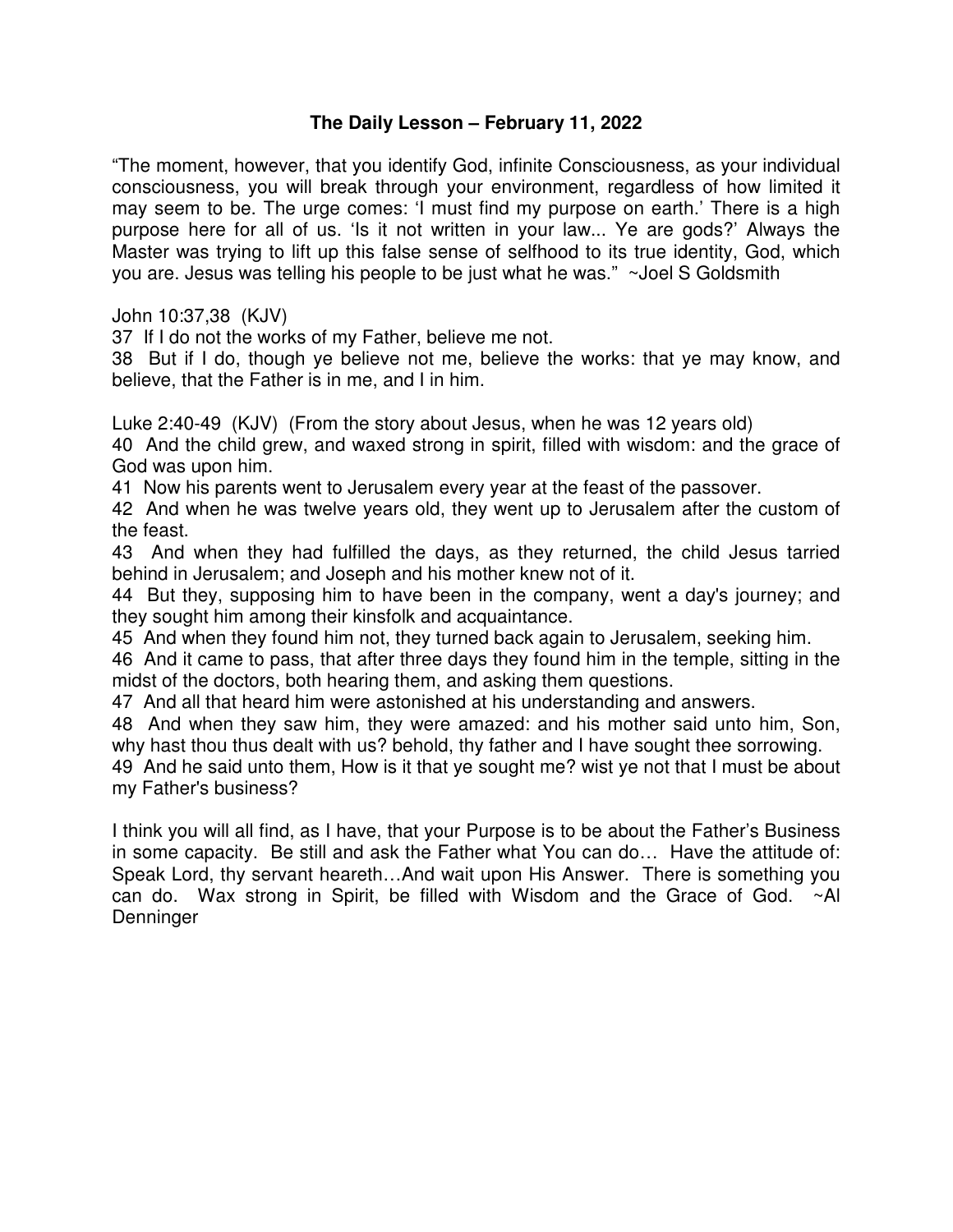# **The Daily Lesson – February 12, 2022**

*"And this is the will of him that sent me, that every one which seeth the Son, and believeth on him, may have everlasting life . .* . John 6:40

If you can actually see, or feel, God working through some person, then, you must recognize that what is true of him must be true of you, because his experience was like yours until the Spirit touched him. The purpose of spiritual truth is to raise you up into a realization of your true identity. If you can believe that you have witnessed a trace of spiritual or God consciousness emanating from any spiritual teacher, then you are believing that 'the Son' is in him and the minute that you believe that 'the Son' is in him, you yourself are saved. You are lifted up so that you know what is true of him is true of your own identity. Otherwise it would not be true at all. God is no respecter of persons. Look back on the history of all spiritual leaders and you will discover that something happened in their housewifely or clerkly minds, which awakened them to the fact of the Christ as their own being, to the fact of their own being as 'the Son.'" ~Joel S Goldsmith

Matthew 16:15-17 (KJV)

15 He saith unto them, But whom say ye that I am?

16 And Simon Peter answered and said, Thou art the Christ, the Son of the living God.

17 And Jesus answered and said unto him, Blessed art thou, Simon Bar-jona: for flesh and blood hath not revealed it unto thee, but my Father which is in heaven.

John 1:6-9 (KJV)

6 There was a man sent from God, whose name was John.

7 The same came for a witness, to bear witness of the Light, that all men through him might believe.

8 He was not that Light, but was sent to bear witness of that Light.

9 That was the true Light, which lighteth every man that cometh into the world.

## Acts 10:34 (KJV)

34 Then Peter opened his mouth, and said, Of a truth I perceive that God is no respecter of persons:

#### I John 4:4-6 (KJV)

4 Ye are of God, little children, and have overcome them: because greater is he that is in you, than he that is in the world.

5 They are of the world: therefore speak they of the world, and the world heareth them.

6 We are of God: he that knoweth God heareth us; he that is not of God heareth not us. Hereby know we the spirit of truth, and the spirit of error.

And so, our practice is to be Spiritually Observant. We are to learn to Witness the Christ Light Present around us and within—and thereby be a Beacon of that Light and Love. Our Living Example is our Gratitude to God and our Love to all. Watch... ~Al **Denninger**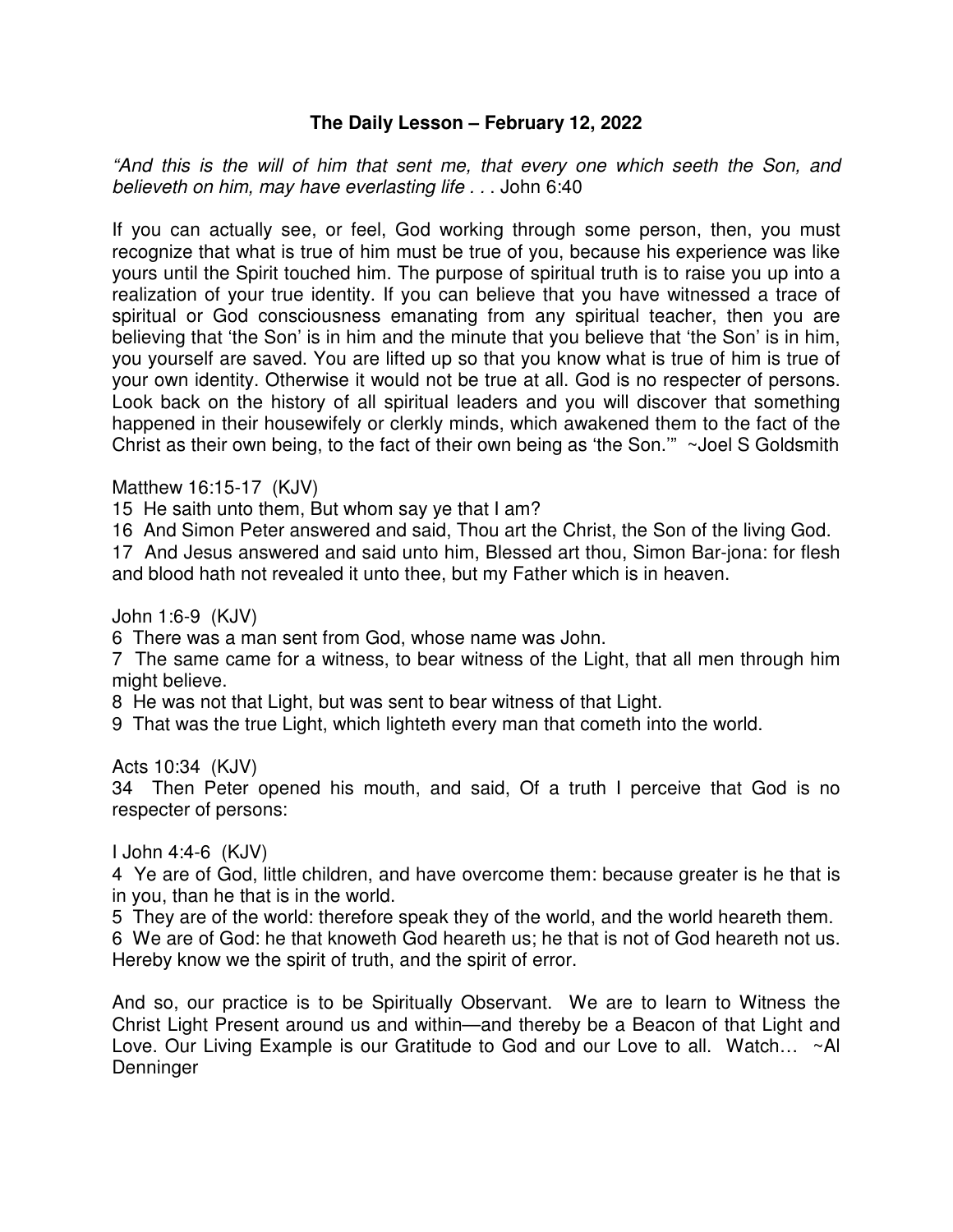#### **The Daily Lesson – February 13, 2022**

 *"And this is the will of him that sent me, that every one which seeth the Son, and believeth on him, may have everlasting life: and I will raise him up at the last day.* John 6:40

That realization of 'the Son' within will raise up your own individual being to that point where you can agree that anything that has ever been true of the spiritual leaders of the past, is the truth about you, because it is the same *I* appearing as you and as me." ~Joel S Goldsmith

John 8:58 (KJV) 58 Jesus said unto them, Verily, verily, I say unto you, Before Abraham was, I am.

Colossians 3:4 (KJV) 4 When Christ, who is our life, shall appear, then shall ye also appear with him in glory.

Omnipresence is not something that is out "there". Now are we the Sons of God, Individually Expressed As... Thy Will be done, on earth as it is in Heaven. ~Al **Denninger**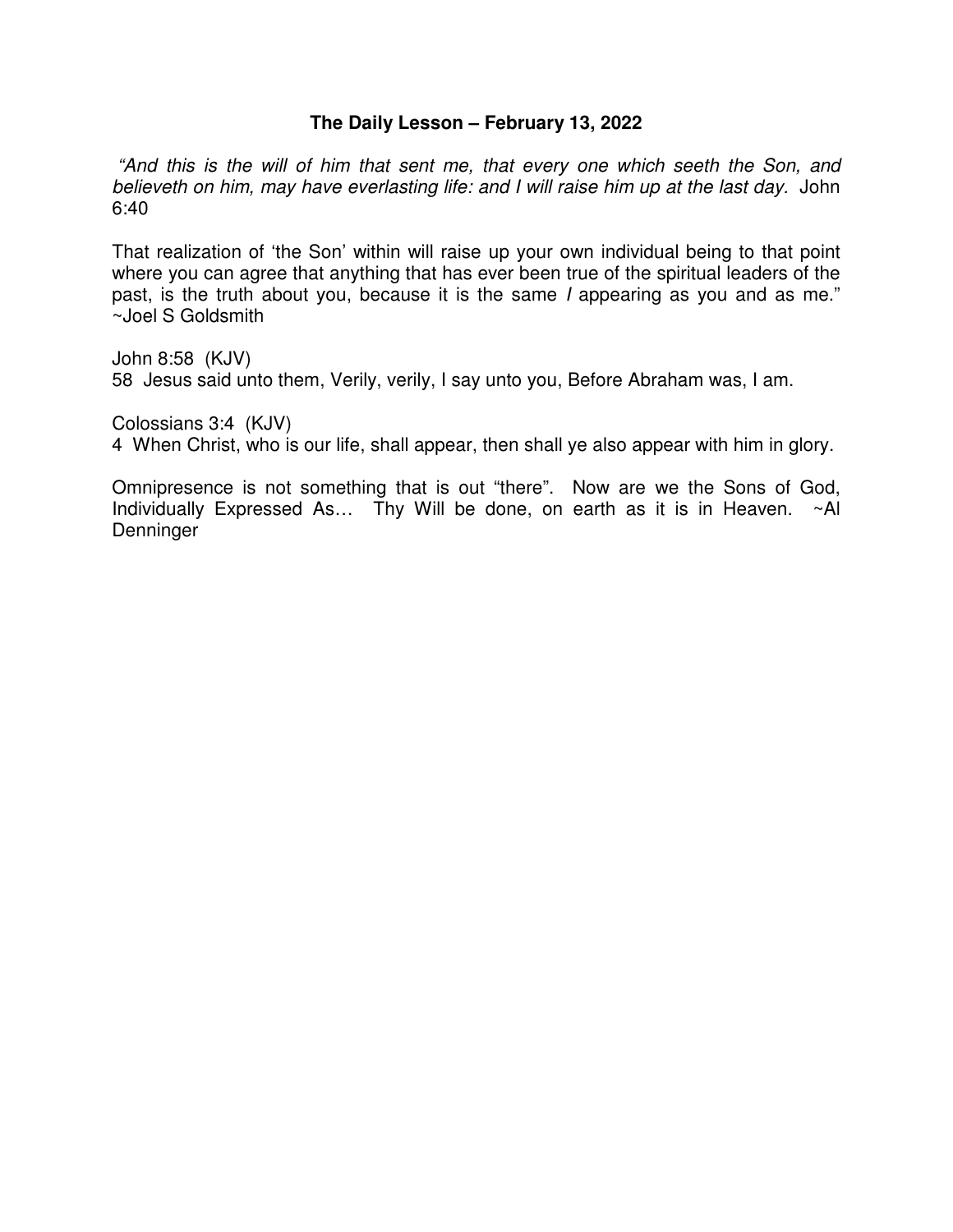## **The Daily Lesson – February 14, 2022**

*"The Jews then murmured at him, because he said, I am the bread which came down from heaven.* John 6:41

How human beings hate to hear that! How it antagonizes them to hear someone say, 'I have something of God in me. I am the very presence of God.'

They resent this because they feel that someone is setting himself up as greater or as separate from the rest of them, not understanding that he is only setting forth a principle for everyone to adopt." ~Joel S Goldsmith

I Corinthians 3:16 (KJV) 16 Know ye not that ye are the temple of God, and that the Spirit of God dwelleth in you?

No one is excluded from the Presence of God. Stand ye still and Know It. ~Al **Denninger**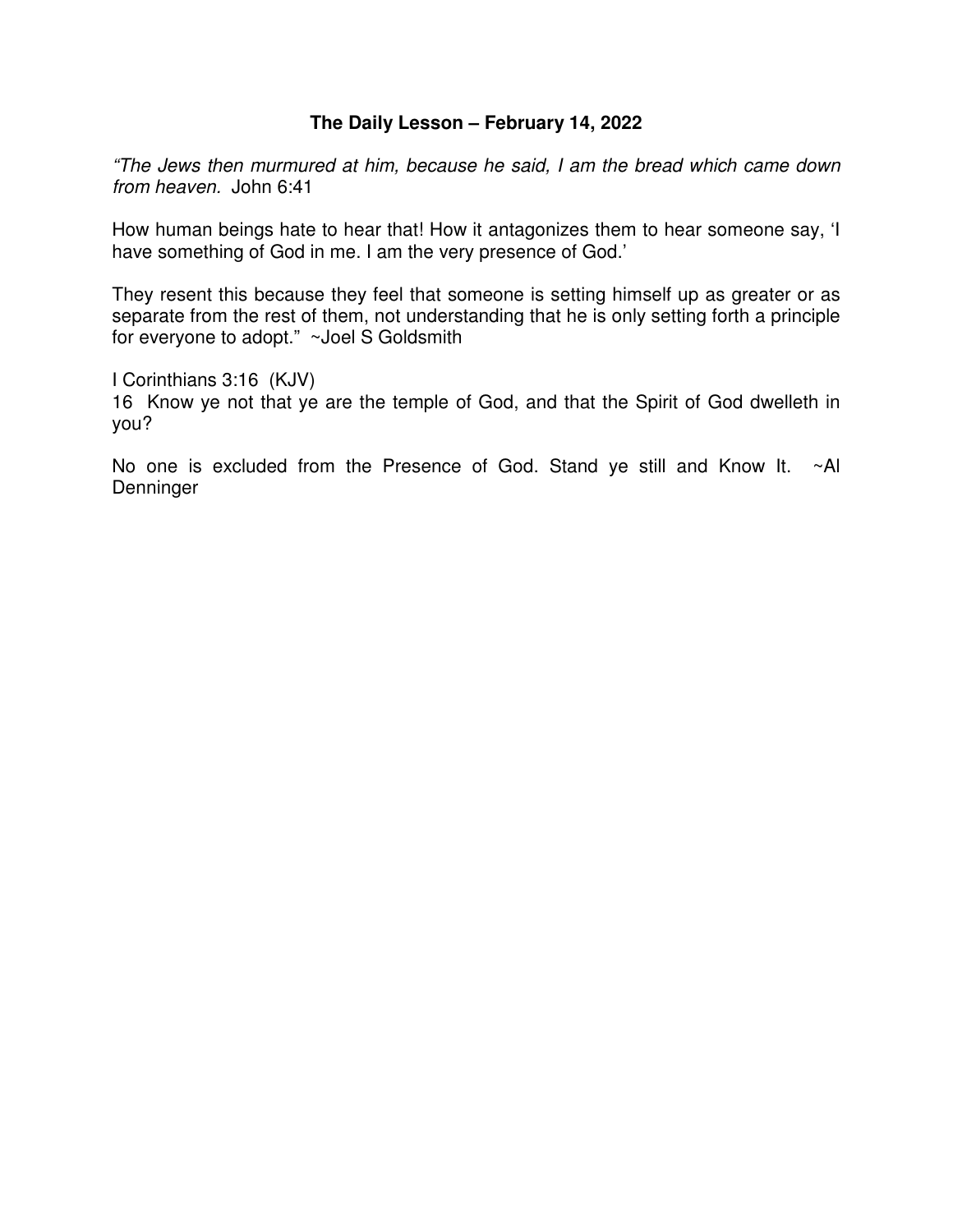#### **The Daily Lesson – February 15, 2022**

*And they said, Is not this Jesus, the son of Joseph, whose father and mother we know? how is it then that he saith, I came down from heaven?* 

*Jesus therefore answered and said unto them, Murmur not among yourselves. No man can come to me, except the Father which hath sent me draw him: and I will raise him up at the last day.* 

*It is written in the prophets, And they shall be all taught of God.* John 6:42-45

Do you see that? Jesus sets himself up and glorifies the Christ in him, but then he turns about and says: 'And they shall be all taught of God.' Again, he is minimizing the human selfhood. ~Joel S Goldsmith

Luke 18:19 (KJV)

19 And Jesus said unto him, Why callest thou me good? none is good, save one, that is, God.

There is One Good, One Source and Creator, and One Omniscience, over all in all. I Am All-Knowing—Infinitely Expressed… Spiritual Intelligence cannot be described in human terms. Stop looking for Good where it cannot be Seen. Let God Teach You His Infinite Way. ~Al Denninger

Isaiah 2:22 (KJV)

22 Cease ye from man, whose breath is in his nostrils: for wherein is he to be accounted of?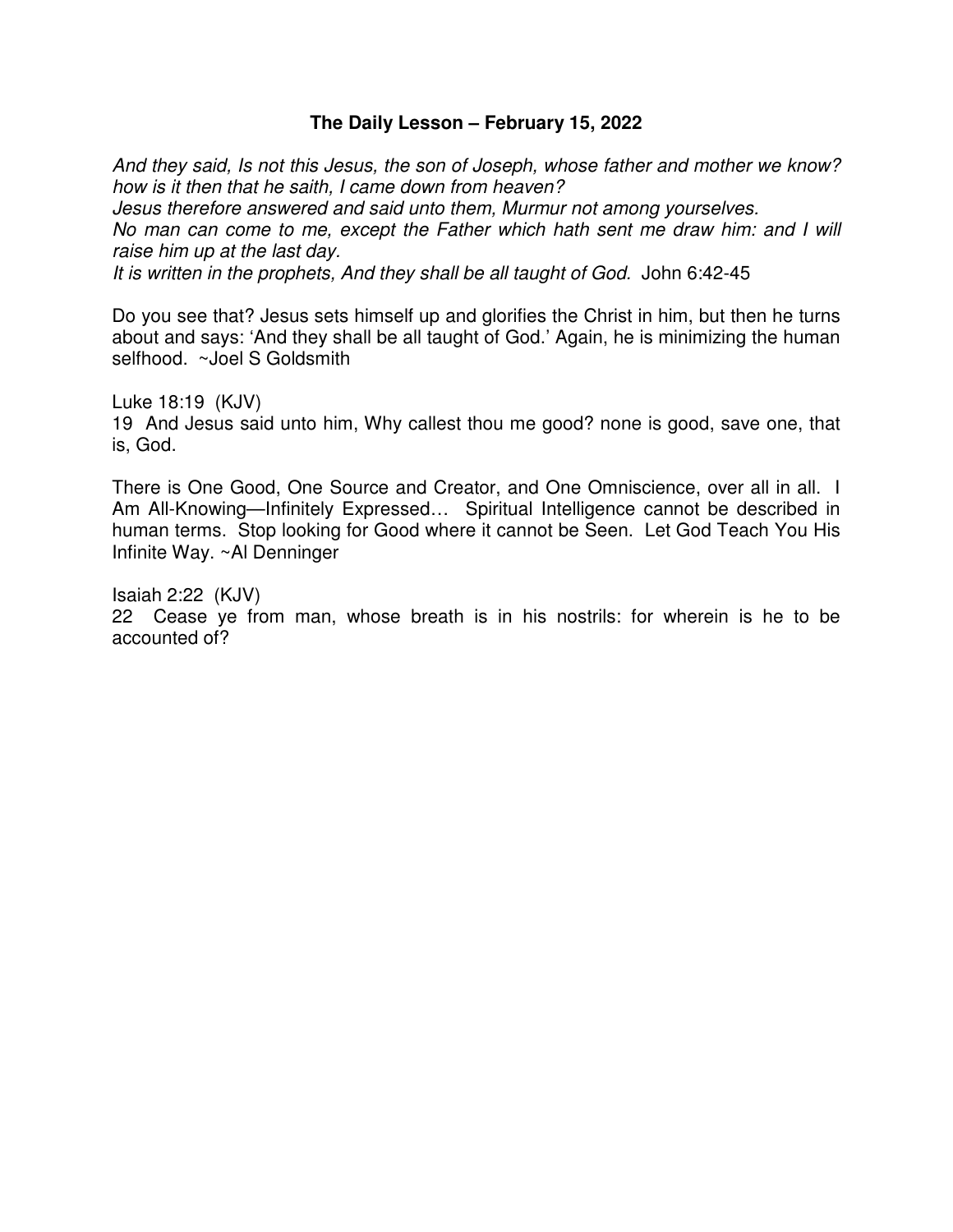# **The Daily Lesson – February 16, 2022**

"The purpose of our study is that God may reveal Itself as our individual consciousness: I am the Word become flesh. The beginning of wisdom is when we draw our attention away from the outer world, from the world of effect or appearance, and begin to realize that power is not in it, but in me. All power is given unto me. *I* have dominion over everything that appears in the world of effect." ~Joel S Goldsmith

John 1:1-4 & 14 (KJV)

1 In the beginning was the Word, and the Word was with God, and the Word was God.

2 The same was in the beginning with God.

3 All things were made by him; and without him was not any thing made that was made.

4 In him was life; and the life was the light of men.

14 And the Word was made flesh, and dwelt among us, (and we beheld his glory, the glory as of the only begotten of the Father,) full of grace and truth.

The Christ is the Word made Flesh and Dwells among us because there is no limitation or end to Omnipresence. And so there is no end to His Power. Take no thought of the things of this-world and Recognize His All-Knowing and Always-Present Intelligence. ~Al Denninger

Matthew 6:10 (KJV)

10 Thy kingdom come. Thy will be done in earth, as it is in heaven.

The Christ is Present. Rejoice and Participate. ~Al Denninger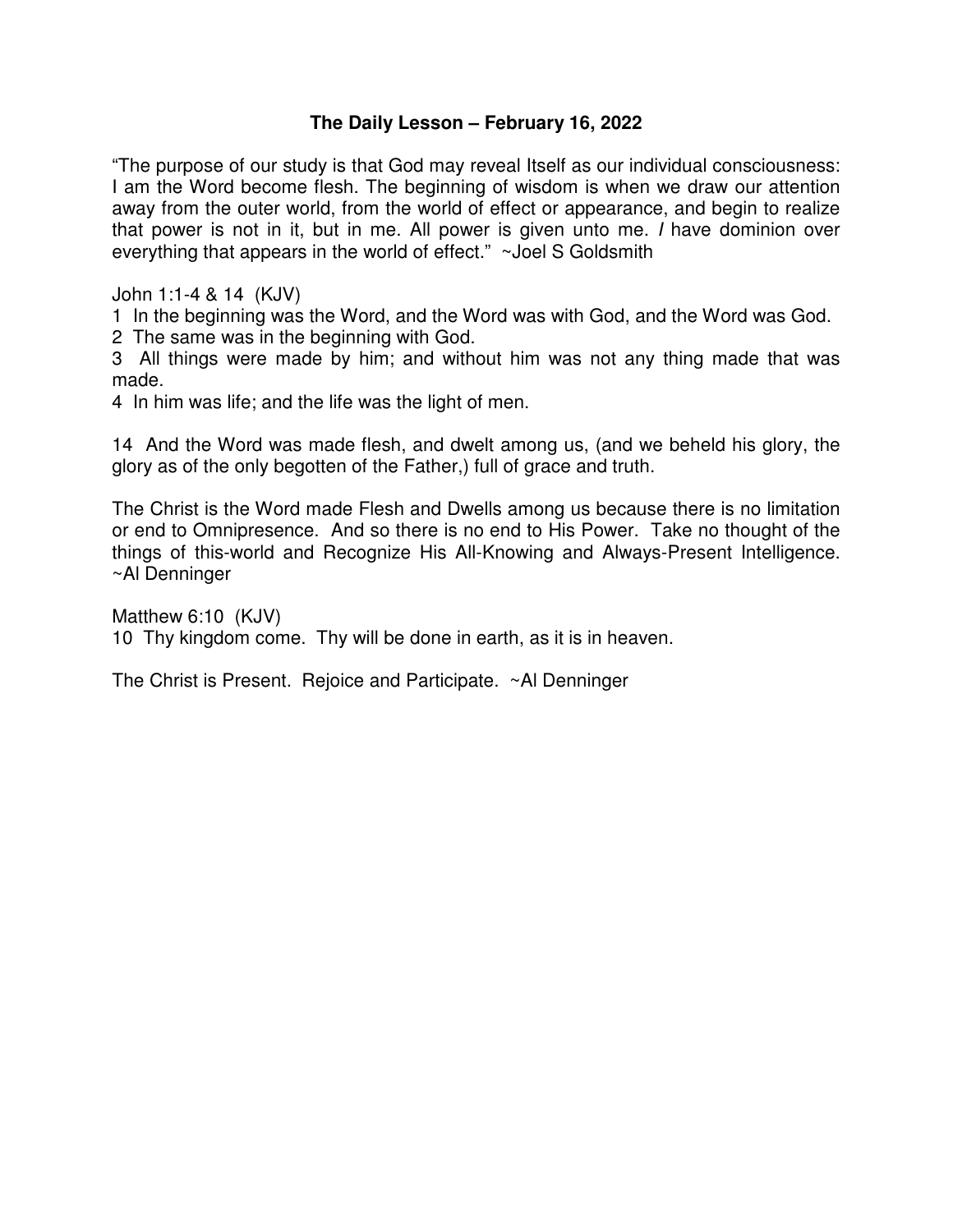# **The Daily Lesson – February 17, 2022**

"Instead of giving treatments, let us see if we cannot smile, at least inwardly-not openly, in a way to offend or appear to minimize someone's suffering, but inwardly smite-in the sense of, 'Yes, but I know that there is no power in the appearance. The power is in me, in the consciousness of the individual, whether the individual is this one or that one. God, the consciousness of any individual is the power. I no longer hate, fear, or love what appears outside, or what mortal man or mortal effect can do to me.' Stop giving power to numbers, to loaves and fishes, because they have no power. 'I am the power' God, the divine Consciousness, must appear as my infinite spiritual supply, as my infinite spiritual body." ~Joel S Goldsmith

John 6:26-35 (KJV)

26 Jesus answered them and said, Verily, verily, I say unto you, Ye seek me, not because ye saw the miracles, but because ye did eat of the loaves, and were filled.

27 Labour not for the meat which perisheth, but for that meat which endureth unto everlasting life, which the Son of man shall give unto you: for him hath God the Father sealed.

28 Then said they unto him, What shall we do, that we might work the works of God?

29 Jesus answered and said unto them, This is the work of God, that ye believe on him whom he hath sent.

30 They said therefore unto him, What sign shewest thou then, that we may see, and believe thee? what dost thou work?

31 Our fathers did eat manna in the desert; as it is written, He gave them bread from heaven to eat.

32 Then Jesus said unto them, Verily, verily, I say unto you, Moses gave you not that bread from heaven; but my Father giveth you the true bread from heaven.

33 For the bread of God is he which cometh down from heaven, and giveth life unto the world.

34 Then said they unto him, Lord, evermore give us this bread.

35 And Jesus said unto them, I am the bread of life: he that cometh to me shall never hunger; and he that believeth on me shall never thirst.

We don't have the answer.

we don't create the loaves and fishes for our table,

we don't have the power to heal or correct,

this-world does not give us our supply.

God Gives All. This is all the Work of God, go to Him. ~Al Denninger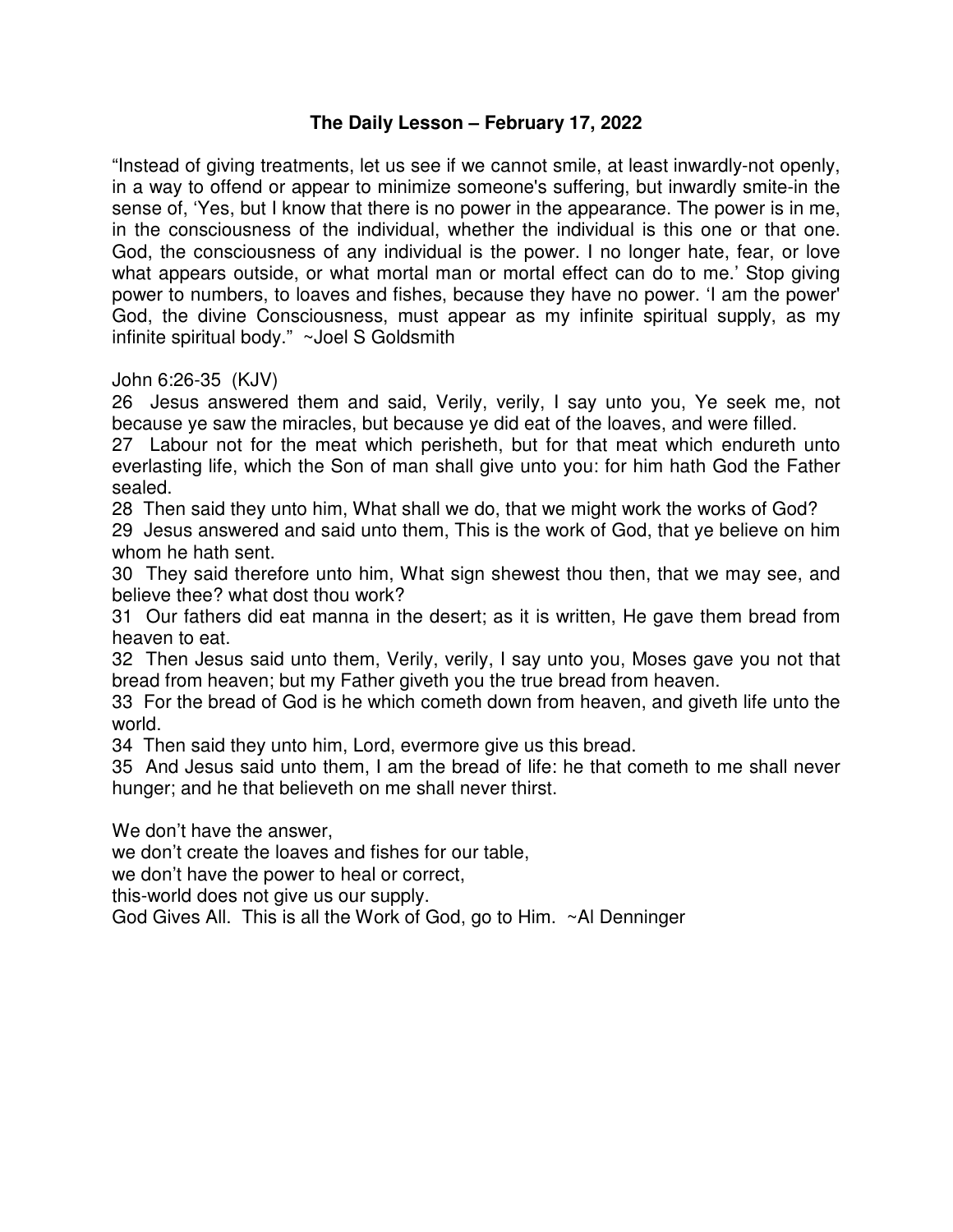# **The Daily Lesson – February 18, 2022**

## "*Importance of the State of Consciousness of the Practitioner*

When you turn to a practitioner for help, what do you think it is that meets the need? Have you any idea at all why, how, or through what process, you expect the healing? Is it a blind faith, a confidence in the practitioner, or a confidence in God? Or do you recognize that the healing is done by the consciousness of the practitioner? When you ask a practitioner for help, that help comes because the practitioner has arrived at that state of consciousness wherein evil, or error, of any name or nature has lost its power." Joel S Goldsmith

John 19:9-11 (KJV)

9 And went again into the judgment hall, and saith unto Jesus, Whence art thou? But Jesus gave him no answer.

10 Then saith Pilate unto him, Speakest thou not unto me? knowest thou not that I have power to crucify thee, and have power to release thee?

11 Jesus answered, Thou couldest have no power at all against me, except it were given thee from above: therefore he that delivered me unto thee hath the greater sin.

The Master Practitioner spells it out so clearly in his answer to Pilate. There is no God and… There is no other authority, period. There is One Power, One Presence and One Law and it comes from God. Rest in the Awareness of Truth with complete confidence. The Lord IS my shepherd, I shall not want. ~Al Denninger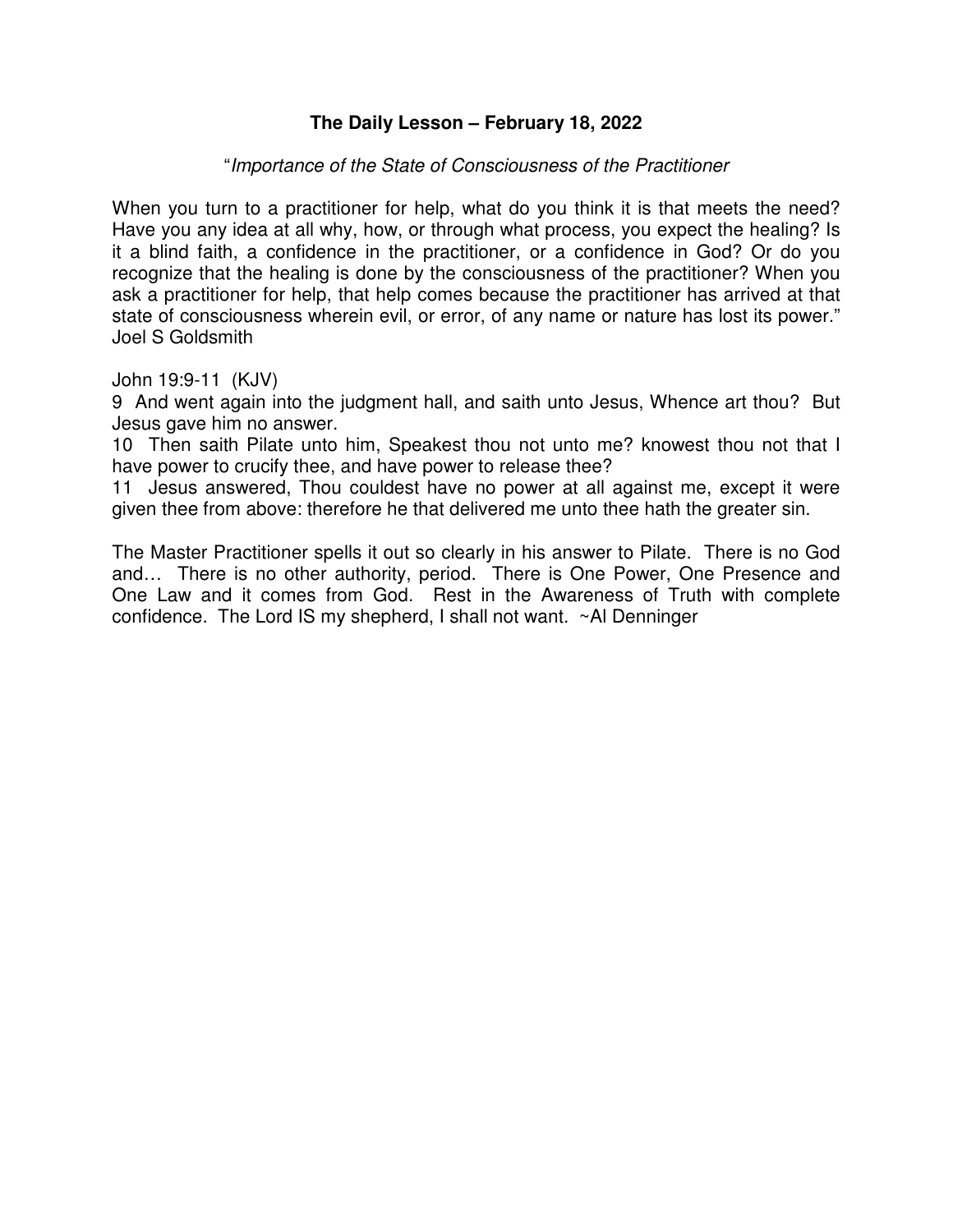## **The Daily Lesson – February 19, 2022**

"If you ask for help from someone who believes that a pain is something to be afraid of, or that error is something to hate or to fear, you will not have a healing. But when you ask for help from a practitioner who has no fear of germs, infection, or contagion—who knows that germs, infection, or contagion do not exist as power, but merely as effects you will have a very quick healing. It is the state of consciousness of the practitioner which heals." ~Joel S Goldsmith

#### John 18:36 (KJV)

36 Jesus answered, My kingdom is not of this world: if my kingdom were of this world, then would my servants fight, that I should not be delivered to the Jews: but now is my kingdom not from hence.

Is it necessary to correct something that does not exist? For example: if you saw  $2+2=5$ written on a piece of paper—do you have to erase the 5 and put in a 4 to correct the actual answer—or do you just recognize it is as wrong, know the true answer in your heart, and give it no more thought? The healing or realization is in the Knowing of Truth, not in the correction of the writing on the paper to a good answer to reflect mathematical law. Even though it was written out incorrectly the Principal of Mathematics was and is always perfect.

The Kingdom of God does not see or know about any flaws or lacks because there aren't any. ~Al Denninger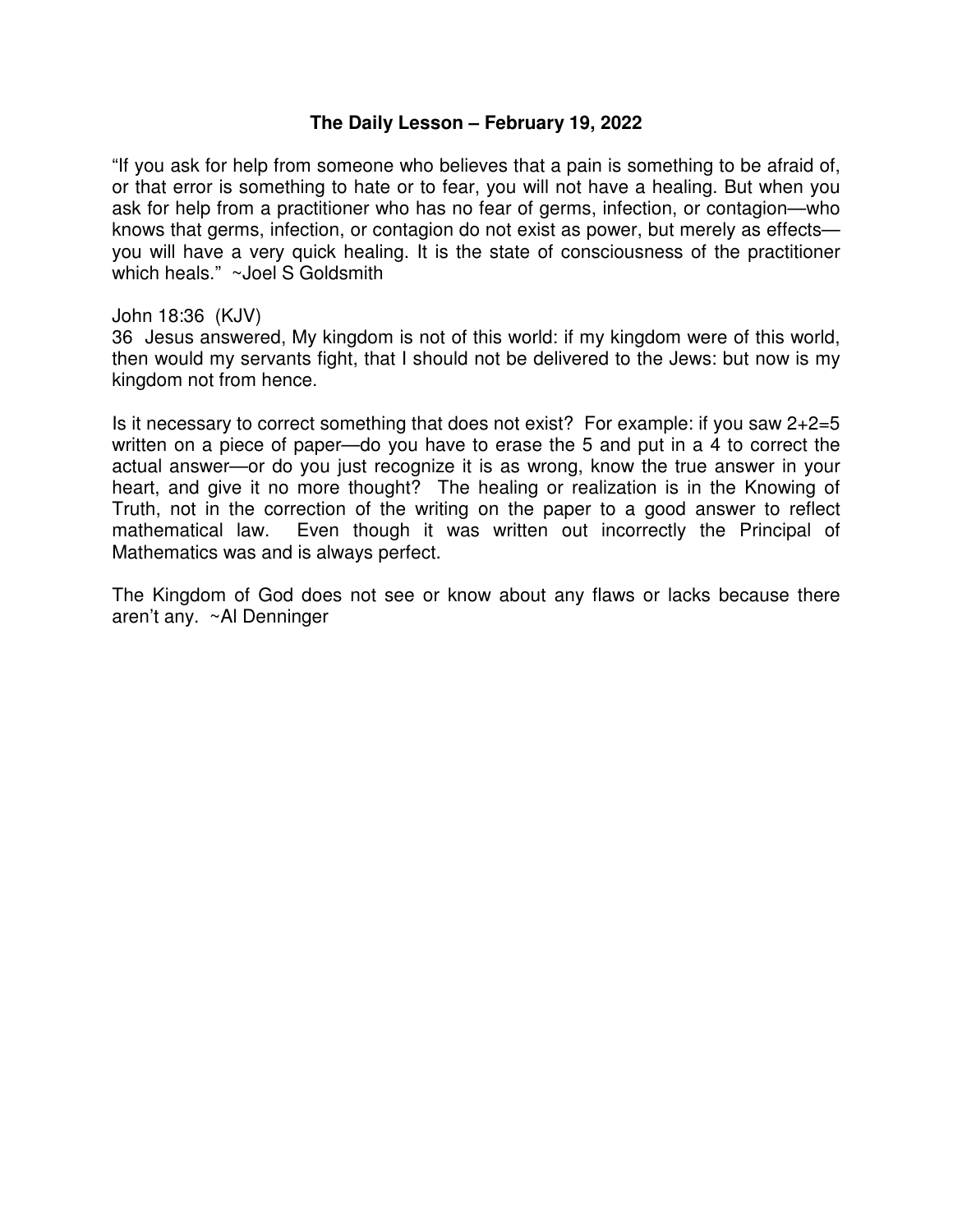#### **The Daily Lesson – February 20, 2022**

"Someone may ask, 'Where is God in all that?' In consciousness, of course. That is where God is. God is that consciousness which actually knows that there is nothing opposed to It. God is that state of the practitioner's consciousness which neither fears, hates, nor loves error in any form: Then, and only then is the practitioner capable of healing." ~Joel S Goldsmith

Isaiah 45:5 (to :) (KJV) 5 I am the Lord, and there is none else, there is no God beside me:

John 4:24 (KJV) 24 God is a Spirit: and they that worship him must worship him in spirit and in truth.

I Corinthians 8:3 (KJV) 3 But if any man love God, the same is known of him.

There is only One Truth and God is that Truth and He can know none else. There is no error to see and nothing to correct. Where the Spirit of God is Realized, there is Truth and there is Healing. ~Al Denninger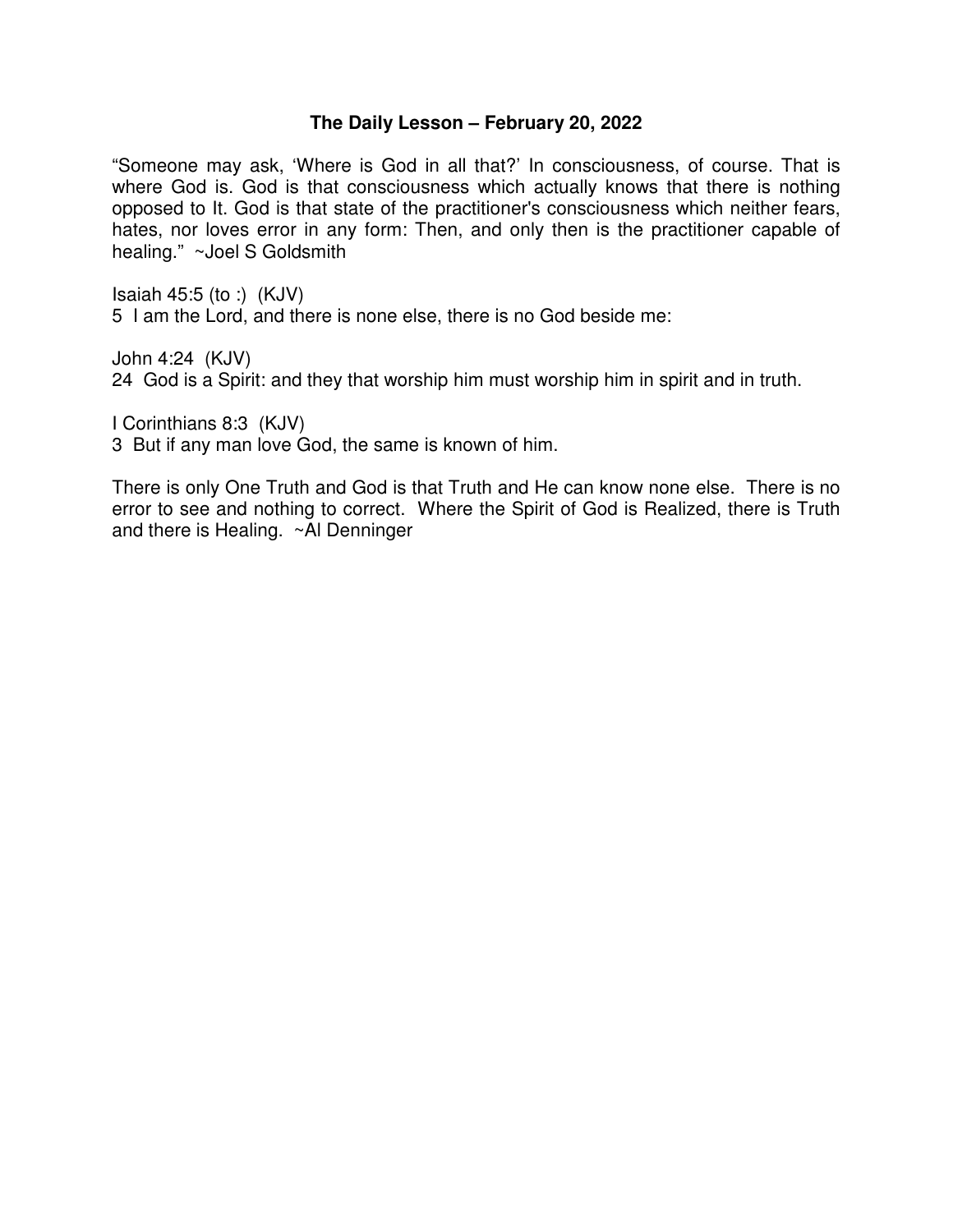## **The Daily Lesson – February 21, 2022**

"The practitioner who is afraid of disease, or disgusted with this or that form of sin, or who criticizes or condemns the alcoholic or the sensualist, is not evidencing a state of healing consciousness. The state of consciousness of the practitioner is the healing agency in just the proportion that his state of consciousness has lost its fear, hate, or love of error of every name and nature. If we fear a certain condition and believe that it has power to kill, we cannot heal. And let us understand right now that there is no God sitting around waiting to take up the job for us." ~Joel S Goldsmith

Matthew 5:39 (to :) (KJV) 39 But I say unto you, That ye resist not evil:

Psalms 23:4 (to ;) (KJV)

4 Yea, though I walk through the valley of the shadow of death, I will fear no evil: for thou art with me;

Matthew 43-45 (to :) (KJV)

43 Ye have heard that it hath been said, Thou shalt love thy neighbour, and hate thine enemy.

44 But I say unto you, Love your enemies, bless them that curse you, do good to them that hate you, and pray for them which despitefully use you, and persecute you; 45 That ye may be the children of your Father which is in heaven:

Psalms 46:10 (KJV)

10 Be still, and know that I am God: I will be exalted among the heathen, I will be exalted in the earth.

If we let every little noise in this-world distract us, how can we be still? Being still takes practice…. Practice the Presence with Me now. ~Al Denninger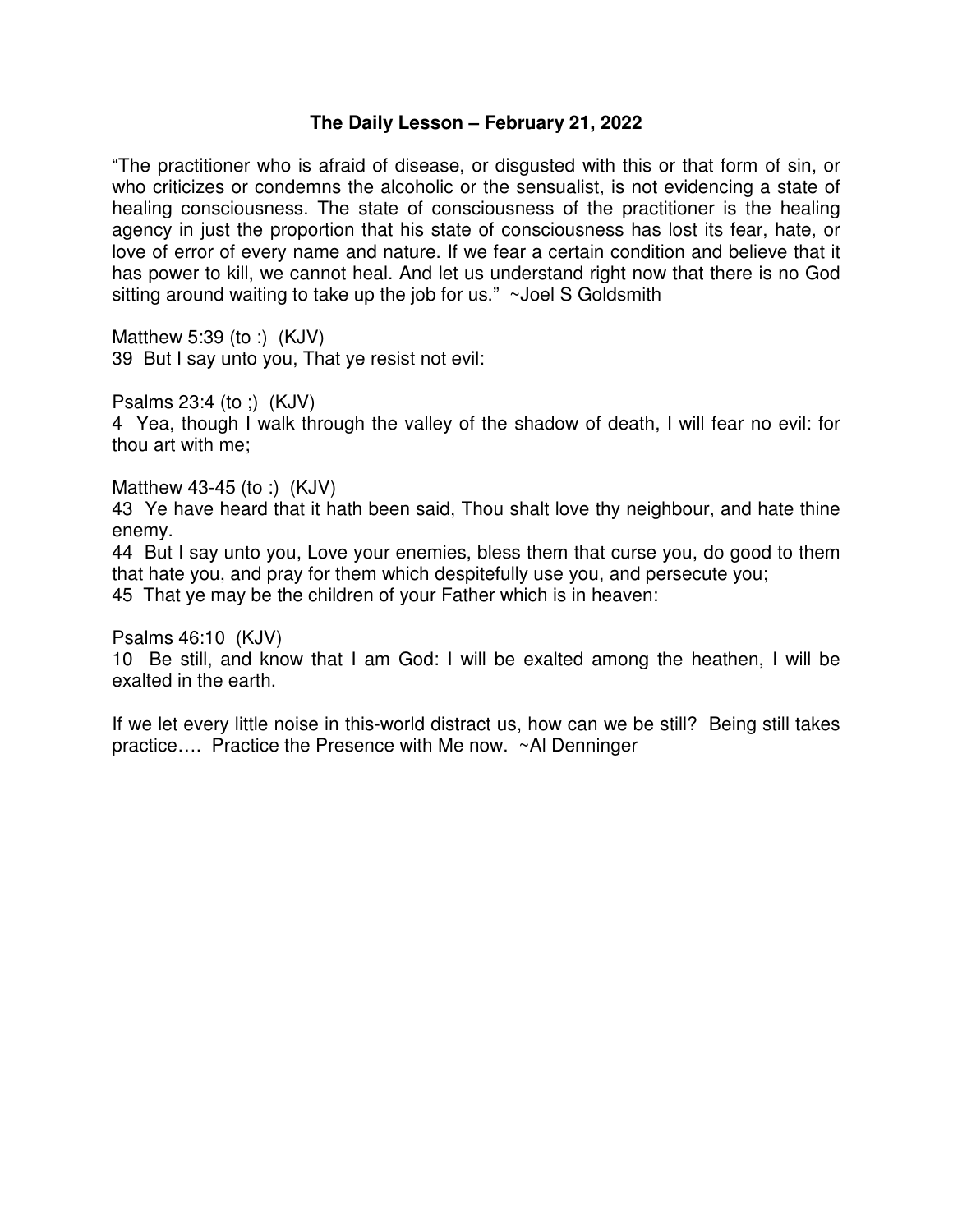## **The Daily Lesson – February 22, 2022**

"God is infinite divine consciousness, in which there is no sin, disease, or death. That is the practitioner's state of consciousness in so far as this truth is recognized. No one has fully overcome the belief that there is power and presence in matter, although Jesus accomplished it more than all others." ~Joel S Goldsmith

Psalms 147:4,5 (KJV)

4 He telleth the number of the stars; he calleth them all by their names.

5 Great is our Lord, and of great power: his understanding is infinite.

Matthew 5:48 (KJV) 48 Be ye therefore perfect, even as your Father which is in heaven is perfect.

John 19:11 (KJV)

11 Jesus answered, Thou couldest have no power at all against me, except it were given thee from above: therefore he that delivered me unto thee hath the greater sin.

John 18:36 (to :) (KJV) 36 Jesus answered, My kingdom is not of this world:

God is Perfection and Infinite Be-ing [Omnipresence], and therefore All-Knowing Consciousness. And so it is, we strive to be Aware of our Birthright—Our Oneness in Christ. There is no power in thought, only in God. Look Up! ~Al Denninger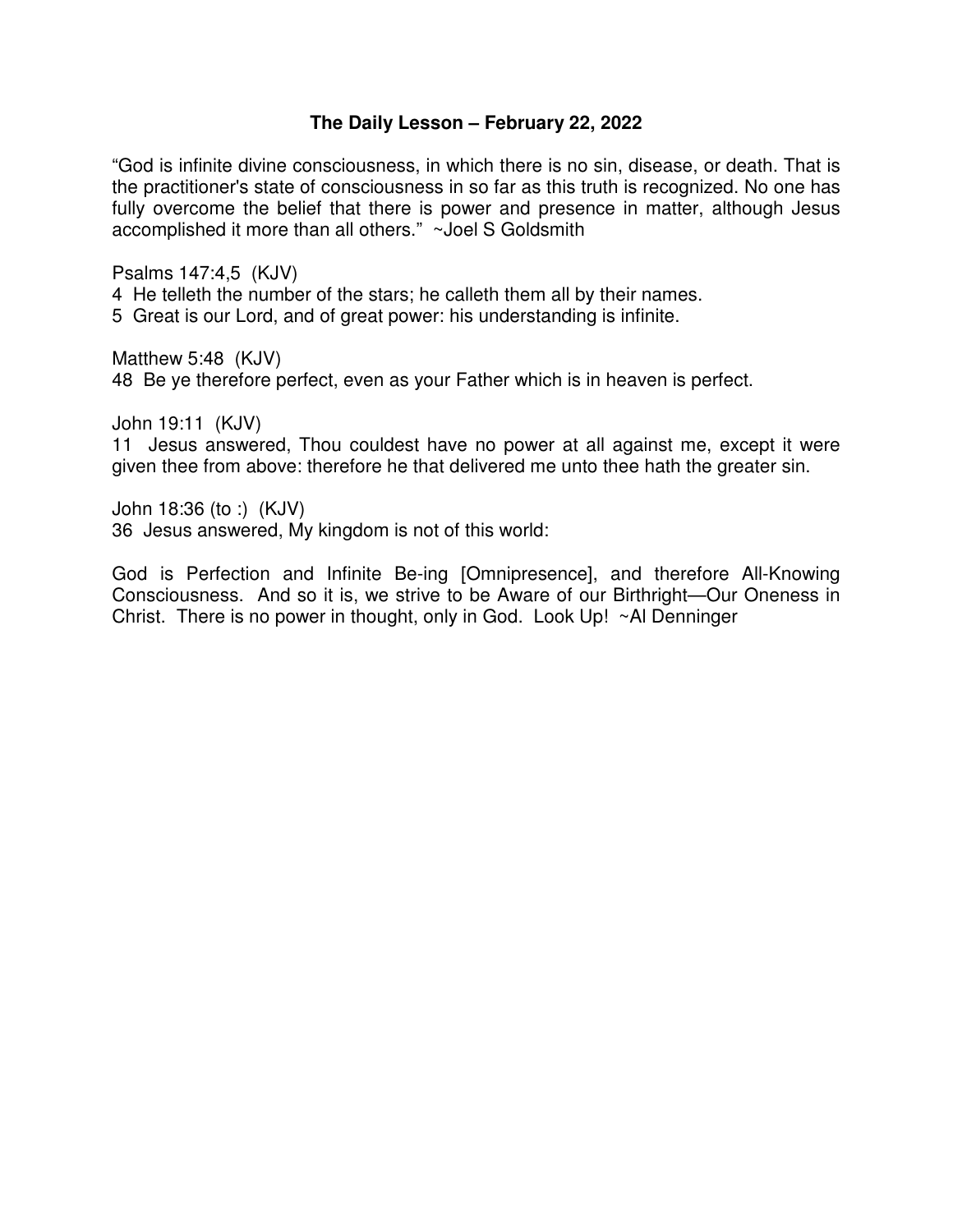# **The Daily Lesson – February 23, 2022**

"There is another thing to be considered at this point. You may wonder why it is that you can go to a practitioner one day and have an instantaneous healing, and then, the very next time, you may have to go back four or five times before the healing comes forth. That is because the practitioner, in that particular moment of the instantaneous healing, is in such a high state of consciousness that he is entertaining neither hate, fear, nor love for the outer appearance. With the next call for help, the mesmeric suggestions of the world, coming to him through radio or newspaper headlines, or because of family troubles, may have dragged him down from that high state of consciousness." ~Joel S Goldsmith

Romans 8:2-14 (KJV)

2 For the law of the Spirit of life in Christ Jesus hath made me free from the law of sin and death.

3 For what the law could not do, in that it was weak through the flesh, God sending his own Son in the likeness of sinful flesh, and for sin, condemned sin in the flesh:

4 That the righteousness of the law might be fulfilled in us, who walk not after the flesh, but after the Spirit.

5 For they that are after the flesh do mind the things of the flesh; but they that are after the Spirit the things of the Spirit.

6 For to be carnally minded is death; but to be spiritually minded is life and peace.

7 Because the carnal mind is enmity against God: for it is not subject to the law of God, neither indeed can be.

8 So then they that are in the flesh cannot please God.

9 But ye are not in the flesh, but in the Spirit, if so be that the Spirit of God dwell in you. Now if any man have not the Spirit of Christ, he is none of his.

10 And if Christ be in you, the body is dead because of sin; but the Spirit is life because of righteousness.

11 But if the Spirit of him that raised up Jesus from the dead dwell in you, he that raised up Christ from the dead shall also quicken your mortal bodies by his Spirit that dwelleth in you.

12 Therefore, brethren, we are debtors, not to the flesh, to live after the flesh.

13 For if ye live after the flesh, ye shall die: but if ye through the Spirit do mortify the deeds of the body, ye shall live.

14 For as many as are led by the Spirit of God, they are the sons of God.

If so be we Dwell in the Spirit and the Spirit Dwells in us do we then Commune with God. There is no greater Purpose to focus on but to Dwell is His Kingdom and be Aware of Harmony, the Love of Christ and the Grace of God. Unless we are Born with this Awareness, we must practice and practice and build confidence step by step, success by success and be Reborn in It. One day an unannounced call Comes to us for help of some kind, and we are prepared and ready with the Truth to be of Service and Glorify God. It then becomes our calling and great Meaning in Life to Dwell and be ready, Dwell and be ready and Dwell and be ready…. There is no greater Work. ~Al **Denninger**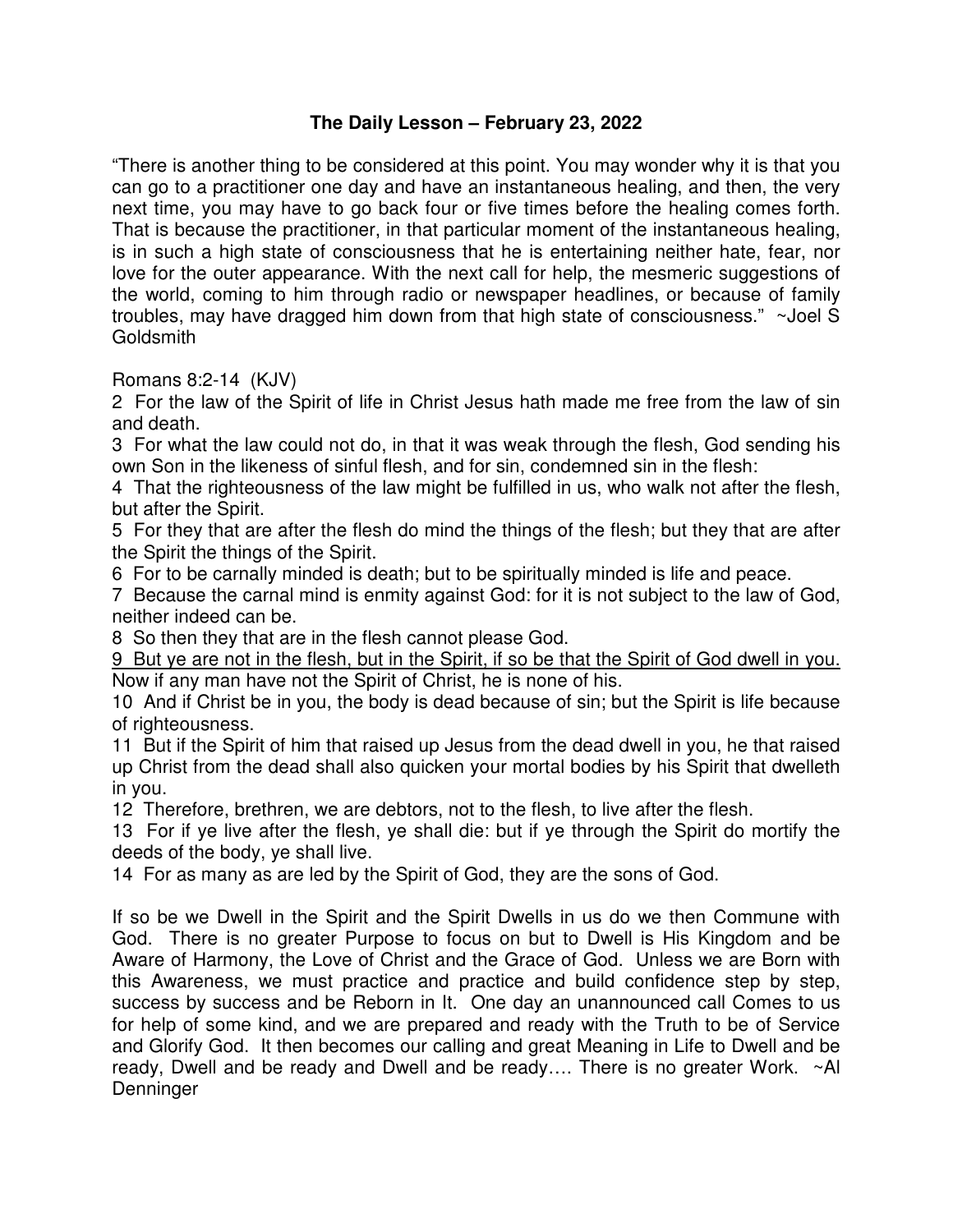## **The Daily Lesson – February 24, 2022**

"The economic system under which we are living today is not the same as it was in Jesus' time. Then, it was possible for Jesus to pick up his white robe and go up to the mountain top for forty days, and then later come back and heal the multitudes. If we could do that today, we, too, might heal the multitudes. But the average practitioner cannot do that. As a matter of fact, the patients, themselves, are partly responsible for this state of affairs. They tend to resent it when the practitioner is not available when they want him. They want to be able to reach him twenty-four hours a day, seven days a week, and therefore, in a measure, they help to block these instantaneous healings. They do not permit the practitioner to remain at the height of consciousness necessary to bring them about. A practitioner would do far better work if he could go away, at frequent intervals, for two or three days at a time." ~Joel S Goldsmith

Psalms 91:1-3 (KJV)

1 He that dwelleth in the secret place of the most High shall abide under the shadow of the Almighty.

2 I will say of the Lord, He is my refuge and my fortress: my God; in him will I trust.

3 Surely he shall deliver thee from the snare of the fowler, and from the noisome pestilence.

Revelation 21:3 (KJV)

3 And I heard a great voice out of heaven saying, Behold, the tabernacle of God is with men, and he will dwell with them, and they shall be his people, and God himself shall be with them, and be their God.

I Corinthians 3:16 (KJV)

16 Know ye not that ye are the temple of God, and that the Spirit of God dwelleth in you?

II Corinthians 6:16 for (to 2nd ;) (KJV) 16 …for ye are the temple of the living God; as God hath said, I will dwell in them, and walk in them;

Where is the great mountain top? Nearer than breathing, and closer than hands and feet. And we must take our peaceful pilgrimage to the High Mountain for two or three days, or forty if need be, and be still and get ready…And Dwell at frequent intervals… Don't get ready to battle with might not with power—Get Ready to Hear with Ears to Hear The Spirit of God Shepherd You…

Dear Friends, We must all be in the Practice right now—or at least very still and receptive patients…. Peace Matters! We must pick up the White Robe of Christ Consciousness and Dwell in the Secret Place of the Most High and not be moved. The perceived noisesome pestilence of this-world consciousness has no power to do anything in God's Presence, much less move us from remaining on the Mountain.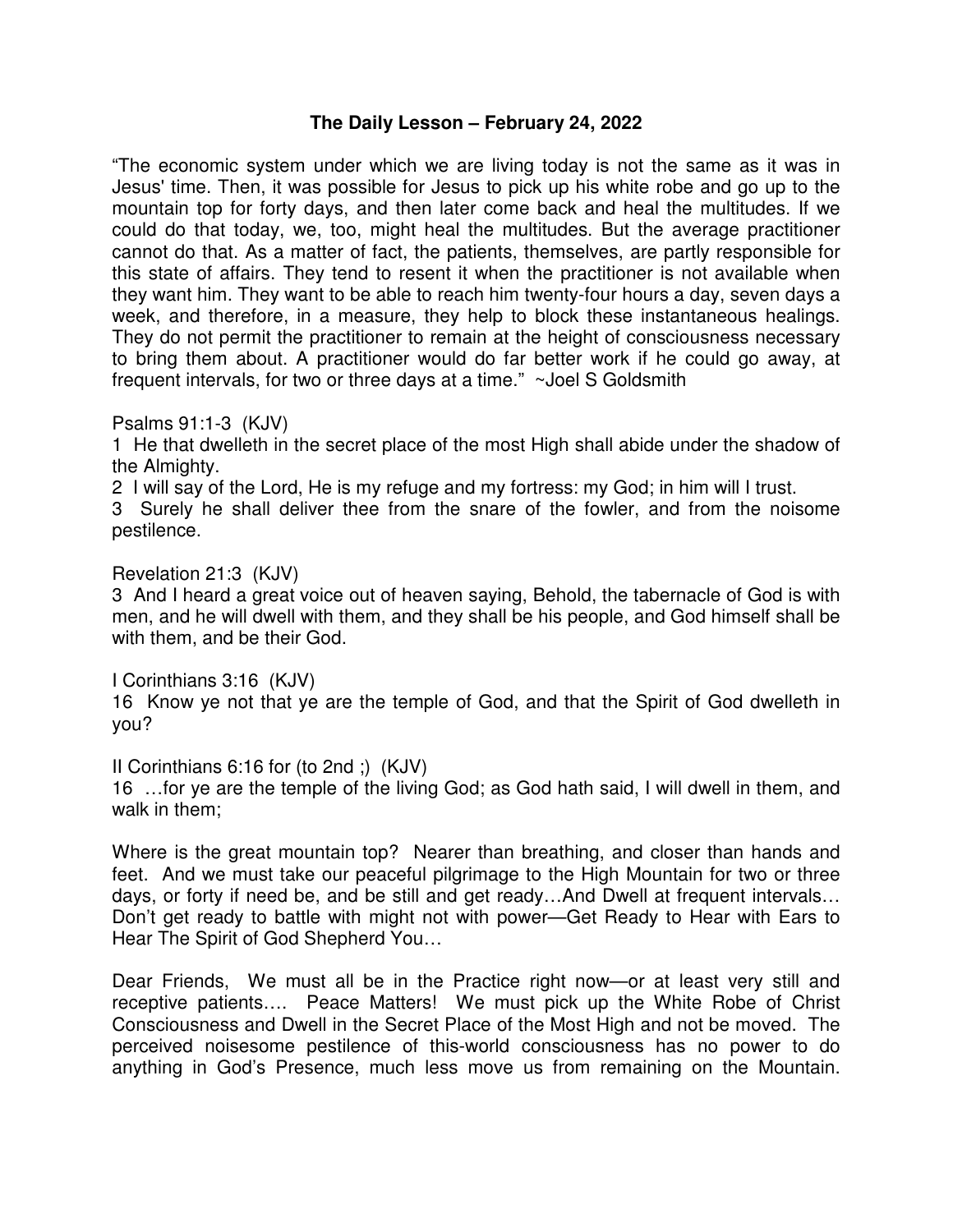Stand ye still and Know… Speak Lord, thy servant heareth… Teach us to Love our enemies… ~Al Denninger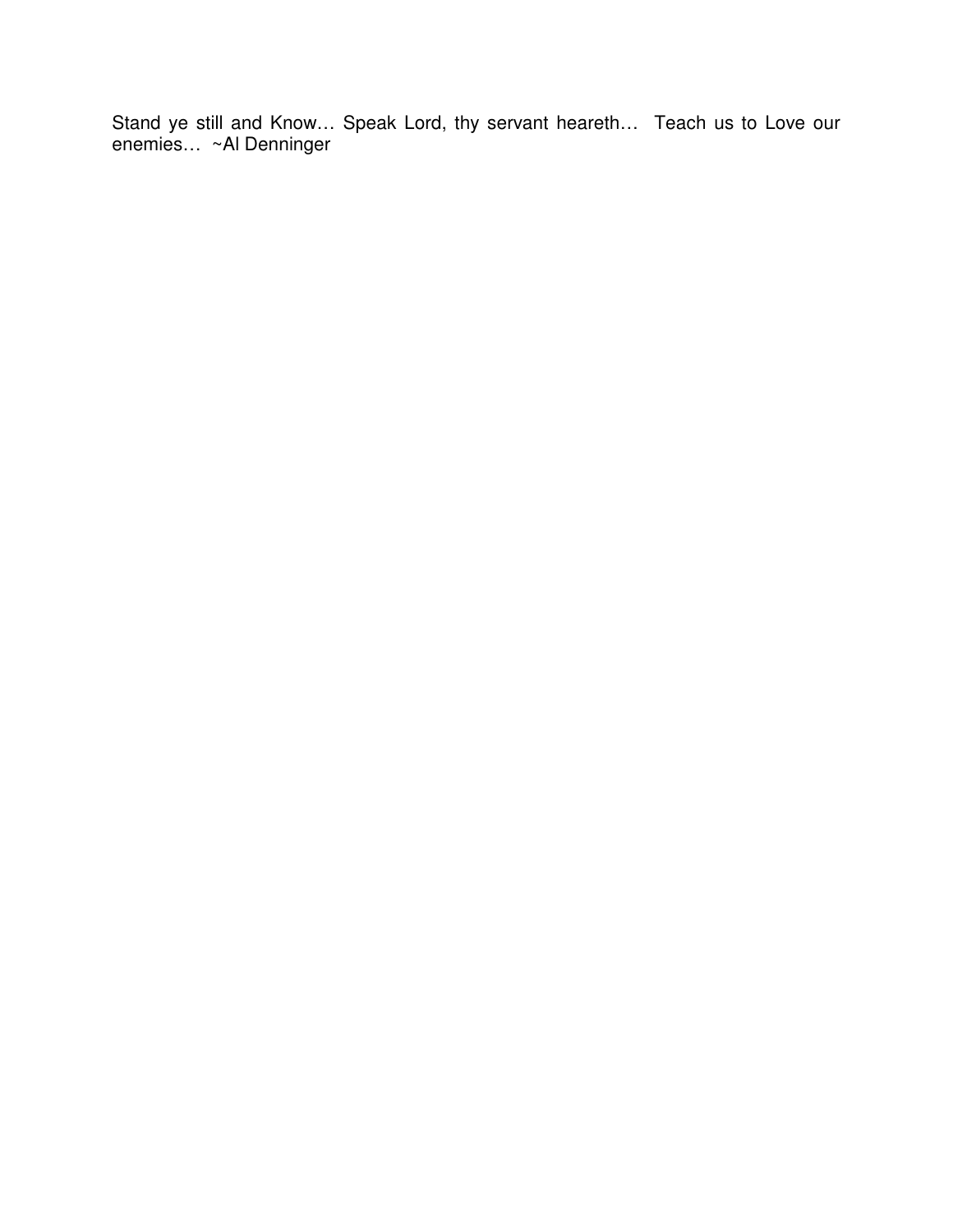# **The Daily Lesson – February 25 2022**

"There is no mystery or miracle about healing. Healing is the direct result of the consciousness of the one to whom you turn. When you reach out for help, you reach out to the consciousness of the practitioner. If practitioners were always at the infinite—God God—state of consciousness, then every time you reached out for help, you would have an instantaneous healing. It is only because we have not achieved that state of consciousness and do not maintain it that healings do not follow." ~Joel S Goldsmith

John 15:5-8 (KJV)

5 I am the vine, ye are the branches: He that abideth in me, and I in him, the same bringeth forth much fruit: for without me ye can do nothing.

6 If a man abide not in me, he is cast forth as a branch, and is withered; and men gather them, and cast them into the fire, and they are burned.

7 If ye abide in me, and my words abide in you, ye shall ask what ye will, and it shall be done unto you.

8 Herein is my Father glorified, that ye bear much fruit; so shall ye be my disciples.

Healing is a change of Awareness. It is a Divine Activity from limited sense to Infinite Spirit and Realizing Its Perfection. Freedom is in Knowing the Truth, Living It and not looking back. There is only one Vine and the Branches are unconditionally Connected to it in Harmony. Coasting and thinking leaves us unconnected as the branch that is cut off. Knowing Comes when we Abide in the Truth as It Is and not attempting to do something with It. Abide in Me. ~Al Denninger